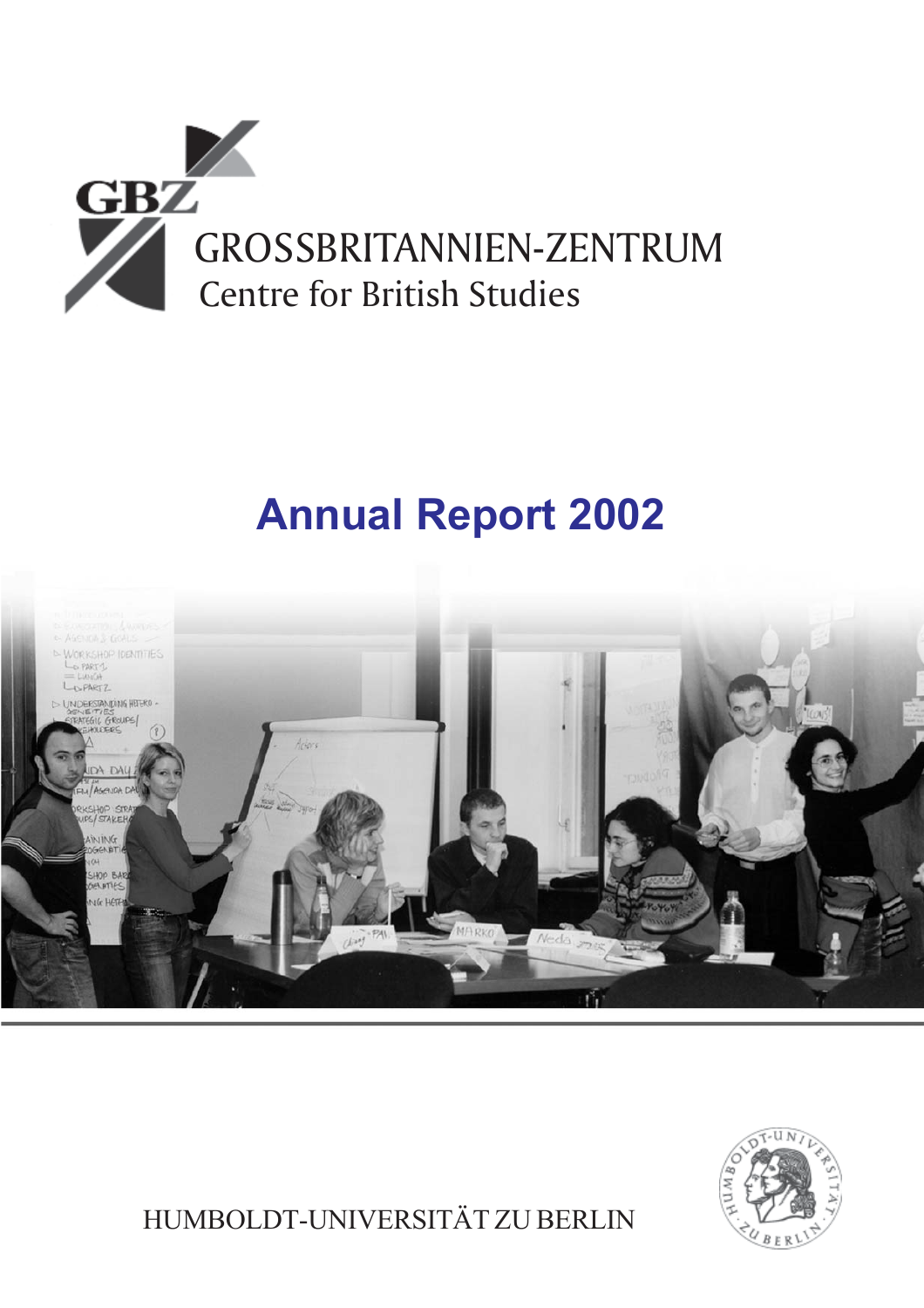







# Board of Trustees

Chairman Sir Christopher Mallaby GCMG, GCVO Ambassador to Germany 1988-1992

# Dr. Elke Leonhard MdB

Hans Leukers  $\dagger$ Mitglied des Vorstandes der Bankgesellschaft Berlin

Professor William E. Paterson OBE, FRSA, FRSE The University of Birmingham Director of the Institute for German Studies

> The Rt. Hon. The Lord Giles Radice House of Lords

> > Dr. Klaus D. Schübel Vorstandsmitglied der Readymix AG für Beteiligungen

Professor Dr. Gerd Stratmann Ruhr-Universität Bochum Englisches Seminar

Professor The Lord Watson of Richmond CBE Chairman Burson-Marsteller Europe







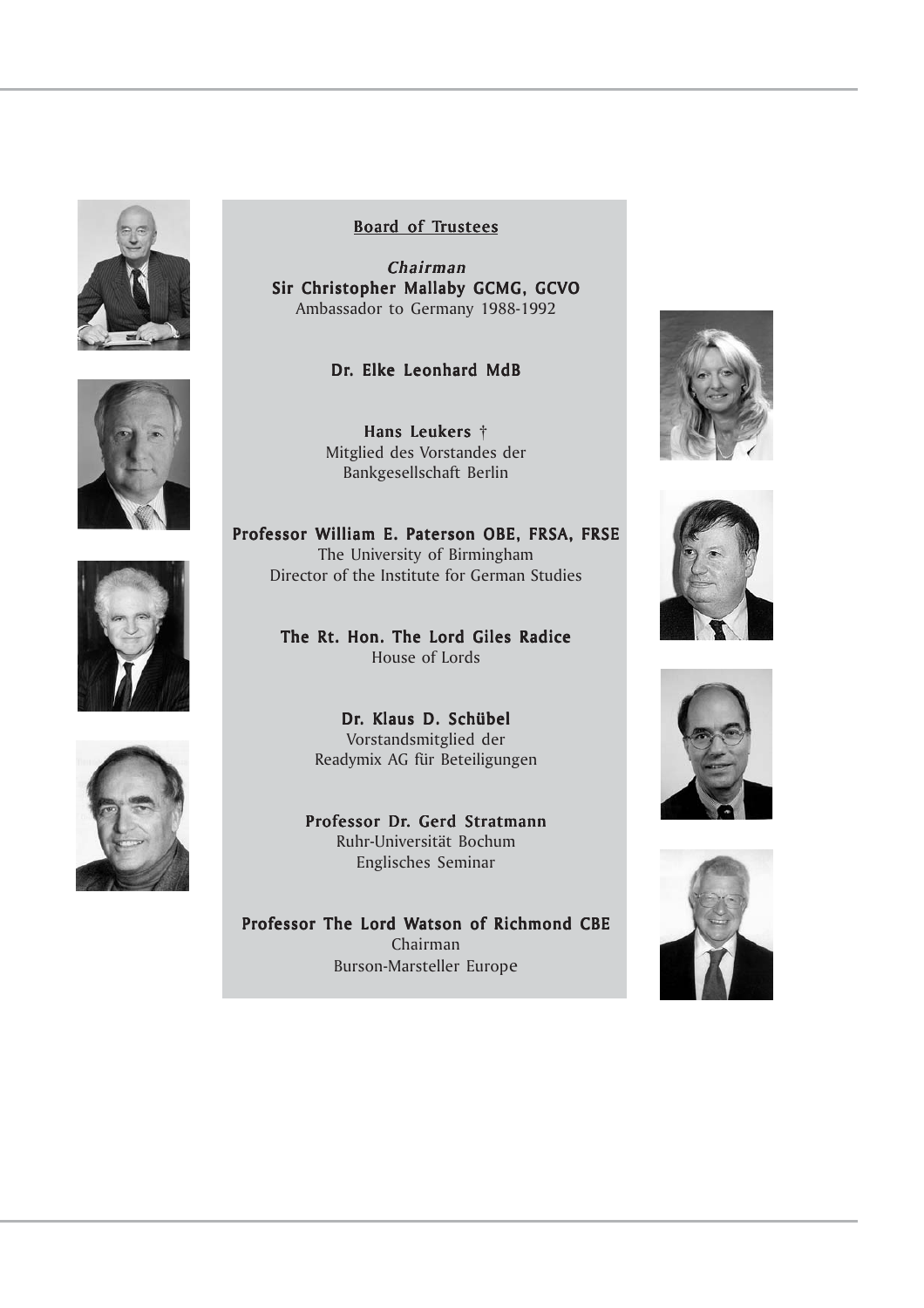# **Contents**

| <b>The Centre for British Studies</b>           |                           | $\overline{2}$ |
|-------------------------------------------------|---------------------------|----------------|
| The Centre in 2002                              |                           |                |
| <b>Staff</b><br><b>Facilities and Equipment</b> |                           | 5              |
|                                                 |                           | 8              |
|                                                 | M.B.S.                    |                |
|                                                 | • Course Description      | 9              |
|                                                 | • M.B.S. Students         | 11             |
|                                                 | • Teaching                | 13             |
|                                                 | • Internships             | 17             |
|                                                 | • Master Theses 2002      | 20             |
|                                                 | <b>Research</b>           |                |
|                                                 | • Culture and Commerce    | 21             |
|                                                 | • Other Projects          | 21             |
|                                                 | <b>Publications</b>       |                |
|                                                 | • Books published in 2002 | 24             |
|                                                 | • Conference Proceedings  | 25             |
|                                                 | • Further Publications    | 25             |
|                                                 | <b>Events</b>             |                |
|                                                 | • Highlights              | 26             |
|                                                 | • The Year's Activities   | 30             |
|                                                 | • Media Contributions     | 33             |
|                                                 | • Public Lectures         | 34             |
| <b>Guests at the Centre</b><br>37               |                           |                |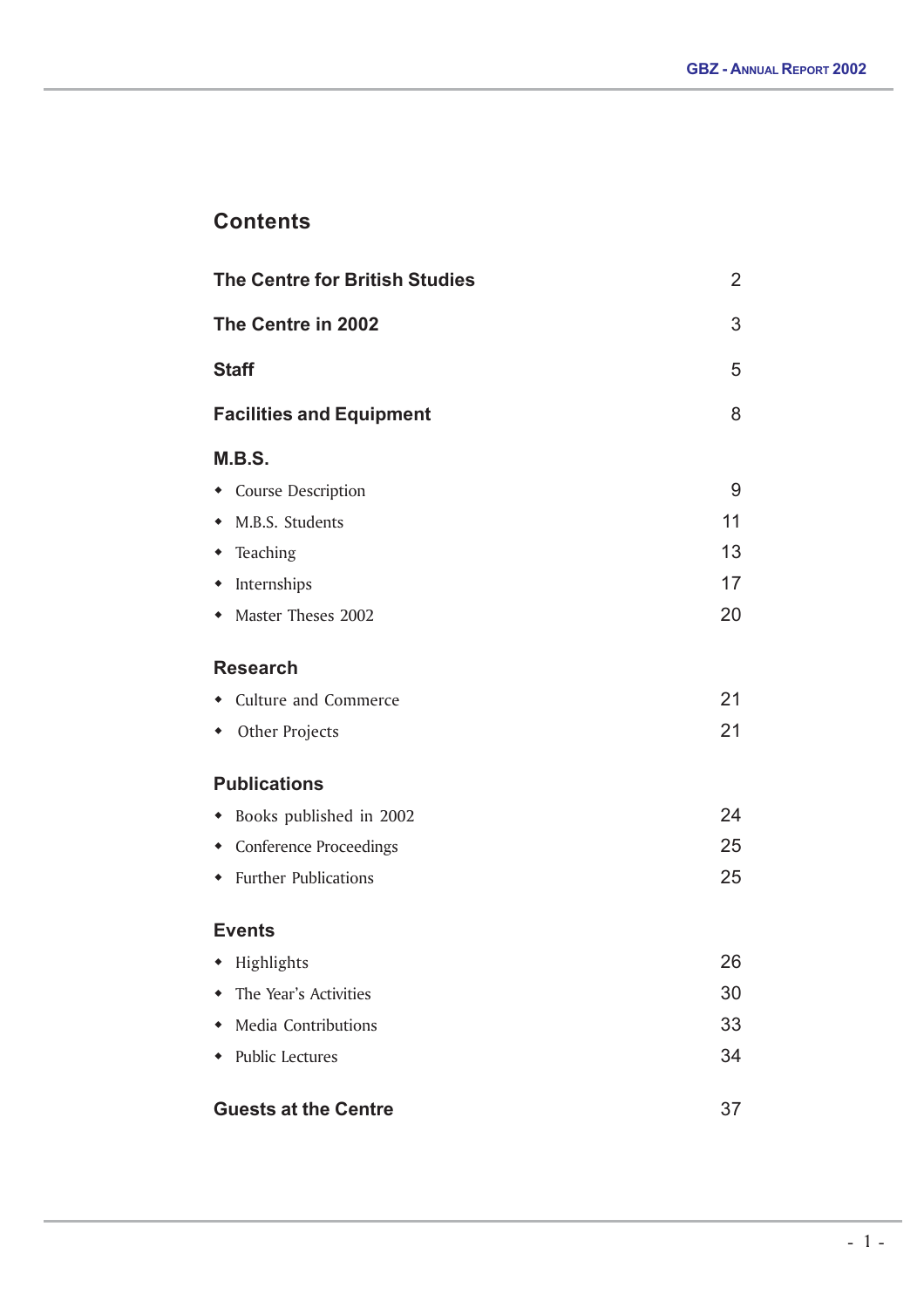# **The Centre for British Studies**

The Centre for British Studies at the Humboldt University Berlin was set up in 1995 as a teaching and research institute with a broad interdisciplinary agenda. It is the first of its kind in a German-speaking country.

The goals of the Centre's work are:

1. To offer a Master in British Studies as a postgraduate degree. This 18-months Master course gives students the opportunity to add competence in British Studies to qualifications acquired in their first degree course. It prepares them for executive positions in firms and public institutions with strong links with the United Kingdom or other English-speaking countries. The course includes a three-months internship in a company or a public institution in Britain. The Centre also involves 'practitioners' from German and British companies, the media and the arts in its Master programme, so that its students are not only offered classes by university teachers, but are also in constant contact with people running businesses, banks, theatres, museums and other public service institutions.

2. To carry out comprehensive research programmes focusing on Britain's special position as a pioneer within the modern industrialised world. For centuries, Britain has had a distinctive and often formative influence on Europe and the world in areas as diverse as politics, science, history, economics, law, language, literature and the media, and still continues to make a decisive contribution to global modernisation.

3. To provide – in the heart of Berlin and close to Germany's political centre – a forum for lectures, seminars and conferences on Anglo-German topics of general interest.

# **Academic Staff:**

The Centre for British Studies has a core staff of three professors and five junior lecturers and researchers:

- Prof. Dr. Jürgen Schlaeger, Director, Chair for British Literature and Culture, appointed in 1995
- Prof. Dr. Helmut Weber, Chair for British Legal, Economic and Social Structures, 1997 (until 30 September 2002)
- Prof. Dr. Christiane Eisenberg, Chair for British History since the Restoration, 1998
- Christof Biggeleben M.A., History
- Rita Gerlach, Dipl.-Kulturwirtin, Literature and Cultural Studies
- Martin Liebert, Assessor, Law (until 30 September 2002)
- Sabine Selbig, Assessorin, Law (until 30 June 2002)
- Dr. Gesa Stedman, Literature and Cultural Studies.

# **Clerical Staff:**

- Stefanie Klein, Administrative Officer (until February 2002)
- Corinna Radke M.A., Secretary
- Catherine Smith, Secretary
- Evelyn Thalheim, Librarian
- Sylvena Zöllner, Administrative Officer.

The Centre also has a supporting staff of part-time student auxiliaries; in 2002 these were:

- Miriam Ducke, Cultural Studies, English, Philosophy
- Aggy Gartner, English, Gender Studies
- Katarzyna Gebarowska, English
- Andreas Hengst, Computer Sciences
- Anja Nötzoldt, Law
- Sebastian Pilz, History
- Judith Schädler, Law
- Folker Schmerbach, Law
- Ferdinand Selonke, Law
- Christine Wiedemann, Politics, History, Philosophy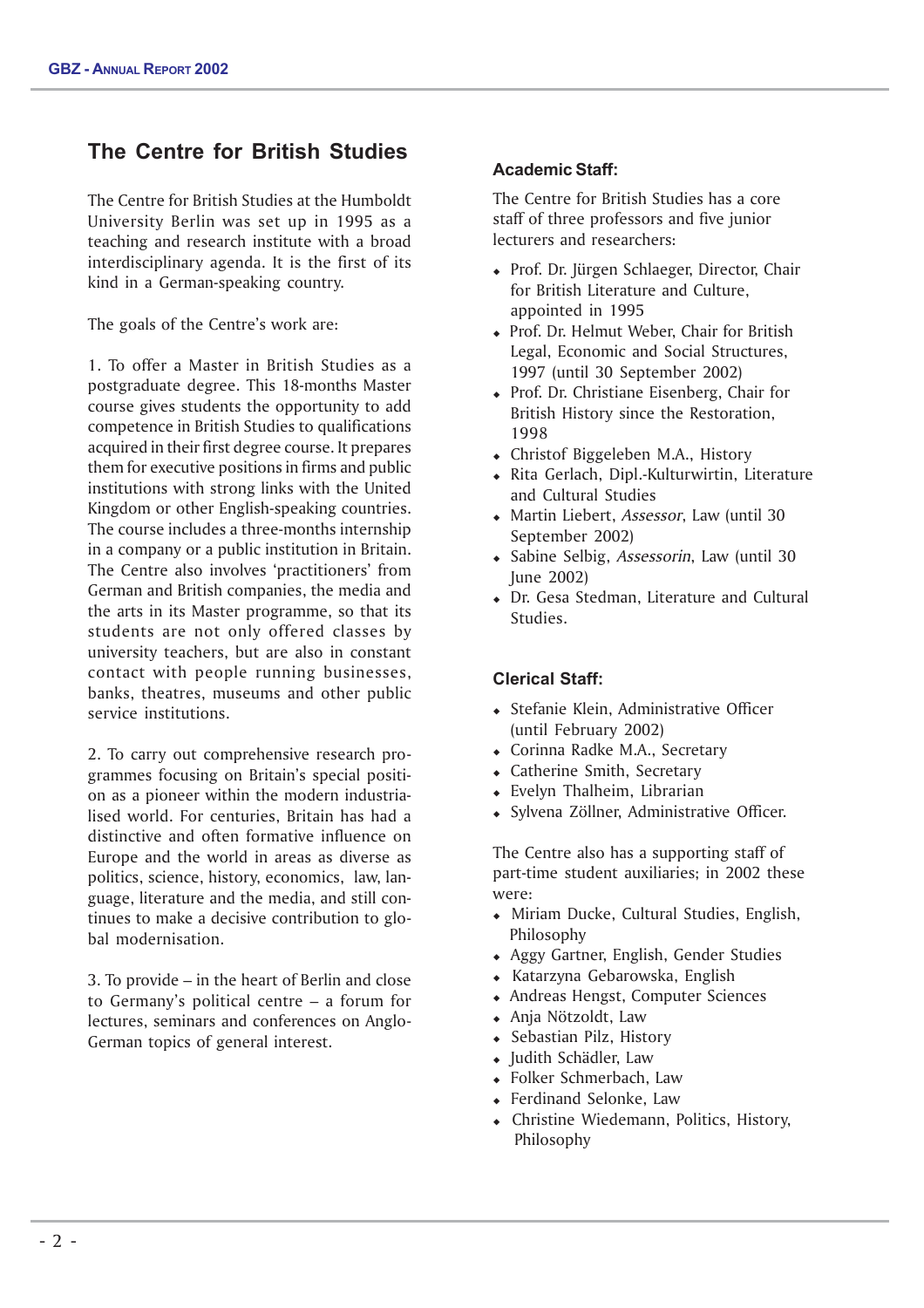# **The Centre in 2002**

"Change begets change."

For the Centre 2002 has been a year of consolidation and change. Professor Weber took early retirement at the end of September and with him his research assistants Sabine Selbig and Martin Liebert left the Centre – Sabine to take up an appointment as judge in the State of Brandenburg and Martin to finish his PhD thesis on Internet law. In spite of severe financial restrictions the Humboldt University reassigned Professor Weber's chair to the Centre so that we could fill the gap without delay. In an exemplary selection procedure, which all in all took less than half a year, we managed the transition successfully by appointing PD Dr. Gerhard Dannemann, Reader in German and Economic Law at Oxford and Fellow of Worcester College, to the chair for "Legal, Social and Economic Structures of Great Britain." Gerhard Dannemann will take up his post on January 1st 2003.

Inside the university the Centre has reaffirmed its independent position while the relationship with the humanities faculties and the faculty of law has been formalized by the personal membership of the Centre's professors. The Centre also managed to attract additional funds from the university for its multimedia initiatives.

Our Master in British Studies degree course is now so well established that we were able to pick our fourth class from a large number of applicants from nearly 30 different countries. Thanks to a renewed grant from the Mercator Foundation we were able to offer 15 places with a grants scheme. We also managed to supplement the Mercator donation with DAAD matching funds from the International Office of the university, a solution which allowed us to take the best of our applicants irrespective of their private financial backing. We were also successful in our applications to the DAAD for grants supporting our German students during their placements in Britain.



M.B.S. class 2002

Furthermore, we have now finished the experimental stage of our course and have given its statutes the final polishing. They have now passed all the necessary procedures and have received official confirmation by the Senator. A great success has also been our students' project which has become a constant feature of our degree course. Class 2001-2003's project was the organization of an event with the motto "Britain in Berlin", which included a photo-contest, an exhibition, lectures, a bazaar and film shows and proved to be a very attractive event. Class 2002-2004 will organize an event for the "Berlin Science Night" where they will present a new project called "Naked Britain".

Throughout the year we attracted sizeable audiences for our Monday Lecture series and, for the inauguration of our new study year, filled the Senate Hall with a lecture by Graham Jefcoate, the new director general of the *Staatsbibliothek – Preussischer Kulturbesitz zu Berlin*. After the general election in September we organized a post election panel with Michael Sontheimer of 'Der Spiegel', Ben Bradshaw MP, Deputy Leader of the House of Commons, Professor Charlie Jeffery of the Institute for German Studies in Birmingham and Dr. Ray Cunningham, Deputy Director of the Anglo-German Foundation who also chaired the event. Cooperation with the AGF, the British Embassy and the British Council were as productive as ever. Highlight of this cooperation was the conference on "Charity Law and Change" which was hosted by the British Embassy. The conference procedures will be published shortly.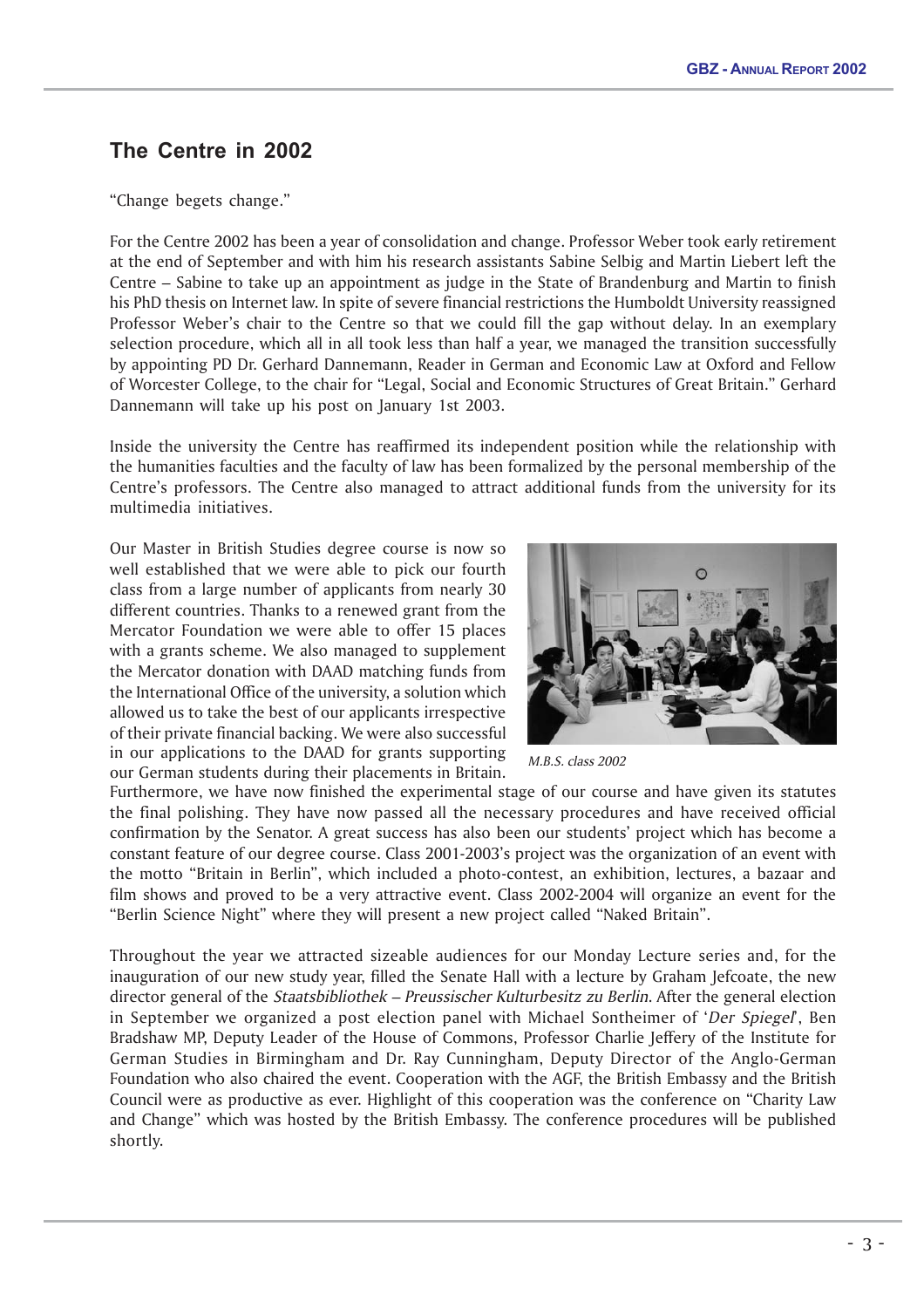Research activities at the Centre were as lively as ever. Books and articles were published in considerable number. The Centre is now also involved in the publication of the "Journal for the Study of British Cultures". Gesa Stedman and Jana Gohrisch from the English department edited a volume on "The Family and Its Others". Furthermore, the Centre will also be responsible for a second volume on "London Metropolis", to be published in the autumn of 2003. The staff of the Centre will also be heavily involved in a new editorial project – the production of a Great Britain handbook edited by the director.

With the new year the Centre's Advisory Board will also undergo some changes. All members of the Board have come to the end of their five years' appointment and have to be reappointed or replaced. In October we were shocked to hear that Hans Leukers, member of the board since 1996, had suddenly died at the age of 60 just after his retirement from the *Bankgesellschaft Berlin*. We will remember him as a trusted friend and supporter of the Centre. The director attended his funeral in Düsseldorf. Sir Christopher Mallaby, Lords Radice and Watson, Professors Stratmann and Paterson have kindly agreed to continue their work on the Board. We have also been able to appoint Ulrich Hoppe, Secretary General of the German Chamber of Commerce in London, Graham Jefcoate, director general of the Staatsbibliothek – Preußischer Kulturbesitz zu Berlin, and Christian Schmidt MdB, chairman of the German-British Parliamentary Group. A couple of other personalities have been approached to complement the Board.

If the future is "that period of time in which our affairs prosper, our friends are true and our happiness is assured" then let's go for it!

December 2002 Jürgen Schlaeger



*The staff of the Centre (from left): R. Gerlach, G. Stedman, F. Schmerbach, C. Smith, J. Schlaeger, S. Zöllner, E. Thalheim, H. Weber, C. Eisenberg, C. Radke, C. Biggeleben*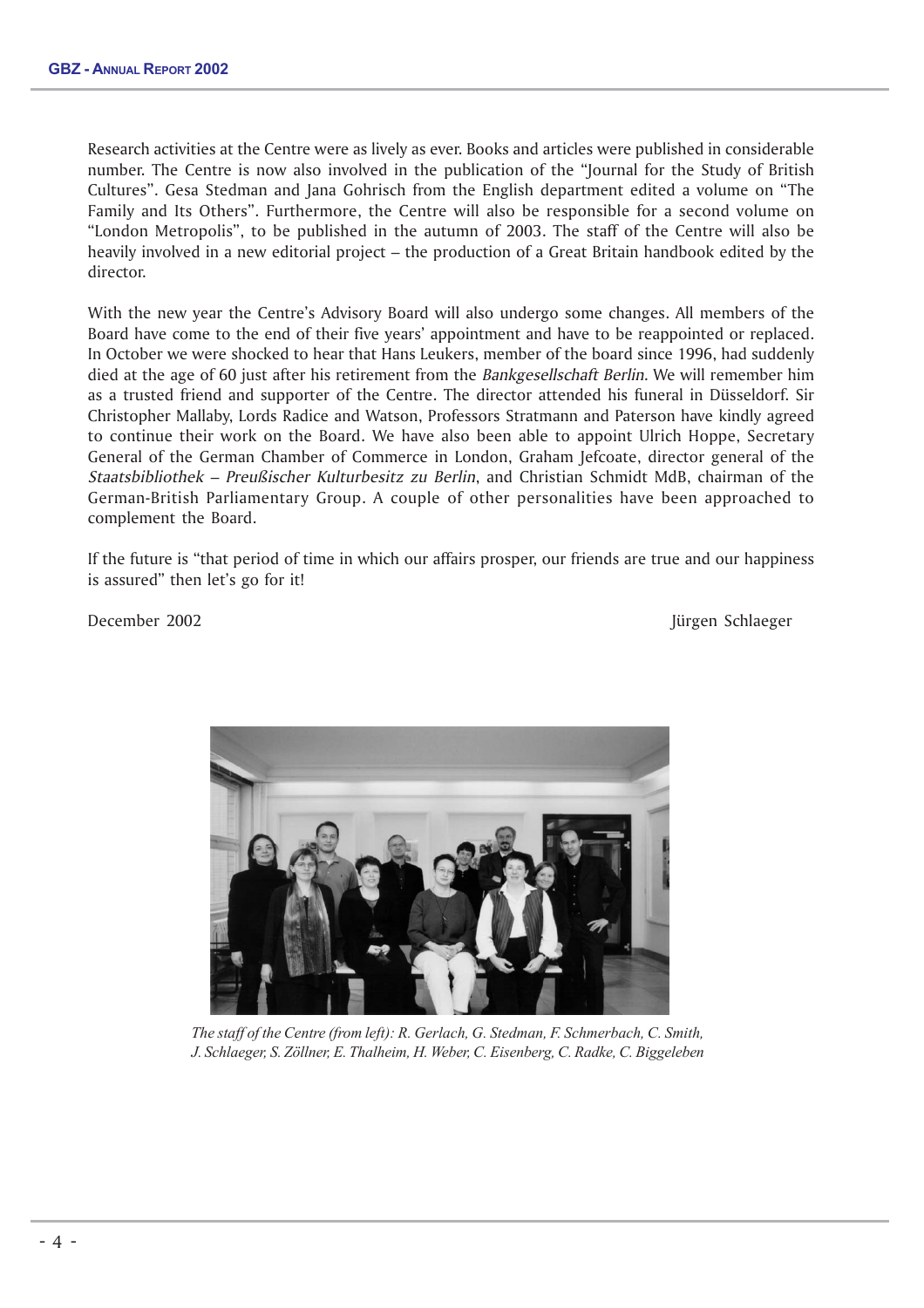# **Staff**

# Christof Biggeleben M.A. Biggeleben M.A.

Economic and Social History. Lecturer and research assistant of Professor Eisenberg. He studied History and Economics at the University of Essex and at the Freie Universität Berlin, where he also worked as a student assistant at the Centre for Comparative History of Europe. Currently working for a PhD on "Entrepreneurs and Entrepreneurial Behaviour in Berlin and London, 1890-1961". Christof teaches British economic history and the history of Anglo-German relations in the M.B.S. programme. He is also involved in the workshops on transcultural management and presentation techniques. Moreover, he is responsible for the economics section in the M.B.S. programme as well as for the Centre' s PR.

# Prof. Dr. Gerhard Dannemann M.A. (Oxon.) Professor of British Legal, Economic and



Social Structures. Studied law at Freiburg i.Br. and Bonn. Taught German and English law at Freiburg (Assistant Lecturer 1988-91), at the British Institute of International and Comparative Law (Fellow in German

Law) 1991-94, at University College London (Visiting Lecturer, then Lecturer) 1992-95, and at the University of Oxford 1995-2002 (University Lecturer, then Reader in Comparative Law), where he was also a Fellow of Worcester College from 1995-2002. Dr. jur. Freiburg i.Br. 1994, Habilitation Freiburg i.Br. 2002. Joins the Centre for British Studies in 2003. Has published widely, in particular on English and German legal system, contract, tort, restitution, and private international law. Founder and general editor of the Oxford University Comparative Law Forum and the German Law Archive, British Member of the Acquis Group (European Research Group on

Existing EC Private Law), and Fellow of the Institute of European and Comparative Law, University of Oxford.

# Prof. Dr. Christiane Eisenberg

Professor of British History since the Restoration. Born 1956. Studied history and social sciences at Bielefeld, where she obtained a PhD in 1986. After working as a research associate at the Centre for Interdisciplinary Research (University of Bielefeld) in 1986-87 and holding a fellowship at the Institute for Advanced Study in Princeton, N.J. in 1987-1988, she became assistant professor at the University of Hamburg, where she completed her Habilitation in 1996. After deputising for the Social History Chair at the University of Bielefeld and working in a research unit on "Gesellschaftsvergleich" at the history department of the Humboldt University, she joined the Centre for British Studies in October 1998. Her main publications are: Deutsche und englische Gewerkschaften. Entstehung und Entwicklung bis 1878 im Vergleich (1986), Fußball, soccer, calcio. Der Weg eines englischen Sports um die Welt (ed., 1997), "English sports" und deutsche Bürger. Eine Gesellschaftsgeschichte 1800-1939 (Paderborn 1999).

# Rita Gerlach, Diplom-Kulturwirtin

Literary and Cultural Studies. Lecturer and research assistant. Studied International Business and Cultural Studies at the University of Passau and has worked in Moscow, London and Paris. Currently she is doing research for her doctoral thesis as part of the Centre's research project "Cultures of Commerce". Working title: Cultural Economics. The Funding of British and German Theatre Companies. Her teaching includes "The Nation as Myth" and "Current Affairs", and her research interests are: the arts and cultural policy, nationalism, history of ideas, intercultural communication, and corporate culture. At the Centre, she is responsible for the British-Berlin Seminar and the M.B.S. placement scheme.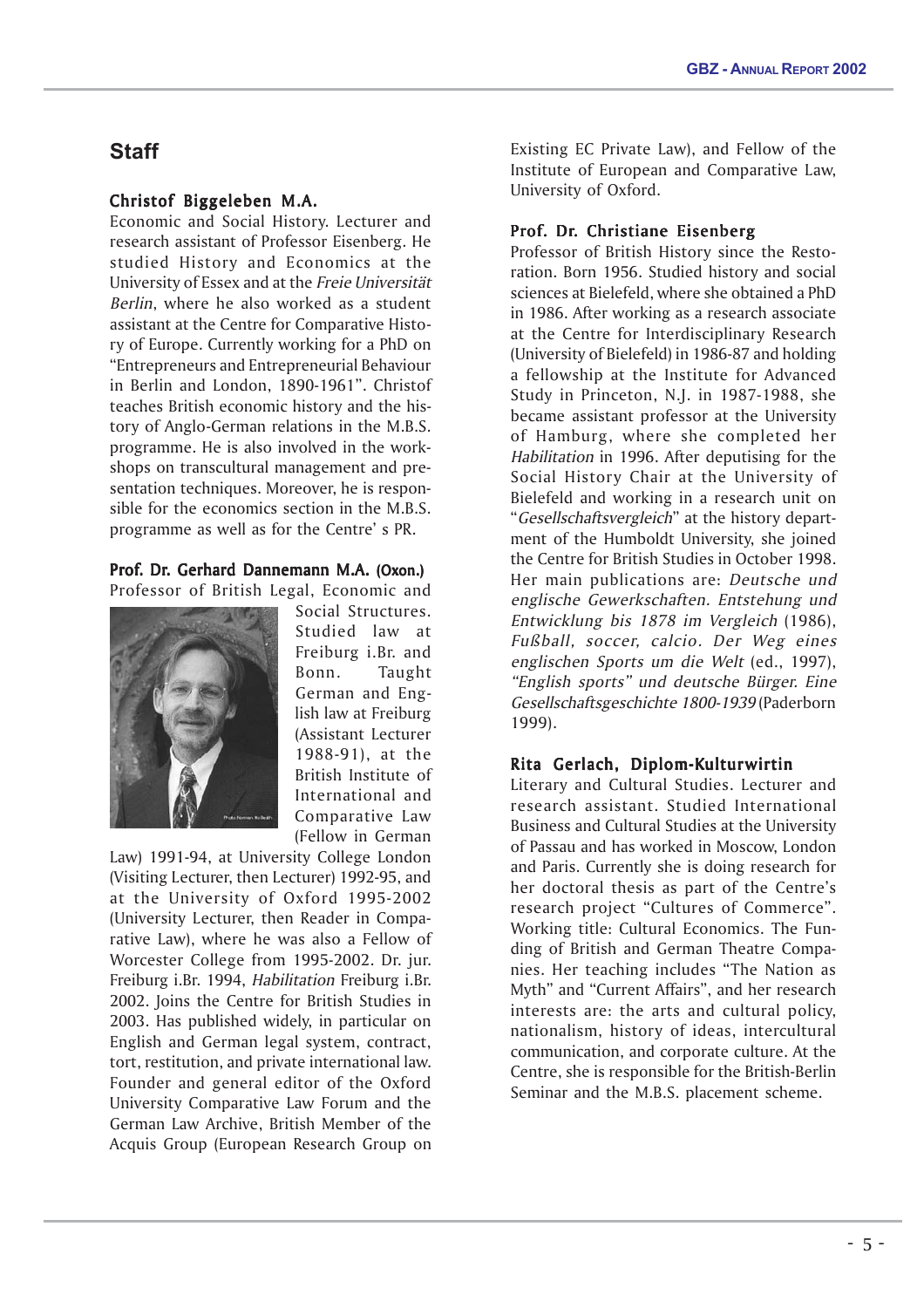# Stefanie Klein

Supported the Administrator Sylvena Zöllner, following the completion of her apprenticeship as administrative clerk at Humboldt University. She was responsible for the acquisition of office material, collecting and distributing mail for the Centre and takes care of many other administrative affairs. She left the Centre in February.

# Martin Liebert, Assessor

Member of the law unit of the Centre, lecturer and research assistant. Born and raised in the deep south of Germany, he has studied Political Science, History, Mass Communications and Law in Munich and Berlin. Has worked at the Treuhandanstalt Berlin and at the University in Potsdam. The subject of his doctoral thesis is comparative Internet law in Great Britain and Germany. Further interests besides his little son: politics, history and contemporary fiction. Responsible for the computer and network facilities of the Centre, the Centre's website and the production of the Centre's off- and online publications. He left the Centre in September and is now completing his doctoral thesis.

# Katharina Quabeck M.A.

Literary and Cultural Studies. Studied English and American Literature and History at Northern Illinois University and Konstanz University. Lecturer and research assistant in British literature and culture. Currently working on a doctoral thesis on the discourses on emotions in early twentieth century literature, within the broader framework of Prof. Schlaeger's research group. For the final year of her dissertation, Katharina Quabeck received a scholarship from the Berlin Senate for Women, Labour and Welfare through the Berliner Programm zur Förderung der Chancengleichheit für Frauen in Forschung und Lehre. Further interests: cultural studies; history; art and art history.

# Corinna Radke M.A.

Foreign language secretary to Prof. Eisenberg and Prof. Weber. Studied English and Spanish at the Humboldt University. Provides organisational and clerical support to the teaching and research activities of the Centre. She is responsible for the co-ordination of the Centre's guest lecturers and organises the teaching schedule for the M.B.S. programme. She also deals with administrative matters relating to the recruitment and admission of applicants for the M.B.S. course. Further activities include preparing the manuscripts of conference proceedings and supervising their publication. Finally, she is in charge of the editing of the Centre's annual report.

# Prof. Dr. Jürgen Schlaeger M.A. (Oxon.)

Professor of Literature and Culture, and Director of the Centre for British Studies. Born 1940. Studied history, philosophy, Russian and English at Würzburg and Cologne, and English at Oxford. Has taught English and comparative literature at the University of Constance (Habilitation in 1975), at the Fudan University in Shanghai and the University of California, Irvine. Has published widely on literary theory, literary biography, romanticism, and literary anthropology. He is coeditor of the "Yearbook of Research in English and American Literature" (REAL) and of the "Journal for the Study of British Cultures". Board member of ESSE (until 2000), and chairman of the Shakespeare-Preis-Kuratorium of the Alfred Toepfer Stiftung. He chairs the examination statutes board of the University and is a member of its multi-media and fundraising task force. He is also a member of the steering committee of the British Chamber of Commerce in the Berlin-Brandenburg region.

# Sabine Selbig, Assessorin

Member of the law unit at the Centre. Studied law and English and French in Berlin and Grenoble: Lawyer. Lecturer and research assistant, member of the Forschungscollegium of the Maecenata Institute for Third Sector Studies. Collaborated on a research project with the Charity Law Research Unit at Dundee University, Scotland. Her PhD project is on comparative charity law in Scotland, England, Wales and Germany. She left the Centre in June to become a judge in Frankfurt (Oder).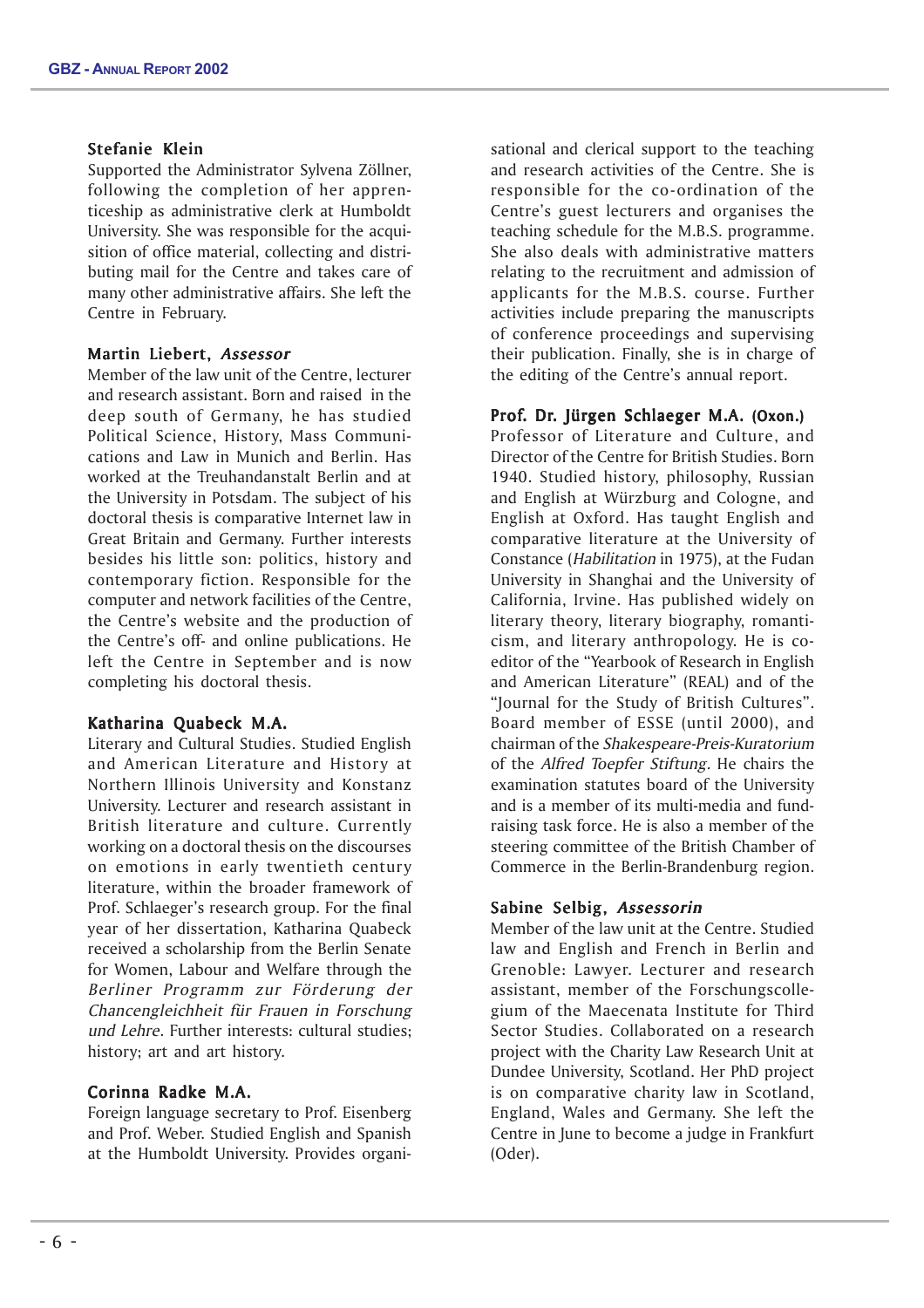# Catherine Smith

Foreign language secretary to Prof. Schlaeger. She started working at the centre in March 1996 shortly after it was opened. She is responsible for managing the office of Prof. Schlaeger and his team, and provides secretarial and clerical support for their teaching and research activities. Her responsibilities also include the organisation of Prof. Schlaeger's appointments and commitments, together with looking after guests, organising conferences, seminars, meetings, appointments, events and lectures. She keeps all office systems and procedures running smoothly, answers general enquiries, maintains office records and is responsible for the day-to-day management of the Centre's affairs.

# Dr. Gesa Stedman

Lecturer and Research Assistant (Cultural Studies; Literature; Film). Studied English, French and Film Studies at the Freie Universität Berlin and the University of Warwick. Wrote her doctoral thesis on the Victorian discourses of emotions (Ashgate 2002) and has recently co-edited a book on gender and emotion in the early modern period: Kulturen der Gefühle in Mittelalter und Früher Neuzeit (Querelles. VII) (Metzler 2002). Current research focuses on early modern cultural mediators and Anglo-French relations in the 17th century. Among other things, Gesa Stedman is responsible for organising the Centre's lecture series and the annual publication of volume 2 of the Journal for the Study of British Cultures. She is also the Centre's representative for the British International Studies Syndicate (BISS) which meets regularly to discuss the special needs of international Master courses in Berlin. As a board member of the Association for the Study of British Cultures Gesa Stedman is responsible for the annual update of the 'German Portal to British Studies' (http:// www.britishstudies.de). Further interests include cultural theory, feminist literary history and British film.

# Evelyn Thalheim

Graduated from the Fachschule für wissenschaftliches Bibliotheks- und Informationswesen Berlin. Worked as a qualified librarian in various scientific institutions, among them the university library of the Humboldt University, Akademie der Wissenschaften der DDR and AG Strukturelle Grammatik at the Max Planck Institute. She joined the Centre for British Studies in 1996 and has since then been very busy establishing a library that serves the Centre's special cultural studies interests. A stepping stone in her work for the Centre's library was the administration of a donation of 10,000 books by the British Council, including the registration of the library's new collection in the OPAC provided by the British Council.

# Prof. Dr. Helmut Weber LL.B.

Professor for British Legal, Economic and Social Structures (10/1997-9/2002). Born 1951. Previous positions: Professor for German and European Private Law and Civil Procedure at the University of Potsdam; 'Staatssekretär' at the Brandenburg Ministry for Science, Research and Culture. Graduate of the Universities of Tübingen and Dundee; Dr. iur. and Habilitation at the University of Tübingen. Main publications: Einführung in das schottische Recht (1978), Die Theorie der Qualifikation im Internationalen Privatrecht (1986), Der Kausalitätsbeweis im Zivilprozeß (1997). Prof. Weber officially left the Centre in September, but continued to teach our students "The British Legal and Political Systems" till the end of the year.

# Sylvena Zöllner

Administration clerk at the Centre. She is responsible for administering the Centre's finances, for the supply of office material, technical equipment and everything else that is needed. She helps with the organisation of conferences by taking care of catering arrangements and by providing the necessary technical equipment. Furthermore, she is in charge of the filing of all documents and records of our master degree.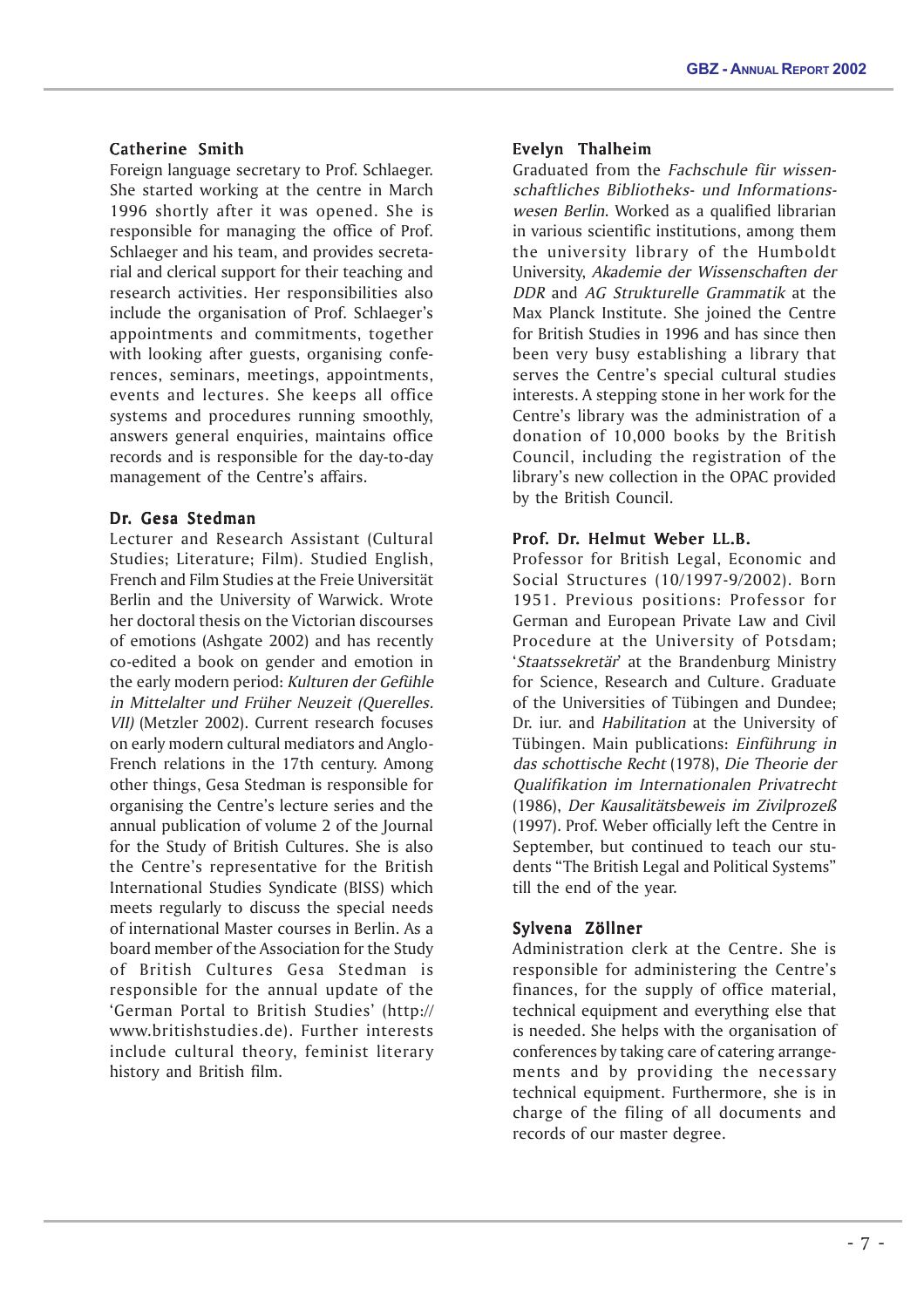# **Farewell to Helmut Weber, Sabine Selbig and Martin Liebert**

"Just as it is true to say that we have law because we cannot have justice, it is true to say we had the lawyer Helmut Weber because we cannot fully understand British culture without its legal systems, the way they developed and the way they operate. He came to the Centre in 1997, stayed for  $2 \frac{1}{2}$  years, then took leave to join the Brandenburg Government and finally was back with us for a year in 2001. Now he has left the Centre for good but, again, is not out of the world and will continue to participate in some of our activities.

This short vita of Helmut Weber's life at the Centre hides rather than reveals how much he has achieved for us, how many initiatives and projects were his brainchildren and how important he became when we needed not only legal competence but the tenacity to handle endless variations in the process of getting official approval for our degree statutes.

He insisted on formalities when they were indispensable and also when he thought some more manageable order was needed if we wanted to make progress in a particular field.

He simply had talents which no one else at the Centre had and these talents stood us in particularly good stead on many occasions. With him we will not only lose a lawyer but a man of many parts and for almost all seasons. Walter Scott once said "that a lawyer without history or literature is a mechanic, a mere working mason, if he possesses some knowledge of them, he may venture to call himself an architect". I know that Helmut Weber has more than merely 'some' knowledge of history and literature and that a combination of the three – law, literature and history – will provide his major occupation during his long life as a not so old old-age pensioner.

Helmut brought along two research assistants

who could not be more different. Not only were they of different sex – in our crossgendered age this may not amount to much of a difference in the final analysis – but they were, in a sense, typical representatives of the regions they came from: Sabine Selbig, a Berliner, 'Herz mit Schnauze' (manchmal mehr 'Schnauze' als 'Herz'), was our drill master in all matters of teaching hours and our weekly timetables. Martin Liebert brought a Bavarian attitude to our activities and like a true mountaineer climbed our PC mountains with a steady pace. We will miss both for what they were, for what they contributed and for what we might have got out of them had they been able to stay on."

(Excerpt from the director's speech at the farewell party.)

# **Facilities and Equipment**

# The Library

The main library of the Centre for British Studies is situated in the August-Boeckh-Haus at Dorotheenstraße 65. It provides students and researchers with the latest publications covering a wide range of topics such as British law, cultural studies or political sciences.

The library is technically and logistically linked to the main library of the Humboldt-University which has been working with a new computerised system for library administration since 2000. Our students can therefore profit from these large and convenient facilities.

In 2002 the Centre was presented with a donation by the Carl Friedrich von Siemens Foundation which increased the library budget by a highly welcome 10,000 Euros. This donation was meant to help establish an elementary research stock for the project "Commerce and Culture". It enabled us to purchase specialized literature, so that staff and students now find the relevant books in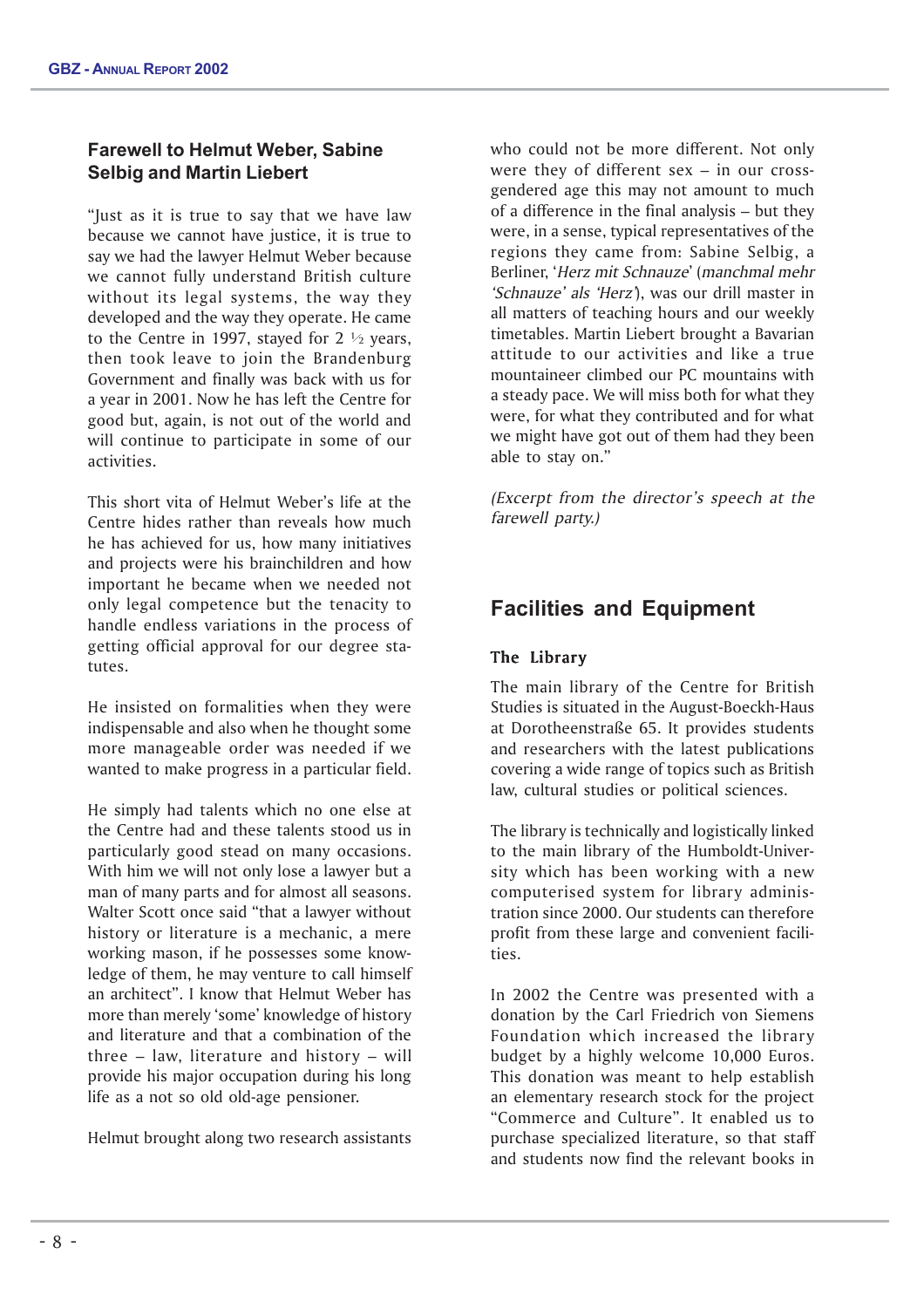our library instead of trying to get hold of them through other institutions.

We are also grateful to the The British Council which has again given us a significant donation of about 500 books.



*Our librarian E. Thalheim holds up a present from the Kunstgewerbemuseum*

Another present was given to us by the Kunstgewerbemuseum (Museum of Applied Arts) Berlin: a four-volume, beautifully illustrated edition of the "Short History of the English People" by J. R. Green from 1902.

# Reference Library

Additionally, the Centre for British Studies keeps a reference research unit in its Jägerstraße location. The Reading Room provides a selection of relevant books and dictionaries, an extensive microfiche collection, British newspapers and magazines, CD-ROMs and other material.

# PC Pools

As a special service for students at the Centre, several computer rooms with personal computers, internet access and printers operate in the Jägerstaße building:

two PC pools and several computers in the reading room facilitate working and researching for students of British Studies –

and it allows them to keep in touch with friends and relatives all around the world.

# Common Room

On the ground floor of the Jägerstraße the Centre for British Studies has a common room with sofas and armchairs for the students where they can enjoy a cup of tea during the breaks between the lectures, meet after class for group work and discussions or simply relax and have a chat.



*The students enjoying themselves in the common room*

# **Master in British Studies**

# **Course Description**

The Centre offers a postgraduate degree course in British Studies.

The aims and objectives of the course are:

- to enable students to add competence in British Studies to qualifications acquired on their first degree course
- to prepare students for executive positions in firms and institutions which deal with the United Kingdom or other Englishspeaking nations
- to promote cross-cultural understanding, communication, and mobility
- to teach students interdisciplinary methods and approaches, enabling them to think and work contextually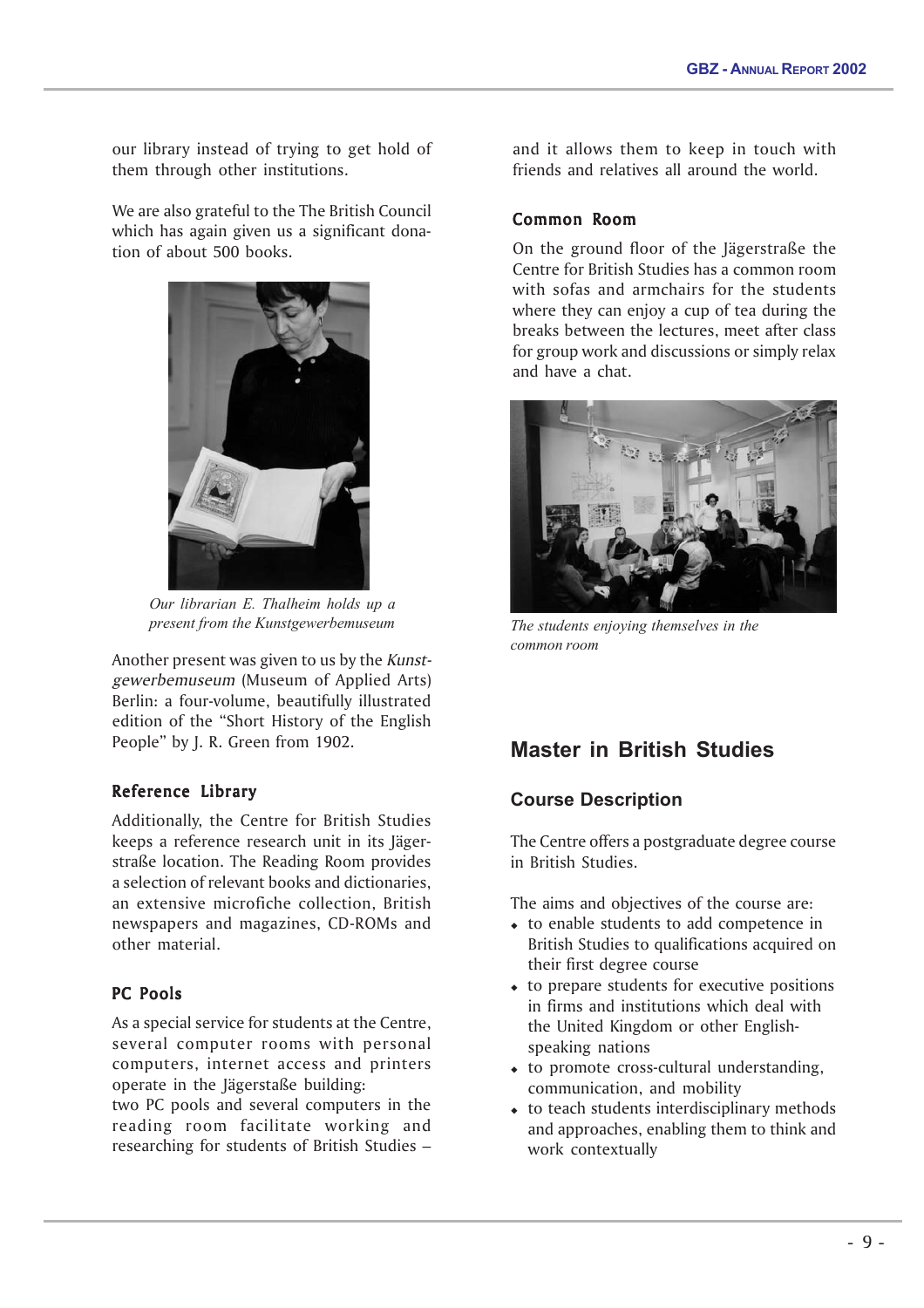to provide students with an understanding of the characteristic features and the transformations of British identities and institutions in a European perspective.

# Course structure

The postgraduate degree course in British Studies is an interdisciplinary teaching programme. It consists of a Certificate Phase (12 months) followed by a Master Phase (6 months). Having successfully completed the Certificate Phase, students receive a "British Studies" certificate. After successful completion of the entire course, students are awarded the degree "Master in British Studies" (M.B.S.).

The Certificate Phase comprises about 30 weeks of teaching, divided into two phases of about equal length. The first phase ('Core Programme') consists of a series of lectures and seminars which are compulsory for all students. In the second phase ('Options Programme') students can choose one out of two options (see below). Students have to attend an average of about 20 hours of classes per week. These may include suitable classes taught by other departments.

During the Master Phase students spend about three months with a firm or institution in Britain. In the remaining three months they are expected to write their M.B.S. thesis.

# Core Programme

The Core Programme consists of teaching units (lectures, seminars, theme-oriented project works etc.) covering the following topics:

- Information management.
- The history of the United Kingdom.
- The UK's legal systems and their development.
- The history of literature, culture, and the arts in the UK.
- The history of ideas and mentalities in the UK.
- The UK's economic and social history since

the Industrial Revolution.

- The UK's present social stratification.
- The development of Britain's political system.
- Cultural Studies theories and methods.

# Options Programme

The Options Programme allows students to specialise by choosing one of the following two options:

The option "Economy, law and politics" comprises teaching units covering the following topics:

- Britain's economic and financial system and economic culture.
- Selected areas of Britain's legal systems.
- The contemporary political system and culture of the UK.

The option "Culture, Media and Cultural Management" comprises teaching units covering the following topics:

- British elite culture and popular culture.
- British media past and present.
- Culture as a market and its promotion.

# Admission requirements

- Applicants should have a good first university degree.
- Candidates are required to have a very good knowledge of English and a working knowledge of German and be highly motivated.

Detailed information about matriculation procedures and dates is available from the Centre by post, telephone or e-mail and on the Centre's website.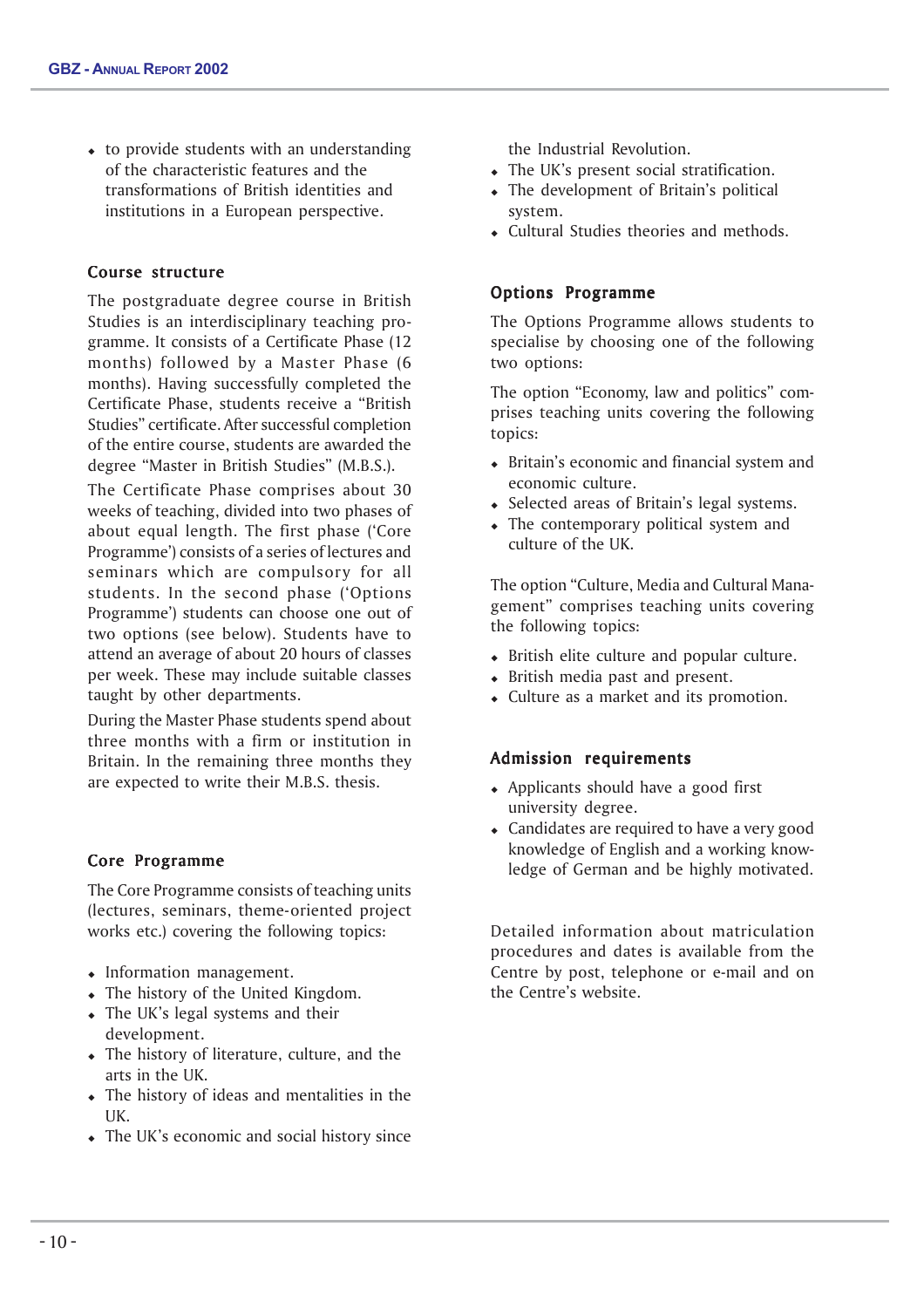**M.B.S. Students** Class 2001-2003



- 1. Baciulis, Martynas Lithuanian Art History and Theory
- 
- 
- 
- 
- 
- 
- 
- 
- 
- 
- 12. Kozuchowska, Aneta Polish Philology
- 
- 
- 
- 
- 
- 
- 20. Urbanoviciute, Zivile Lithuanian English Philology
- 
- 
- 
- 24. Zeng, Li Chinese Journalism

No. Name Nationality First Degree

2. Berens, Silvia **German** German English; Theology 3. Böhm, Annette German English; Philosophy 4. Boncheva, Julia Bulgarian Modern and Classical Philology 5. Bota, Carmen Romanian Economics 6. Cakmak, Fidel Turkish Foreign Language Education 7. Cretan, Mihaela-Carla Romanian English Language and Literature 8. Drerup, Birgit **German** German Applied Modern Languages 9. Gelemerova, Lilya Bulgarian Bultarian International Trade 10. Hartmann, Gabi German English; German Literature; Librarianship 11. Jin, Yu-Wei Chinese Engineering 13. Madsen, Peter Danish European Studies 14. Ostermann, Micha German German Language and Literature 15. Personn, Jan Karl Ole Cypriot English Teacher 16. Platz, Henrike German Museology 17. Sadowski, Wibke **German German** English and American Studies 18. Sonnenstuhl, Ina German Business Management 19. Stavila, Iuliana Veronica Romanian Theology and Arts 21. Vu Thanh, Hang **Vietnamese** Foreign Language Teacher 22. Witkowska, Isabela Polish German Language and Literature 23. Wolter, Ulrike **German** German English and American Studies; Politics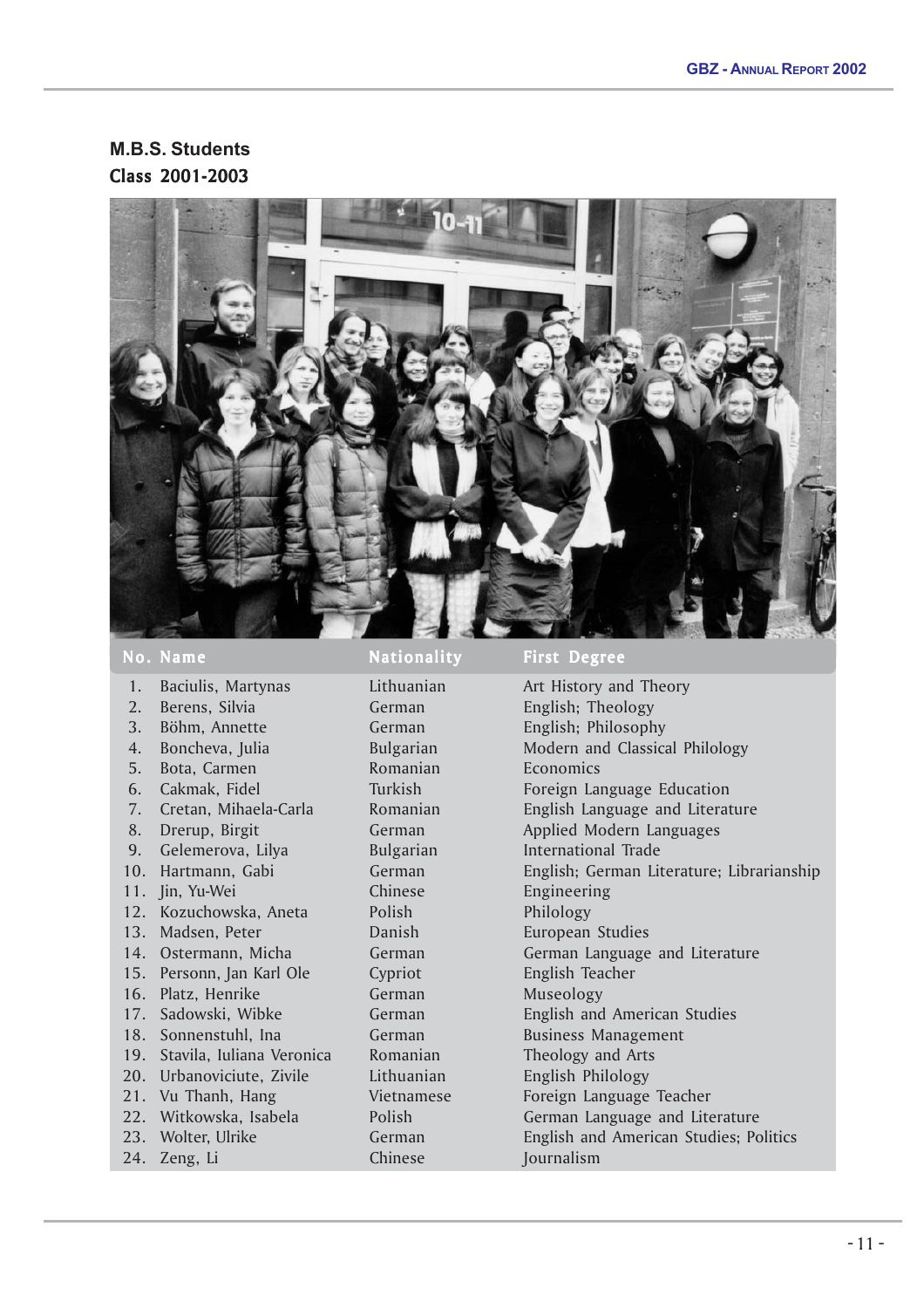# Class 2002-2004



| 1.  | Auketayeva, Gulnara       | Kazakh         | Inte        |
|-----|---------------------------|----------------|-------------|
| 2.  | Bischof, Dunja-Maria      | German         | <b>Busi</b> |
| 3.  | Celen, Firdevs Funda      | Turkish        | Inte        |
| 4.  | Divjakovic, Neda          | Yugoslavian    | Eng         |
| 5.  | Günözü, Mustafa           | Turkish        | Eng         |
| 6.  | Hartmann, Maike           | German         | Hist        |
| 7.  | Kartal, Belma             | <b>Bosnian</b> | Eng         |
| 8.  | Krajewska, Atina          | Polish         | Law         |
| 9.  | Lipske, Nadine            | German         | Engl        |
| 10. | Littek, Manon-Sara        | German         | Geri        |
| 11. | Löscher, Anett            | German         | Eng         |
| 12. | Meinshausen, Christina    | German         | Euro        |
| 13. | Orendi, Dagmar            | German         | Tran        |
| 14. | Oyatomari, Mariana        | Argentine      | Tran        |
| 15. | Petkova, Daniela          | Bulgarian      | Eng         |
| 16. | Przeczek, Marzena         | Polish         | Tran        |
| 17. | Sack-Hauchwitz, Anja-Lena | German         | Graj        |
| 18. | Schossé, Thomas           | German         | Law         |
| 19. | Streier, Jeanette         | German         | Law         |
| 20. | Sun, Yueqiang             | Chinese        | Engl        |
| 21. | Svatonova, Pavlina        | Czech          | Info        |
| 22. | Tali, Marko               | Estonian       | Inte        |
|     |                           |                |             |

#### No. Name Nationality First Degree

Yugoslavian English Turkish English German History Bosnian English German English Bulgarian English 18. Serman Law 19. Strengthendorff German Law 23. Zhang, Qiang Chinese English

 1. Auketayeva, Gulnara Kazakh International Economic German Business Administration 3. Celen, Firdevs Funda Turkish International Relations German English; Book Studies; French Literature German German; Philosophy a 12. Mers German European Political Sciences German Translator (English,Spanish) Argentine Translator (English,Spanish) Polish Translator (English) 17. Lena German Graphic Design; English; Spanish Chinese English; Computer Science Czech Information Management Estonian International Law; History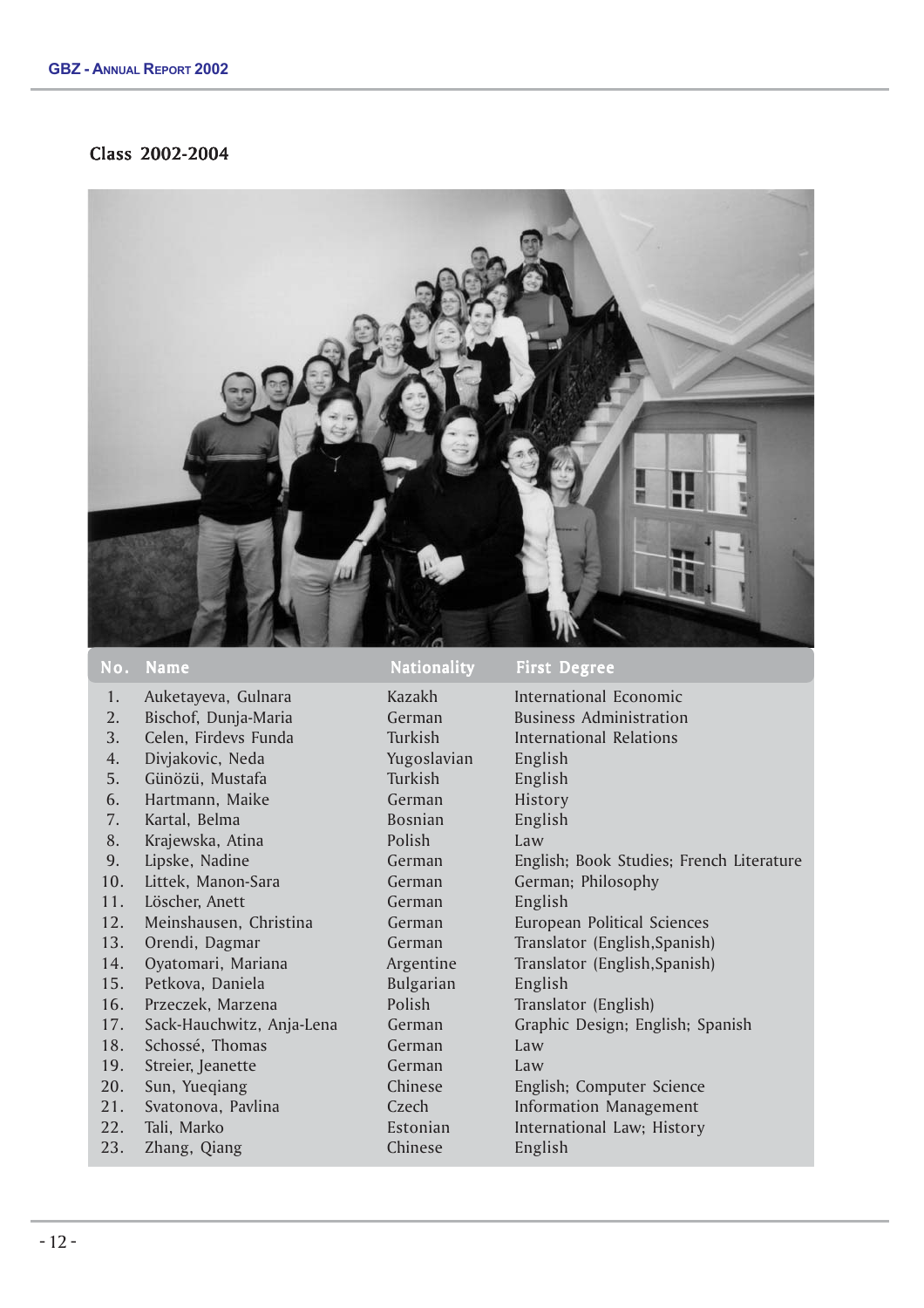# **Teaching**

# Programme

# Core Programme 2001/2002 (WinterTerm)

| Subject                                                                    | Lecturer                                                                                                       |
|----------------------------------------------------------------------------|----------------------------------------------------------------------------------------------------------------|
| <b>Current Affairs</b>                                                     | Rita Gerlach                                                                                                   |
| Legal English; Academic and Business Writing                               | David Bowskill, Humboldt University Berlin,<br>Foreign Language Centre                                         |
| Workshop: Presentation Techniques<br>Workshop: Intercultural Management    | Christof Biggeleben; Thomas Hüsken, Freie Uni-<br>versität Berlin; Olin Roenpage, UMS Consulting,<br>Frankfurt |
| History of English Literature and Ideas<br>Contemporary English Literature | Prof. Dr. Jürgen Schlaeger<br>Prof. Dr. Jürgen Schlaeger                                                       |
| Cultural Studies: Basic Concepts,<br>Theories and Methods                  | Dr. Gesa Stedman<br>Dr. Jana Gorisch, Humboldt University Berlin,<br><b>English Department</b>                 |
| Contemporary Britain                                                       | James Woodall, Journalist/Author, Berlin                                                                       |
| Social Stratification                                                      | Dr. Gerry Mooney, Open University, Edinburgh                                                                   |
| <b>General History</b>                                                     | Prof. Dr. Christiane Eisenberg                                                                                 |
| New Media/Entrepreneurship                                                 | Martin Reitzig, LDWN Media Group Ltd., Berlin/<br>London                                                       |
| <b>Economic History</b>                                                    | Christof Biggeleben                                                                                            |
| British Economy                                                            | Andrew Smith, Foreign Office, London                                                                           |
| Legal History and the Modern Legal System<br>Political System              | Prof. Dr. Helmut Weber<br>Prof. Dr. Helmut Weber                                                               |

# Options Programme 2002

# Option I: Economy, Law and Politics (Summer Term)

| Subject                               | Lecturer                                                            |
|---------------------------------------|---------------------------------------------------------------------|
| <b>Current Affairs</b>                | Rita Gerlach                                                        |
| English for Special Purposes          | David Bowskill, Humboldt University Berlin,                         |
|                                       | Foreign Language Centre                                             |
| Constitutional Law                    | Prof. Dr. Helmut Weber                                              |
| Selected Legal Problems               | Prof. Dr. Helmut Weber                                              |
| Law of Privacy                        | Prof. Dr. Helmut Weber                                              |
| Company Law                           | Martin Liebert                                                      |
| Contract Law                          | Martin Liebert                                                      |
| Tort Law                              | Sabine Selbig                                                       |
| Property and Trusts                   | Dr. Stephen Swann, University of Osnabrück                          |
| Copyright Law                         | Prof. Dr. Jürgen Oechsler, University of Potsdam                    |
| Mergers & Acquisitions: Legal Aspects | Dr. Thomas Kaiser, Mannheimer Swartling, Berlin                     |
| Economic Geography                    | Dr. Astrid Ringe, University of Bristol                             |
| Marketing                             | Dr. T.C. Melewar, Warwick Business School                           |
| Regionalism, Centralism, Devolution   | Dr. Paul Carmichael, University of Ulster                           |
| Political Parties and Interest Groups | Dr. Bernd Becker, Political Consultant, Bonn                        |
| <b>German-British Relations</b>       | Dr. Hermann Freiherr von Richthofen, Berlin;<br>Christof Biggeleben |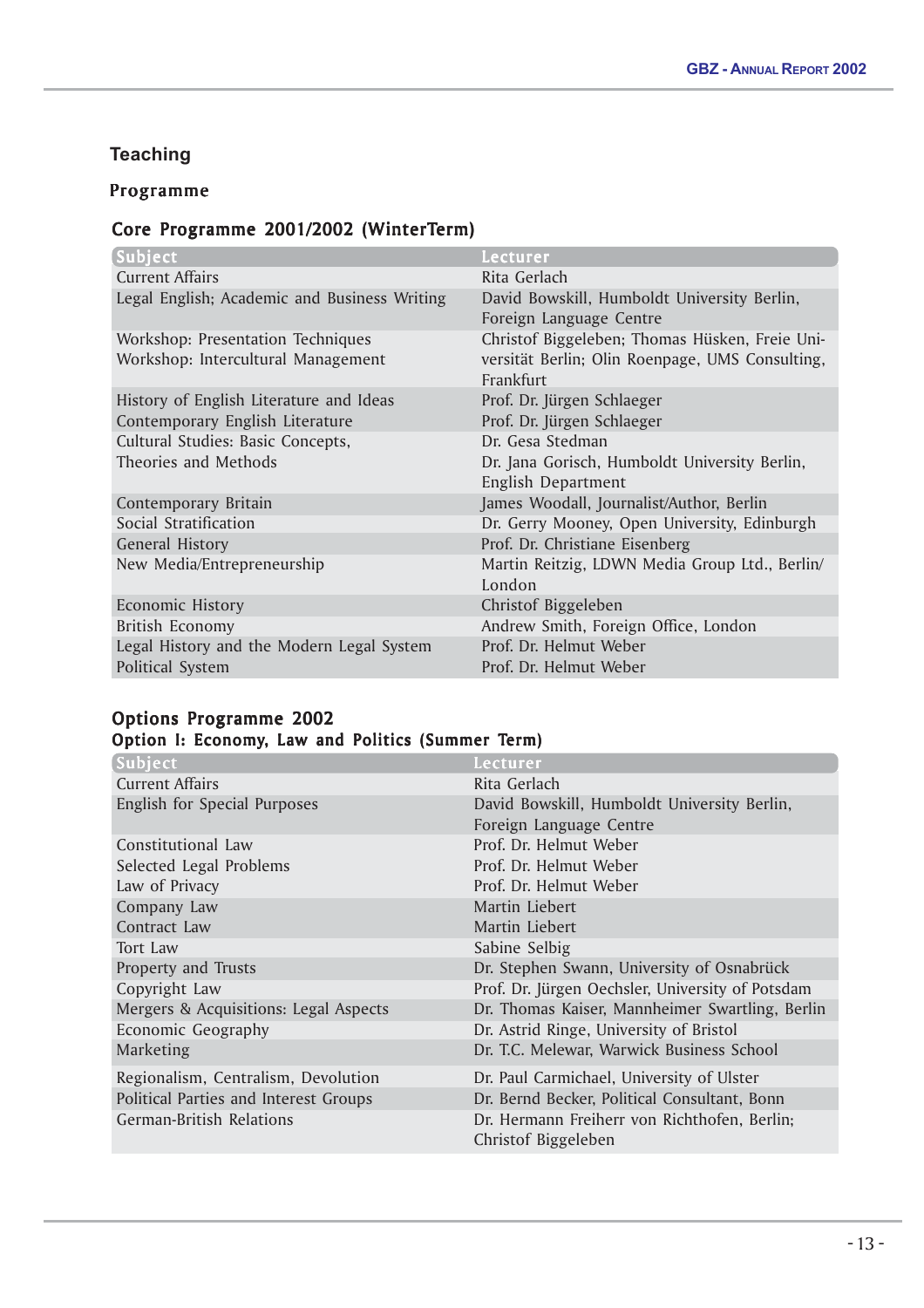| Subject                                       | Lecturer                                            |
|-----------------------------------------------|-----------------------------------------------------|
| <b>Current Affairs</b>                        | Rita Gerlach                                        |
| English for Special Purposes                  | David Bowskill, Humboldt University Berlin,         |
|                                               | Foreign Language Centre                             |
| Constitutional Law                            | Prof. Dr. Helmut Weber                              |
| Selected Legal Problems                       | Prof. Dr. Helmut Weber                              |
| Literature as a Medium of Self-Interpretation | Prof. Dr. Jürgen Schlaeger                          |
| Contemporary Literature                       | Prof. Dr. Jürgen Schlaeger                          |
| The Nation as Myth                            | Rita Gerlach                                        |
| Representations and Reality:                  | Dr. Krzysztof Fordonski, Poznan University;         |
| Class in Art and Literature                   | Katharina Quabeck; Dr. Gesa Stedman                 |
| Popular Culture in Modern British Society     | Prof. Dr. Christiane Eisenberg                      |
| Film as Art                                   | Prof. Dr. Peter Drexler, Potsdam University; PD Dr. |
|                                               | Jörg Helbig, Cologne/Humboldt University            |
| Media Theories/Media as Market                | Dr. Hugh Mackay, Open University, Cardiff           |
| Media in Consumer and Popular Society         | Prof. Dr. Christiane Eisenberg                      |
| Law of Privacy                                | Prof. Dr. Helmut Weber                              |
| Copyright Law                                 | Prof. Dr. Jürgen Oechsler, University of Potsdam    |
| Culture as Market                             | Dr. Andrew Feist, City University London            |
| British Culture Management                    | Dr. Elke Ritt, British Council Germany              |
| Marketing                                     | Dr. T.C. Melewar, Warwick Business School           |
|                                               |                                                     |

# Option II: Culture, Media and Culture Management (Summer Term)

# Core Programme 2002/2003 (Winter Term)

| Subject                                                                 | Lecturer                                                                                                       |
|-------------------------------------------------------------------------|----------------------------------------------------------------------------------------------------------------|
| <b>Current Affairs</b>                                                  | Stefano Evangelista, Oxford University;<br>Rita Gerlach                                                        |
| English for Special Purposes                                            | David Bowskill, Humboldt University Berlin,<br>Foreign Language Centre                                         |
| Workshop: Presentation Techniques<br>Workshop: Intercultural Management | Christof Biggeleben; Thomas Hüsken, Freie Uni-<br>versität Berlin; Olin Roenpage, UMS Consulting,<br>Frankfurt |
| History of English Literature<br>Contemporary English Literature        | Prof. Dr. Jürgen Schlaeger<br>Prof. Dr. Jürgen Schlaeger                                                       |
| British History of Ideas and Mentalities<br>Contemporary Britain        | Prof. Dr. Jürgen Schlaeger<br>James Woodall, Journalist/Author, Berlin                                         |
| Cultural Studies: Basic Concepts,                                       | Dr. Gesa Stedman                                                                                               |
| Theories and Methods<br>Social Stratification                           | Dr. Gerry Mooney, Open University, Edinburgh                                                                   |
| <b>General History</b>                                                  | Prof. Dr. Christiane Eisenberg                                                                                 |
| New Media/Entrepreneurship                                              | Martin Reitzig, LDWN Media Group Ltd., Berlin/<br>London                                                       |
| Economic History                                                        | Christof Biggeleben                                                                                            |
| <b>British Economy</b>                                                  | Dr. Pikay Richardson, Manchester Business School                                                               |
| Constitutional Law                                                      | Prof. Dr. Gerhard Dannemann                                                                                    |
| Legal History and Modern Legal System<br>The UK's Political System      | Prof. Dr. Helmut Weber<br>Prof. Dr. Helmut Weber                                                               |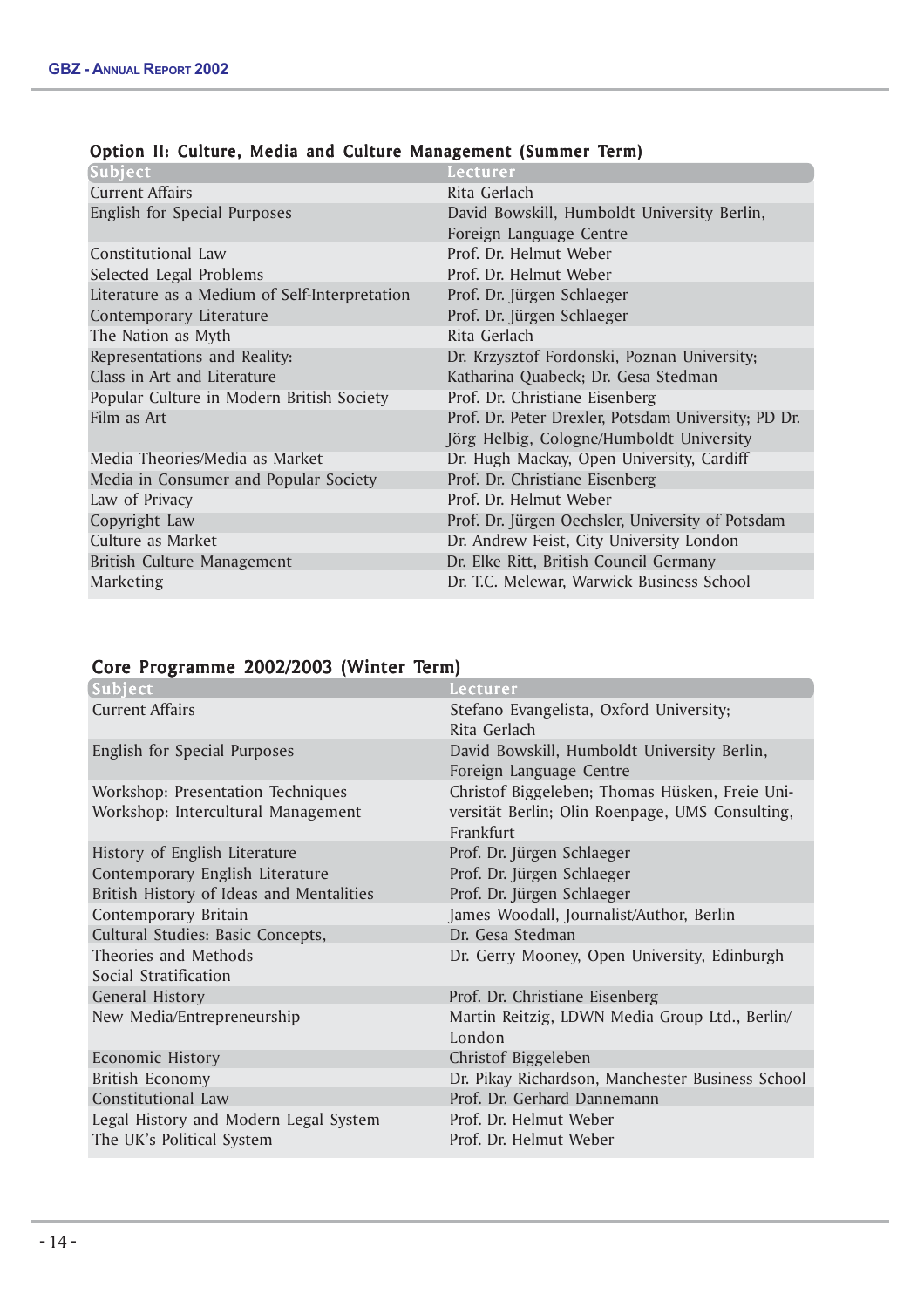# Some course descriptions

# Workshop: Transcultural Management and Transcultural Communication Christof Biggeleben, Thomas Hüsken

The aim of this workshop was to prepare the students for future positions in an international business environment. Christof Biggeleben, Thomas Hüsken (FU Berlin) and Olin Roenpage (Universal Management Services/UMS) offered a three-day workshop which consisted of the following elements: Introduction to the basic theories of transcultural management, transcultural communication and team-building. The students had the opportunity to train in workshops how they react in bargaining situations as well as in team-building processes. Afterwards, they were analysed by trainers and fellow students. Thus the students were immediately able to test the newly acquired theoretical knowledge under working conditions.

#### The British Political System Helmut Weber

This core programme teaching unit is concerned with the state's institutional framework for politics in the UK, i.e. the House of Commons, the House of Lords, the Crown and the Prime Minister, Cabinet and other ministers. Topics covered include: development of the franchise; voting systems; composition, functions and reform plans for the second chamber; crown prerogative and constitutional conventions; 'effective' and 'dignified' role of the crown; position of the prime minister between 'primus inter pares' and 'elective dictatorship'; ministerial responsibility.

# Political Parties, Pressure Groups and the Media in Britain

Bernd Becker

By building on the introduction to the British political system which is part of the Core Programme, this course developed further the role and interaction of key players within the political field in the UK. Bernd Becker was able

to draw on his first-hand experience of No 10 Downing Street and the German Chancellery to explain how political science, theories about party politics, the workings of pressure groups and the media can be used to explain parliamentary activities and government decisions and policy making. Students were introduced to all basic definitions of political parties, learned about the development and structure of the British parties and how the Labour Party, the Tories, the Liberal Democrats and regional parties in Scotland, Wales and Northern Ireland actually work. An additional focus was the discussion of internal membership participation in political parties and party funding in Britain. The course then concentrated on pressure groups and the role of the media within the political field. Finally, current political affairs in the UK were discussed by the students who were encouraged to voice their views about the interaction between those key political players which were the focal point of this course. The aim was to give students an impression of what political communication, 'image' and 'permanent campaign' means in politics.

#### The Nation as Myth Rita Gerlach

Starting with a definition of the basic terms connected with 'nation' and concepts of 'nationalism', the course explored past and present processes of the formation of a nation - discussing collective standards which construct national identity, 'Englishness' and 'Britishness'. A variety of material including drama, poetry, political speeches, music and video was used to illustrate the different aspects, symbols, mentalities and institutions. The main focus lay on the making of a nation state and the creation of the Tudor myth in the Elizabethan era. A second major point involved nationalism, chauvinism, jingoism and the representational role of the British Empire in the Victorian age. Thirdly, the loss of Empire and the break-up of Britain in the 20<sup>th</sup> century were discussed. The creation of the Commonwealth, Britain's way into Europe and the process of devolution were of major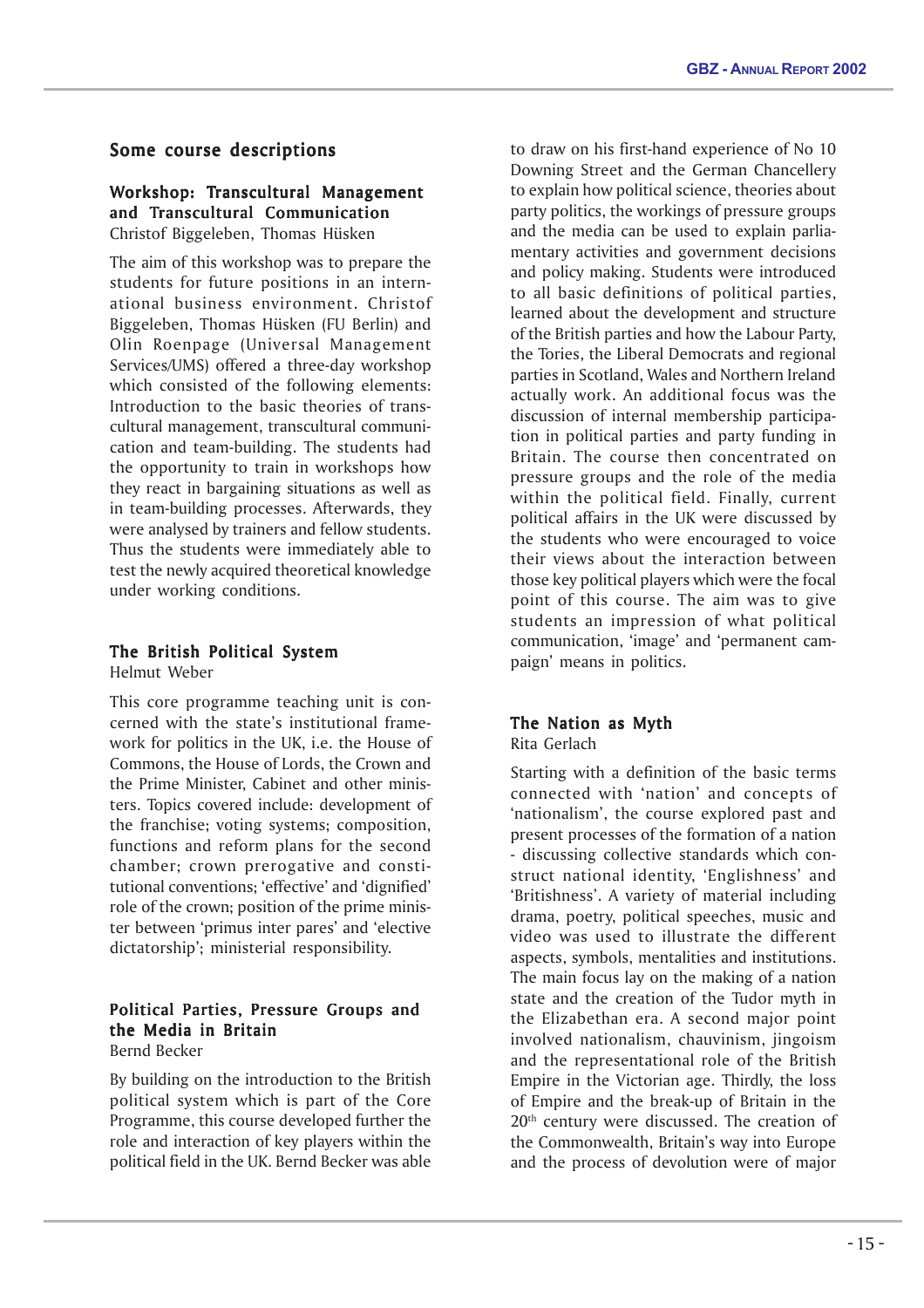interest in this context. All these events form a certain understanding of British identity (or rather identities), which is still changing as we move into the  $21^{st}$  century. Thus, New Britain/ Cool Britannia, globalisation and the development of the regions were the final topic in our discussion of the "Nation as Myth".

# Between Commerce and Class: Music Entertainment in Britain Christiane Eisenberg

In the first part of the seminar all students read some general texts on the development of popular music in Britain and other parts of the Western world. This broad reading provided a general idea of the driving forces of globalisation in music. In the second part students did individual research with respect to some specific examples of musical entertainment in 19<sup>th</sup>- and 20<sup>th</sup>-century Britain such as the music hall, promenade concerts and the early concerts of the Beatles in Liverpool. They related these examples to the global development and cultural transfers from other parts of the world, as well as to some specific features of cultural life in Britain such as class conflict and the middle class ethos of 'service to the public'. In this way the students resumed some discussions of the "General History" course of the preceding semester. Listening to music and watching TV documentaries rounded off the course.

# Representation and Reality: Class in Art and Fiction

Katharina Quabeck, Gesa Stedman

This course, taught jointly by Katharina Quabeck and Gesa Stedman with a guest lecture by Krszytof Fordonski (Poznan, Poland) analysed the different ways in which class is represented in 19th-century art and 20th-century fiction. Katharina Quabeck worked with the students on the Victorian art scene with examples from work by e.g. William Powell Frith, James McNeill Whistler and Walter Sickert. After a brief foray into 20th-century art, Gesa Stedman took over to explain to the students how class is treated as an important topic not only in visual representations but also in literature. Starting with a lecture on gender and class in E.M. Forster's novel "Howards End" delivered by K. Fordonski, the course then moved on to "Kes" by Barry Hines, the film version by Ken Loach and finally to a novel by a contemporary working-class woman writer: "Under a Thin Moon" by Livi Michael. In the discussions of texts and paintings, the students were able to draw on their knowledge acquired in the general history classes and in the course on social stratification in Britain. The aim was to give them an insight into the different visual and textual strategies of representation on the one hand and into the significance of the category as well as the social reality of class difference in Britain on the other.

# Excursion

Rolls-Royce Deutschland Ltd & Co KG Rita Gerlach, Christof Biggeleben

As part of the courses "German-British Relations" and "Current Affairs", the class visited Rolls-Royce Deutschland Ltd & Co KG on 31 June. The global power system provider for aerospace, defence, marine and energy markets has a location in Dahlewitz (near Berlin) where 1,000 employees assemble two high-end motor engine types. This visit was special in so far as our group was the first one admitted to the production site after the events of 11 September 2001, which had dramatically increased Rolls-Royce's security requirements. The excursion opened with an introduction to the company's aims, products and production process; it also included industry information on PR strategy as well as on internship and job opportunities in fields ranging from marketing and communication to development. After this presentation the group was shown around the assembly hall. The guided tour (that also took the students to the testing hall) was a unique and interessting opportunity for students of British Studies to get a first-hand insight into a British business operating in Germany.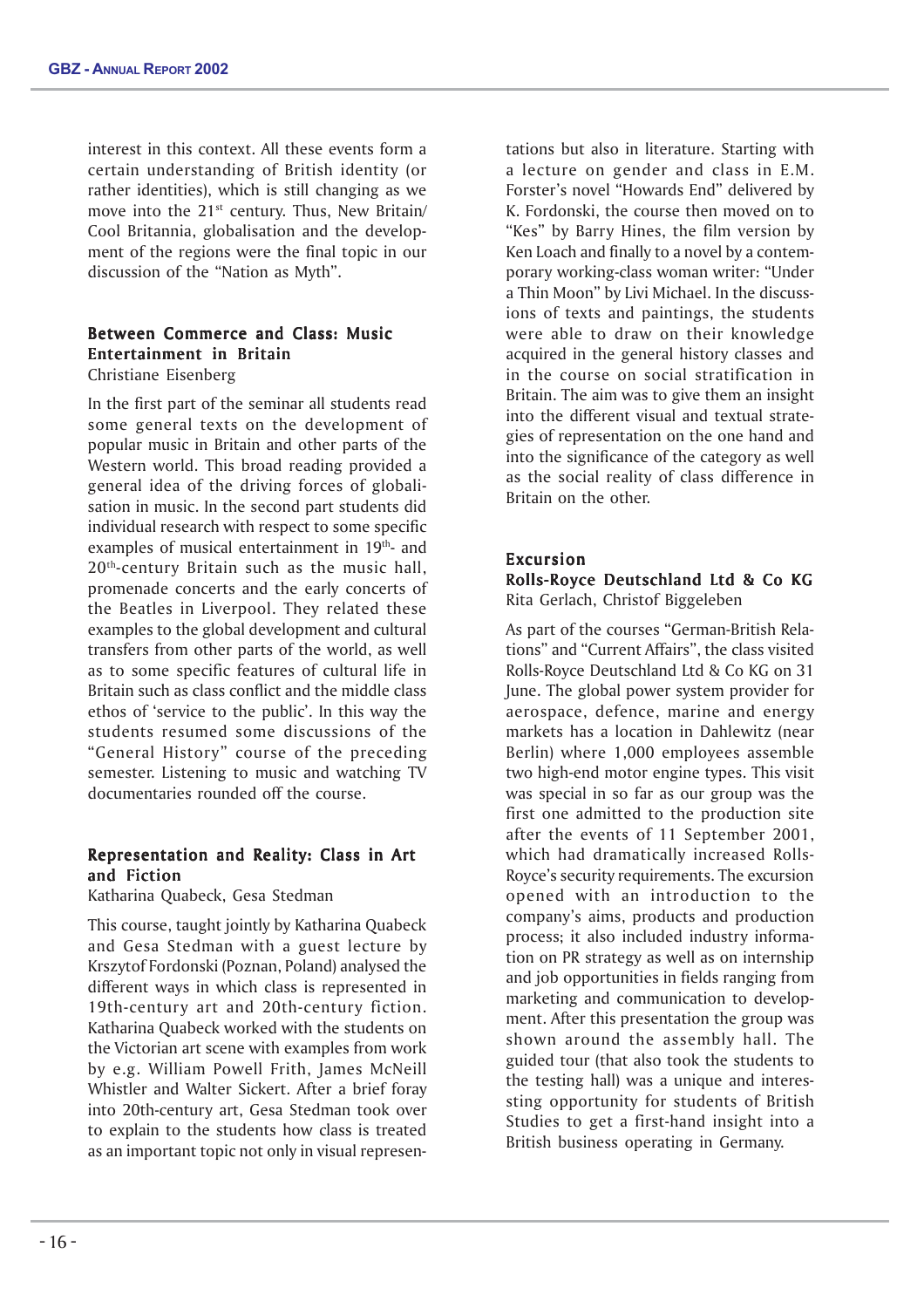# Additional teaching

# Christiane Eisenberg "Global History" in Research: Football as an Example

Prof. Eisenberg offered this course to students of the Humboldt University's History Department. The course focused on the history of modern football - a game that was 'invented' in England in the second half of the 19th century and has since triumphed all over the world. The aim of the course was two-fold: it offered an insight into the possibilities and problems of global history writing as well as giving an overview of the historical developments that lead to modern football's worldwide success. Using football as an example, the following questions were discussed: When did football become a global phenomenon? How did it spread? Who was responsible for this development? How important were social and economic factors? Which part did political factors play? What were the functions of supranational sport organisations? What kind of problems with regard to historical sources are historians of world football confronted with? How can one avoid a Eurocentric perspective?

# Gesa Stedman Cultural Exchange

Together with Professor Dr. Margarete Zimmermann, Gesa Stedman taught a course on cultural exchange at the TU Berlin (summer semester). The focus was on women as cultural mediators in the early modern period and on recent work on theories of cultural transfer and cultural exchange. In the winter semester, Gesa Stedman continues her joint teaching activities with Professor Zimmermann with a lecture course on French Film and Collective Memory.

# Helmut Weber Introduction to the English Legal System

In the winter semester Prof. Weber offered this course to law students of the University of Potsdam. The course gave a historical overview on the development of the English legal system and dealt with its present day system. The topics covered included: courts and legal professions in England, the constitution of the UK, the characteristics of a case law system, selected fields of English Private Law.

# Gerichtsverfassungs- und Zivilprozessrecht

In the summer semester Prof. Weber taught "Court System and Civil Procedure" at the Humboldt University's Law Faculty. This is a compulsory course for all students reading for a law degree. Topics dealt with were, among others, the court structure, the legal professions, court and case management, procedural rights and duties, evidence and proof, and the appeal system.

# **Internships**

# Some Student Voices

# CBI, London

Liliya Gelemerova

My internship at the Confederation of British Industry was a real challenge for me. Not only the central role of the CBI as the biggest employers' organisation in the UK, but also the wide range of activities it performs attracted me. And I was not disappointed when I joined their team. I was afraid I would have to prepare coffee and photocopy for other people, but they accepted me very seriously and involved me in their work from the very beginning. I attended two important meetings where I met representatives of different industry branches in the UK. My tasks included research work, comparative analysis, and also making comments on various documents, which required using my knowledge in economics and law. This was indeed a very useful experience for me. I was surrounded by very nice people, friendly, and predominantly young. The atmosphere was very relaxed, and I was allowed to organise my tasks as I thought most appropriate. The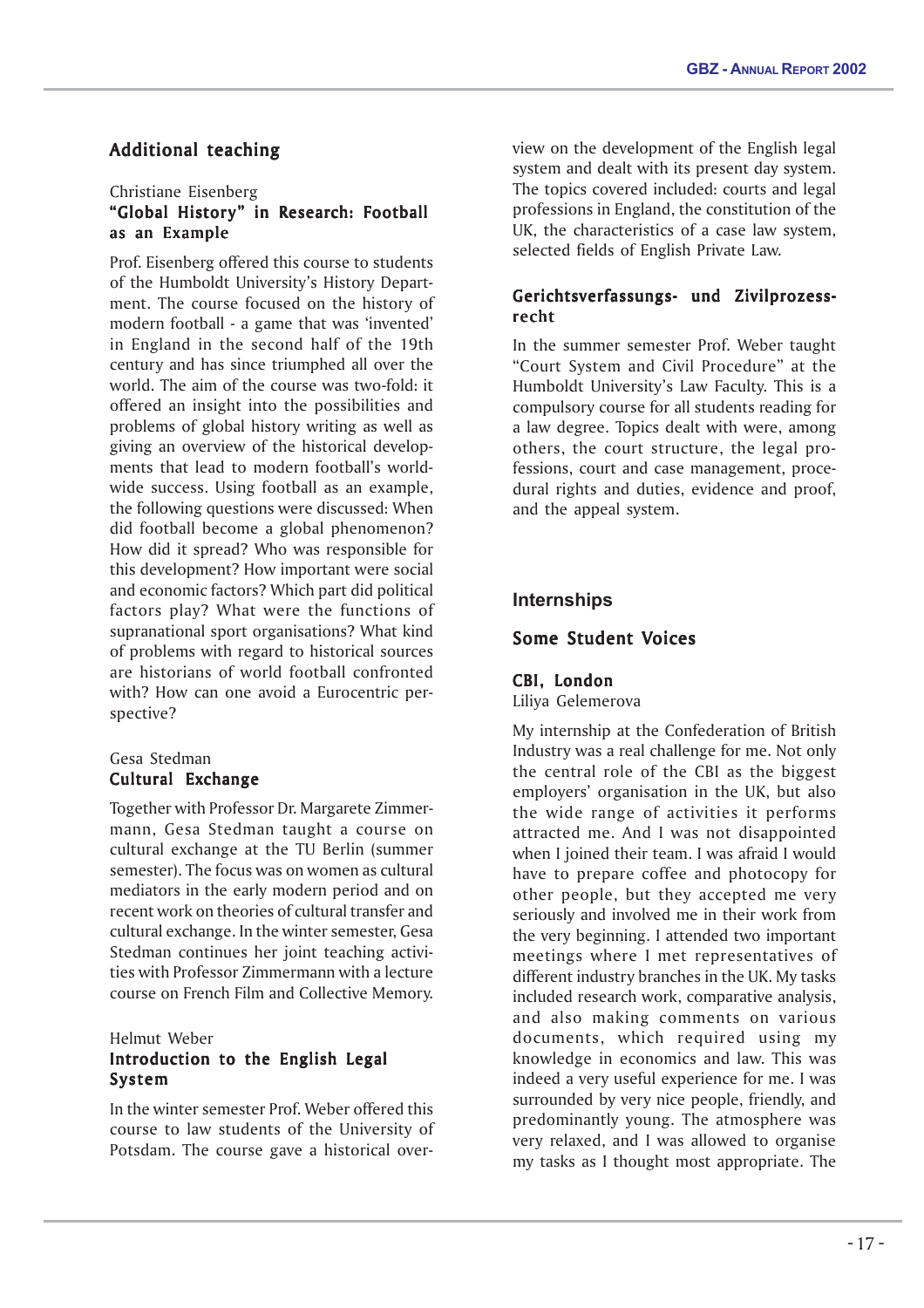work is very well co-ordinated and I was provided with all kinds of office facilities. On different occasions, usually on Friday, colleagues meet in the conference room for a glass of wine and then go together to a bar. They enjoy not only working with each other, but also being together informally. The CBI is ideally situated. Centre Point (where the CBI has the first two floors) is in the centre of London – a high building with office premises, in a wealthy shopping area, not far away from the British Museum. I have learnt a lot and I really enjoyed my internship here. I would recommend the CBI as a possible placement to all students of GBZ.

#### Conservative Central Office, London Ina Sonnenstuhl

My three-months internship gave me an insight into the 'general working' of the Conservative Party. I worked as a research assistant for the Department of Trade and Industry (DTI) and for the Department of Culture, Media and Sport (DCMS). During this working experience one possibility offered to me was to actually see Queen Elizabeth II. I was able to get access to the Queen's procession preceding and following the regular State Opening of Parliament to announce the beginning of a new parliamentary session. This event took place on 13 November 2002. On the day, the Queen arrived in the Irish State Coach from Buckingham Palace and entered the Palace of Westminster. I got a ticket which allowed me to stand in front of Stephen's Entrance of the Houses of Parliament. On the way from Buckingham Palace to the Houses of Parliament I was able to see her and Prince Philip, Duke of Edinburgh, passing by in their carriage. The Queen even waved at us. From there she went into the Royal Robing Room where she put on her Crown and ceremonial robes. She then processed through the Royal Gallery to take her place on the throne in the House of Lords. Lord Irvine, the Lord Chancellor handed the speech to the Queen who then read it out. The speech is a reminder of times when the King or Queen actually chose the legislation

to be debated in Parliament. The speech, which is today prepared by the government, detailed the bills and policies that the government will introduce in the next session. When the speech had been read out, the House of Commons returned to their Chamber to debate its contents (Debate on the Address). On the way back from the Houses of Parliament to Buckingham Palace I could see the Queen once again. Two carriages transporting separately the Imperial State Crown and the Sceptre as the most important symbols of the British Monarchy followed her carriage. Unfortunately, one cannot get access to the House of Lords where the speech was held, but I could follow her speech on TV since it has been broadcasted by the BBC since 1985. This opportunity was certainly one of the highlights of my time in London.

# House of Commons, London Birgit Drerup

My placement was with Ben Bradshaw, deputy leader of the House of Commons, in his parliamentary office. He only pops into the office occasionally so I didn't actually get to see that much of him. His personal assistant is really the one who took me by the hand and explained things to me and gave me tasks to work on. He's a star. I was really lucky to have him as a colleague and both he and Ben genuinely made an effort to make my placement enjoyable. They cautioned me, however, not to expect it to be about high policy and glamorous life style and they weren't wrong – it's an office even though it is an MP's office; there is a significant amount of administrative work to be done but I was quite happy to spend part of my time stuffing envelopes and wrestling with the photocopier because on the whole my job is quite interesting. Mostly we drafted letters on all aspects of government policy, from asylum to youth crime, and this is an excellent opportunity of getting an insight into current political affairs. And despite all warnings not to expect any extravaganza I was treated to such special experiences as a quiet drink at the Foreign and Commonwealth Office or a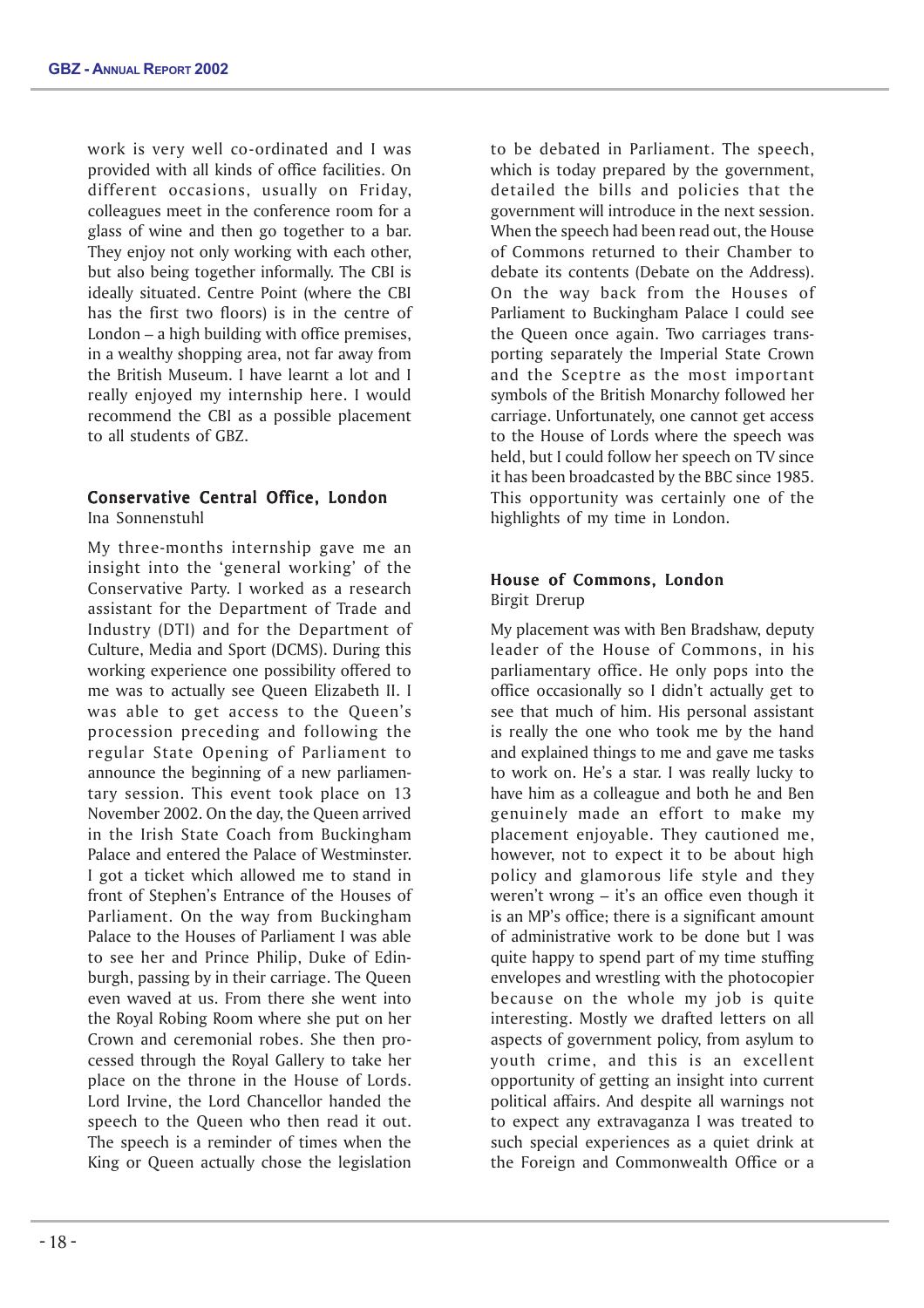reception at Number Ten – no doubt I will look back on my internship as a very exciting time.

# M&C SAATCHI, London

Izabela Ahmad

M&C SAATCHI is the leading international advertising agency with 12 offices world-wide. I had the extraordinary opportunity to do my work experience placement at the head office of M&C SAATCHI in London. My placement was full of challenges right from the first day. Upon arrival, searching through the maze-like streets of central London, I finally managed to find the head office building, located at Golden Square next to the Oxford Circus. I was immediately thrilled by the elegant décor and sophisticated atmosphere in the office; white lilies, white sofas and stylishly dressed creative people all around. My first thought was how do I manage to present myself as confidently as they do? During the course of my placement at the public relation department of M&C SAATCHI, I gained a lot of professional experience and confidence through working on a number of distinct projects and diverse issues.

I worked on accounts such as the British Fashion Council, Nestle, Procter & Gamble's Fragrances Division (HUGO BOSS, Lacoste, Azzaro Giorgio Beverly Hills), Clairol Herbal Essences, Models1 and many others.

Among the many projects that I contributed to, the most spectacular one was probably the LONDON FASHION WEEK, the UK's largest fashion event held bi-annually on the international catwalk circuit alongside Paris, Milan and New York. For this event, I was charged with a wide range of tasks across event management and public relations areas. In the hustle and bustle of the work, I suddenly found myself engulfed by the fascinating world of media. I gained first hand insight into the media business while liaising with journalists & broadcasters from around the world, in order to ensure national and international media coverage for this fashion event. In my case, the LONDON FASHION WEEK was a great working challenge and an enormous experience, not to mention the entertainment part with handshakes with the celebrities from all around the world.

| Name                      | <b>Institution/Firm</b>                                    |
|---------------------------|------------------------------------------------------------|
| Ahmad, Izabela            | Talk PR (MCSaatchi), London                                |
| Baciulis, Martynas        | BBC, London                                                |
| Berens, Silvia            | Pearson plc, London                                        |
| Böhm, Annette             | OXFAM, Reading and Oxford                                  |
| Boncheva, Juliana         | Institute of Contemporary Arts, London                     |
| Bota, Carmen              | Centre for Cultural Policy Research, University of Glasgow |
| Cakmak, Fidel             | Equal Opportunities Commission, Cardiff                    |
| Cretan, Mihaela-Carla     | House of Commons, James Murphy MP                          |
| Drerup, Birgit            | House of Commons, Ben Bradshaw MP                          |
| Gelemerova, Liliya        | CBI, London                                                |
| Hartmann, Gabi            | Anglo-German Foundation, London                            |
| Jin, Yu-Wei               | Siemens Financial Services, London                         |
| Kozuchowska, Aneta        | European Commission Office in Scotland, Edinburgh          |
| Madsen, Peter             | Britain in Europe, London                                  |
| Ostermann, Micha          | BBC, London                                                |
| Personn, Jan Karl Ole     | Herbert Smith, London                                      |
| Platz, Henrike            | Bloomsbury Publishing, London                              |
| Sadowski, Wibke           | The Open University in Milton Keynes                       |
| Sonnenstuhl, Ina          | Conservative Central Office, London                        |
| Stavila, Iuliana Veronica | Methodist Church, Church Association, Ashbourne            |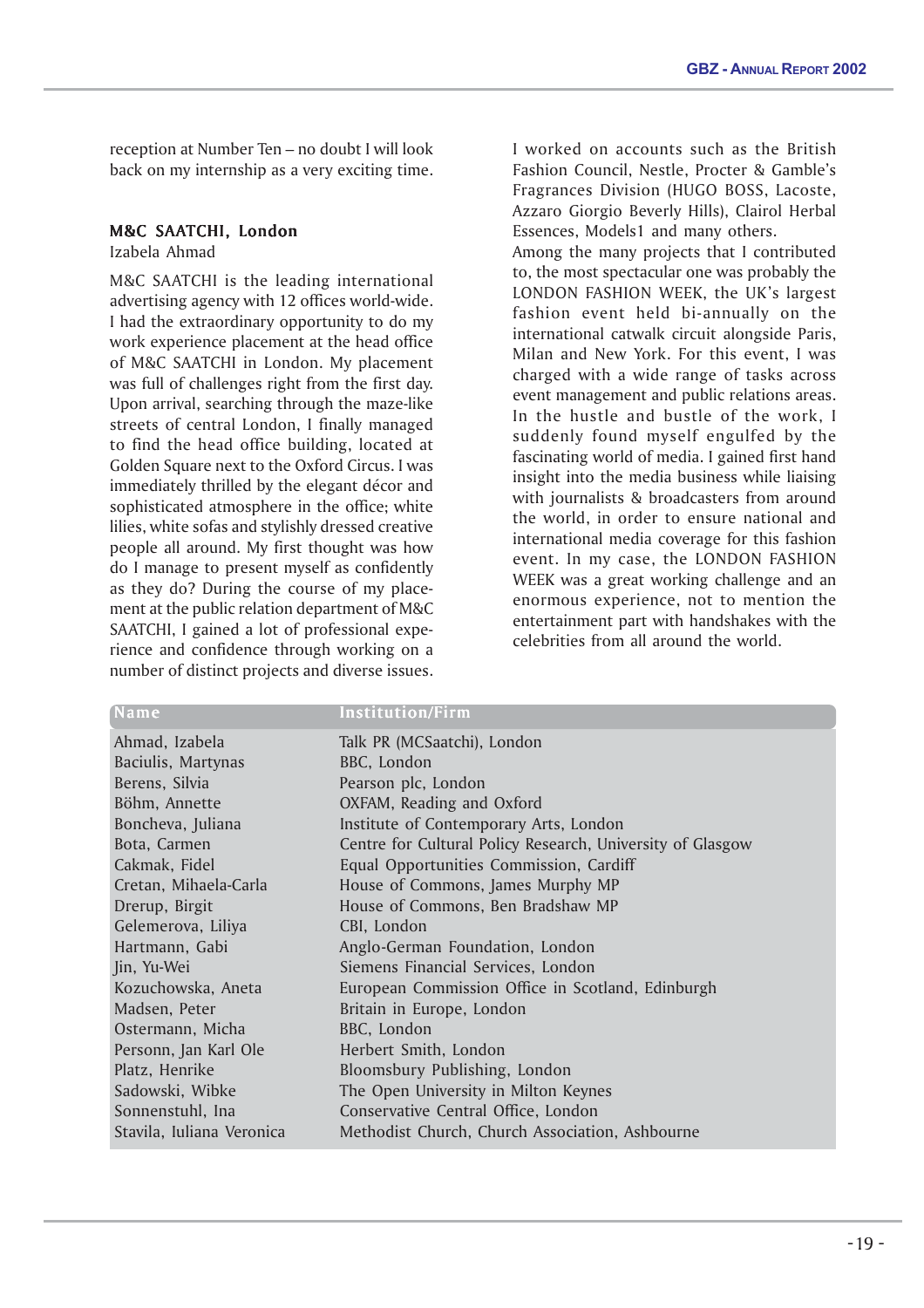# Voices from the Other Side: What Companies think about M.B.S. Interns

# Conservative Central Office, London

The Conservative Party employed a student from the Centre for a three-month period in the autumn of 2002. This was a unique opportunity for the participant to experience at first hand the workings of a British political party and to contribute directly to its day-today output. This opportunity involved interpretation and dealing with the British media, personal contact with senior politicians and detailed research into a variety of issues on the political landscape. As well as this being an excellent opportunity for the student it allowed the Party to share the experience of a German national and their perspective on many cross-cutting political issues. The Party is delighted to participate in this valuable course.

Robert Sullivan

# Anglo-German Foundation, London

The Anglo-German Foundation offered an internship to an M.B.S. student for the first time this year. The experiment was such a success that we are certainly planning to repeat the experience again next year. We took an unsuspecting graduate in German Literary Studies, Book Science and English Philology, welcomed her enthusiastically into our offices in central London and asked her to organise an Anglo-German conference on sustainable agriculture in rural Gloucestershire. After her initial surprise at the strange logic that made us think up such an incongruous project for an intern (English humour, perhaps?) she rose to the challenge and arranged an event that was a resounding success. The Foundation is a very small organisation, with only 4 staff 3 in London and 1 in Berlin. Without the offer of an extra pair of hands from the GBZ we would have been very stretched during the run-up to the conference and so were very happy to have an additional member of our team for three months. We also benefited from having someone in the office to update us on

events in Germany from a personal point of view, as well as someone who could view London with a fresh pair of eyes and make us look again at things we take for granted. In return we provided (we hope) a friendly place to work and an insight into aspects of British culture, the most important of which somehow seemed to be the comparative merits of different types of British biscuits and a brief insight into The Archers.

Ann Pfeiffer

# **Master Theses 2002**

This year the students again covered a wide range of subjects in their theses. Some concentrated on legal topics such as the reform of the House of Lords and other constitutional changes in the UK, or they chose a political subject such as the role of the Prime Minister. Other students focused on specific cultural aspects such as the representation of Germany in textbooks for teaching German in the UK. Yet another interesting paper was about strategies adopted by the National Trust to promote sustainable development in the Lake District.

However, every year the Centre awards a small prize to the best-written Master Thesis of the course. In 2002 Emily Ford received this distinction with her paper on "London: Moral Collapse in the Metropolis". The focus is three novels, Defoe's Journal of a Plague Year, Dickens's Bleak House, and Amis's London Fields, depicting London in a time of crisis. With regard to these three novels, which were written over a period of  $3\frac{1}{2}$  centuries, one must ask oneself how it can be that London has been, and still appears to be, in a crisis for such a lengthy period? The years in which each of these books were published, 1722, 1852, and 1989, respectively, were considered high points in the growth and expansion of London as a centre of trade, commerce, and culture: the Restoration, the peak of the British Empire, and Thatcher capitalism. But London's level of chaos could constitute a crisis at any given point in time.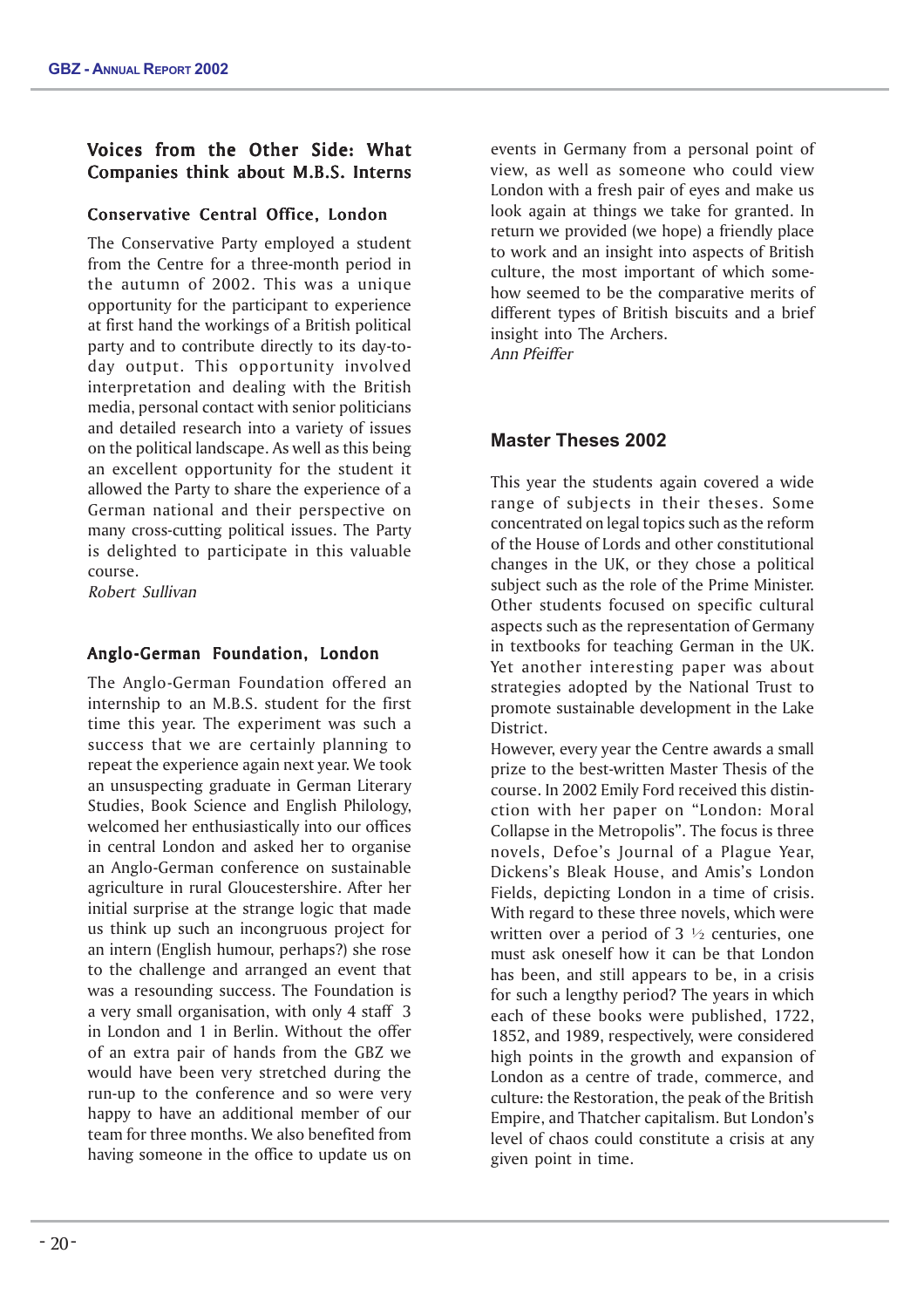# **Research**

# **Commerce and Culture**

This research framework is designed to analyse the relationship between culture and commerce in British history, society, law, and literature. This relationship is supposed to be reciprocal. Culture is regarded as a foundation and condition of commercial relations (trust, rules, institutions, styles etc). And commerce is seen as a social force that can influence and shape culture (the market and economic conflicts as socialising forces, as rule builders and also as rule destroyers). The project puts emphasis on two distinctive periods: research focuses on the one hand on the  $17<sup>th</sup>$ ,  $18<sup>th</sup>$  and early 19th centuries because Britain was a fully developed commercial society already in preindustrial times and because this commercial tradition has shaped industrial society up to the present day. On the other hand, the project also puts emphasis on the present tendencies of internationalisation and globalisation. The question here is whether this early rise of a commercial society is an asset or a burden for successful development in the long run. Comparisons between Britain and other European countries will be part of the research undertaken in this project. For a more detailed description see the Centre's website.

# PhD Project Rita Gerlach

# Cultural Economics/ Cultural Studies: The Funding of British and German Theatre Companies

The thesis is part of the Centre's research focus on Culture and Commerce The Commercialisation of Culture. Located in the field of Cultural Studies, it will examine the British and German arts sectors while taking into account the recently developed discipline of Cultural Economics, evaluating and criticising this approach. Concentrating on the theatre, the thesis will compare the different ways and methods of financing and stimulating Kultur/ the Arts and the public discourse about, for example, state ownership versus private

commitment as rooted in (national) culture, values and traditions. Thus the development of the different theatre systems and types needs to be considered as well as the history of cultural policy in both countries.



Rita Gerlach and Christof Biggeleben enjoying their work at the Centre

# **Other Projects**

Prof. Dr. Eisenberg

# The History of FIFA and World Football

With good reason, the recent football World Cups in France (1998) and Japan/Korea (2002) have been described as "general assemblies of mankind", as there is currently no other event which arouses so much attention in the media. Statistically speaking, during the tournament every single person on earth tuned into television reports on the world championships several times. Nevertheless, the section of humanity really and truly interested in football is concentrated in two specific regions of the world: Europe and South America. People in North America, Asia, Africa and Australia, by contrast, have only a limited interest in football. This is not only due to the lack of television sets or inadequate satellite broadcasts in the poorer and more out-of-the-way regions of these continents, but also to the relative lack of interest among the population. Among the highly modern industrial states like Australia or the USA, which are otherwise crazy about sport, football - at least the soccer version - is characteristically a peripheral activity.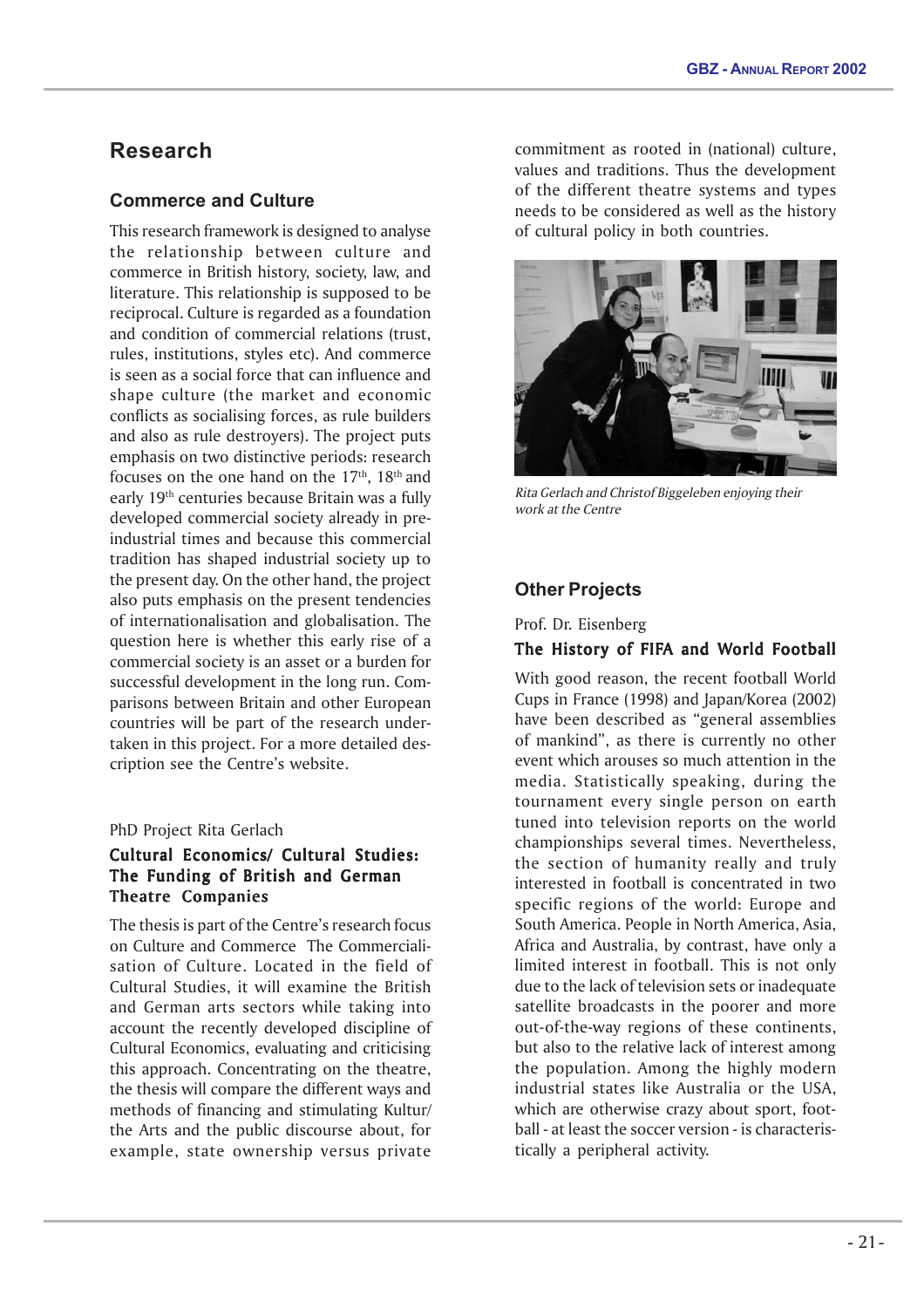How do we explain the extraordinary enthusiasm aroused by the phenomenon of football? And why is this so unevenly distributed around the globe? During her sabbatical (summer 2002) Christiane Eisenberg worked together with Pierre Lanfranchi and Tony Mason (De Montfort University Leicester) as well as with Alfred Wahl (Université de Metz) in order to find an answer to this question by analysing the social, economic and political circumstances which have led to the creation and dissemination of football throughout the world. As every member of this international research group of social and cultural historians has a broad experience in writing football history, they were given access to the archives of the Fédération International de Football Association (FIFA) in Zurich. FIFA also supports generously additional expert researchers who contribute to collecting sources in Zurich and all over the world.

The project starts by looking back at England in the 19<sup>th</sup> century, where modern soccer, as it used to be called internationally, was "invented". From this English point of view historians trace the stages of its dissemination throughout the world since the late 19th century. On the one hand they examine who introduced the English game to other European countries and abroad. And on the other, why it aroused interest in certain countries and fell on stony ground in others. In a second step, they investigate how this irregular state of affairs became even more entrenched as international football developed its own dynamic in the course of the 20<sup>th</sup> century, and as the turbulent 20<sup>th</sup> century accelerated the dynamics of football; two World Wars, decolonisation, the Cold War and the collapse of the Communist system, as well as the global tendencies of professionalisation and commercialisation in football – all these factors are taken into consideration.

The football project includes an analysis of the coordinating as well as structuring politics of FIFA, the governing body of world football. FIFA is an international non-governmental organization that was founded in 1904 and, during the course of the  $20<sup>th</sup>$  century,

developed into one of the most successful organizations of this type; it also contributes to the redistribution of the profits from the World Cup and the selling of media rights to the poorer countries of the "Third World". This observation basis enables researchers to develop a truly global perspective. The project is most promising from the point of view of global history writing, and also particularly interesting from the point of view of British Studies: while the game of football is an English "invention" (and today the Rules of the Game are still being developed further under the aegis of the English, Scottish, Welsh and Irish Football Associations), the foundation of FIFA in 1904 was initiated and became a success against British interests. Severe conflicts between British and more global interests had to be solved repeatedly throughout the 20<sup>th</sup> century. Analysed from this point of view, the history of FIFA and world football provides new insights into the history of British international relations in the  $20<sup>th</sup>$  century.

Apart from articles in academic journals, the group's research activities will be documented in a monograph to be published in five languages in 2004. Christiane Eisenberg's contributions to the project include a long chapter on the relationship between football and the media, which is based on, among other sources, documents from the BBC Written Archives Centre. This chapter as well as the project in general contribute to her research on "20<sup>th</sup> Century Mass Culture", a long-term research project she began in 1999.

#### Prof. Dr. Jürgen Schlaeger

# The Structure of Cultural Transformation

Cultures are usually defined as processes of integration, transformation, adaptation, marginalization and exclusion. They are characterized by the different ways in which they develop their own systems of representation, of moral and aesthetic values, of everyday practices and of institutional arrangements. Both, these systems and the ways in which they change, transform themselves and are transformed as a consequence of internal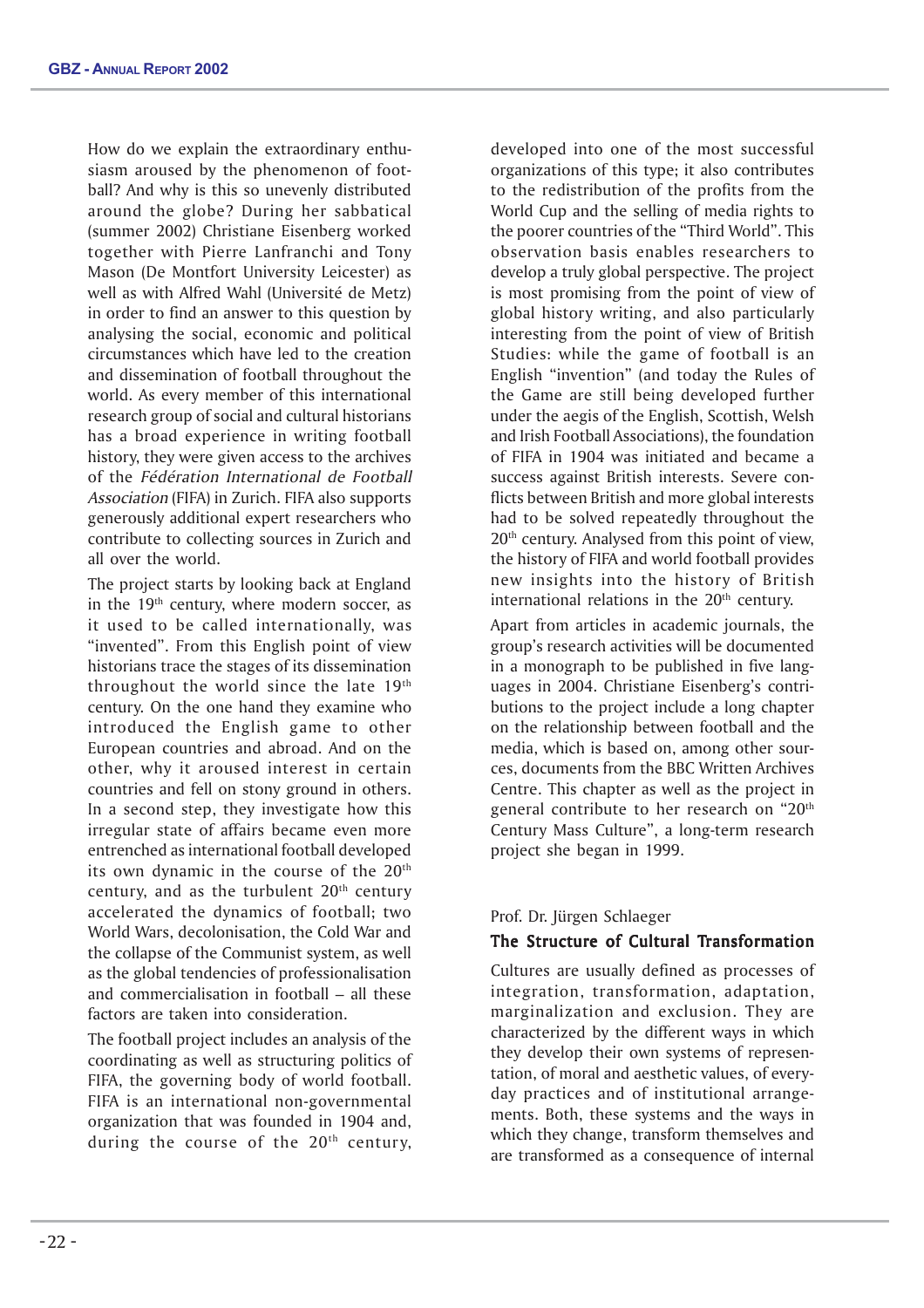and external influences and pressures, are time and culture specific. Openness and resistance to external influences, the relationship of high and popular culture, the willingness to adapt and accept as model elements of other cultures or the tendency to hide one's own parasitical strategies – these are instances of factors that determine particular structures of cultural transformations. The project will explore the theoretical implication as well as some specific case studies taken from British and other cultures.

# PhD Project Christof Biggeleben

# Entrepreneurs and Entrepreneurial Behaviour in Berlin and London, 1890 -1961

Christof Biggeleben compares the role of entrepreneurs and bankers in Berlin and London. The main focus is less on their positions as responsible managers or leaders of a company but on their commitment to urban society, their patronage of culture and philanthropy, and their membership and involvement in institutions such as clubs and chambers of commerce. Consequently, the project concentrates on the particular role chambers and clubs played as upholders of middle-class behaviour and middle-class values as described above.

# PhD Project Katharina Quabeck

# 'If human nature does alter ...' Individualität und der Diskurs der Emotionen in Romanen E.M. Forsters und May Sinclairs

This thesis, part of the research project on the emotions in English literature takes a closer look at the construction of individual identity in the Edwardian Age. This transitional period has often been treated either as the end of the Victorian age or as the time before World War I. Neither designation does justice to the transformations which characterise it. The fundamental changes of this period will be analysed in terms of the shift from the omniscient Victorian narrator to the streamof-consciousness technique of Dorothy Richardson or Virginia Woolf. The guiding questions are: in which ways is this a time of redefining the individual in terms of 'feeling rules' and 'standards of feeling' to be adhered to? In which social structures is the individual embedded and how are they organised emotionally? Major thematic aspects to be analysed will, therefore, be the role and construction of family and of class. Relevant to all aspects (individual and society; family; class) is the analysis of the changing construction of masculinity and femininity during the Edwardian period. The source for analysis will be the novels of E.M. Forster and May Sinclair.

# PhD Project Sabine Selbig

# Comparative Charity Law: Charitable Organisations in England and Wales, Scotland and Germany

Sabine Selbig has continued work on her PhD project which is part of a comparative charity law project. The first part of the doctoral thesis describes and compares the existing legal forms used by the founders of a charity. The second part is concerned with the tax and other advantages the law gives to an organisation it considers charitable or gemeinnützig. Definitions differ widely in the different legal systems, and so does fiscal treatment. The thesis finally discusses whether the giving of public money does not mean that the state has to make sure that charities spend their money only for charitable purposes.

# Dr. Gesa Stedman

Dr. Stedman is currently working on a new project on Anglo-French relations in the 17th century and on women as cultural mediators. Although both countries were involved in close relations during the 17th century in both political and cultural terms, these mutual contacts have not yet been the focus of an extensive study which takes developments into account that have been made with regard to the historiography of cultural exchange and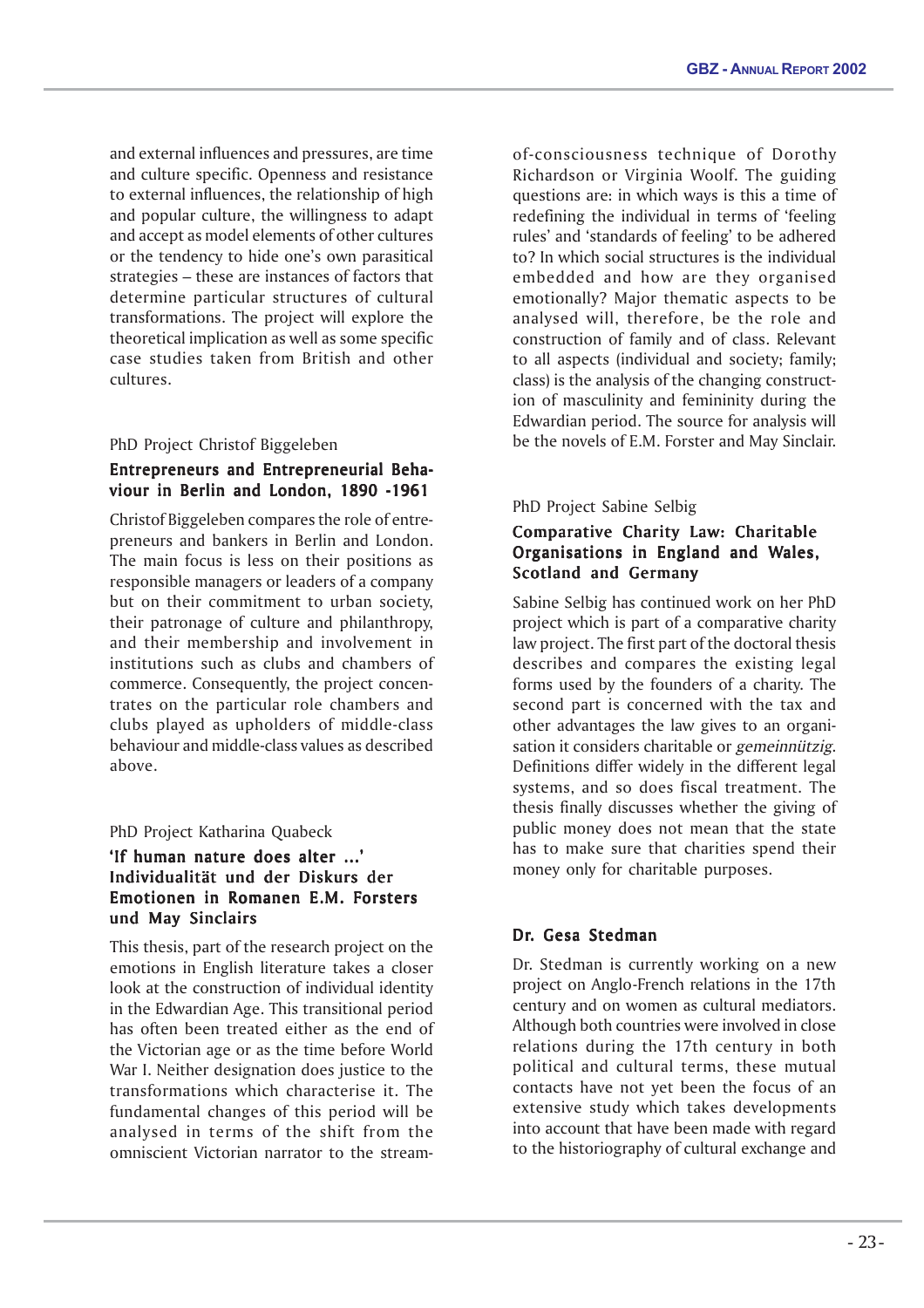transfer. Key players on whose activities the new project focuses are English aristocrats who fled to France during the Civil Wars and on French political exiles in England.

Together with Professor Margarete Zimmermann (Technical University Berlin), Gesa Stedman has organised a conference on gender and cultural exchange, which will take place in September 2003.



Together with colleagues from Berlin, Potsdam and other German universities, Gesa Stedman is also involved with setting up a research group on Victorian studies. A lecture series, which will take place at the university of Potsdam next summer, is currently at the planning stage.

# Multimedia Project

As part of the Humboldt University's initiative promoting new media in teaching and research, the Centre was awarded Euro 12,200 for its new media projects. New computers, a beamer and technical assistance will help the Centre to develop further three main areas: 1. the student project seminar, 2. the Centre's internet site, 3. multi-media support of seminars and lectures. The Centre's multimedia team, currently headed by Dr. Gesa Stedman, is restructuring some of the courses so as to provide students with web-based learning materials and to improve the use of different media for teaching. Initially, two courses ("The Nation as Myth" and "Cultural Studies: Basic Concepts, Theories and Methods") are being redesigned with this aim in mind.

# **Publications**

# **Books published in 2002**

Gesa Stedman

#### Stemming the Torrent

In this new study, Gesa Stedman mines the vein of emotion in Victorian writing to unearth new insights into the ways literature responded to the dramatic social and political changes then taking place. Through an examination of the history of key Victorian emotion words, the major topics that dominate the discourses on emotions in this era, and the central fictional and non-fictional "paradigm scenarios" which constitute these discourses, Stedman shows how slowly written representation of the "passions" changes in the 19th century. She argues that in texts about feelings, Victorian authors seem to attempt to delay or halt on a discursive level what can no longer be stopped on any other level of their culture and society. Reading fictional texts alongside non-fictional works, this study highlights the tensions between the need of 19th-century writers to control "storms of passion" and their effects, and their need to express feelings. Contemporary research from various disciplines such as sociology, ethnology and history inform this study, which juxtaposes canonical material by writers such as Charles Dickens and Charlotte Brontë with popular novels and non-fictional texts such as "The Education of the Heart", by Sarah Ellis, and Darwin's "The Expression of the Emotions in Man and Animals". The analysis deals with emotions applying to both genders, but includes a special section examining the relation between emotion and feminity.

G. Stedman: Stemming the Torrent. Expression and Control in the Victorian Discourses on Emotion, 1830-1872, Aldershot etc.: Ashgate 2002, 275 pp., 12 b&w illustrations, ISBN 0-7546- 0643-0, £ 45.

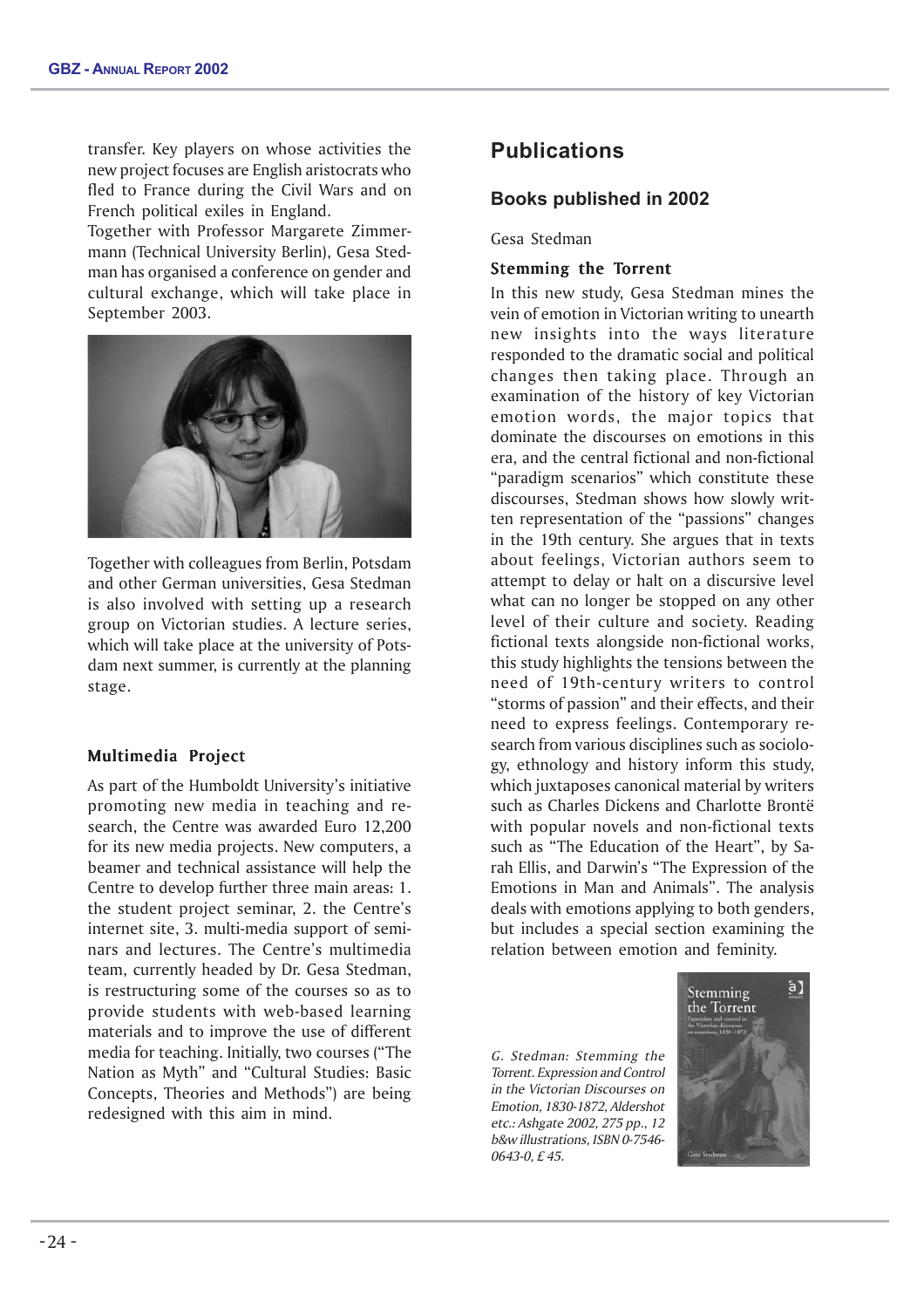# Kulturen der Gefühle in Mittelalter und Früher Neuzeit

In 1941 the French Annales historian Lucien Febvre described the reconstruction of the affective life of a historical period as a "simultaneously fascinating and tremendously difficult task". Yet his call for a history of the feelings went unheard for a long time. This is especially true with regard to medieval and early modern cultures of feeling: they remained uncharted territory, even "dark continents" of the history of the emotions in Europe. This collection of essays uncovers the complex topography of the feelings in these periods. Although all contributions are written by scholars from various disciplines (literary history, history, ethnology, history of art) and in spite of the manifold ways in which they approach the emotions they all share the conviction that gender history is necessarily inscribed in the history of the feelings.

Ingrid Kasten, Gesa Stedman, Margarete Zimmermann (eds.): Kulturen der Gefühle in Mittelalter und Früher Neuzeit (Querelles. Jahrbuch für Frauenund Geschlechterforschung, vol. 7), Stuttgart/Weimar: Metzler 2002, 292 pp., b&w illustrations, ISBN 3-476- 01908-X, Euro 39.90.



# The Family and Its Others

Based on a conference held at the Centre for British Studies in November 2001, this issue of the Journal for the Study of British Cultures brings together essays by scholars from different disciplines such as history, sociology, literary and cultural studies. Historically specific conceptualisations of the family and contemporary family politics figure alongside analyses of cultural constructions of the family in conduct books of the early modern period, in 19th-century family manuals and melodrama, in the 18th-century conversation piece and in popular sitcoms of the 1990s. The contributions demonstrate both changes in theorising the family and its practices as well

as a striking amount of continuity in the anxieties individuals and the state display about the stability of the family.

Jana Gohrisch, Gesa Stedman (eds.): Journal for the Study of British Cultures (JSBC), vol. 9, no.2/2002, The Family and Its Others, 238 pp., ISBN 3-8233- 9885-7, Euro 19.00.



# **Conference Proceedings**

# Charity Law and Change

This volume contains the proceedings of the German-British conference "Charity Law and Change", which was held in Berlin in February 2002. The conference focused both on the changing role of charities in modern society and on the legal frameworks in which they operate. Contributions on the German, Scottish and English jurisdictions are included in this volume (see page 26).

Ch. Barker, S. Selbig (eds.): Charity Law and Change, British and German Perspectives/ Gemeinnützigkeitsrecht im Wandel, Deutsche und Britische Perspektiven, Trier: WVT 2002, 208 pp., ISBN 3-88476-561-2, Euro 23.50.



# **Further Publications**

# Katharina Quabeck

Quabeck, K., "La Princesse de Clèves, die lieber D. H. Lawrence sein wollte: Die Schriftstellerin May Sinclair als Grenzgängerin zwischen Viktorianismus und Moderne", in: Hard Times. Deutsch-Englische Zeitschrift, Nr. 74, 2002, 15–20.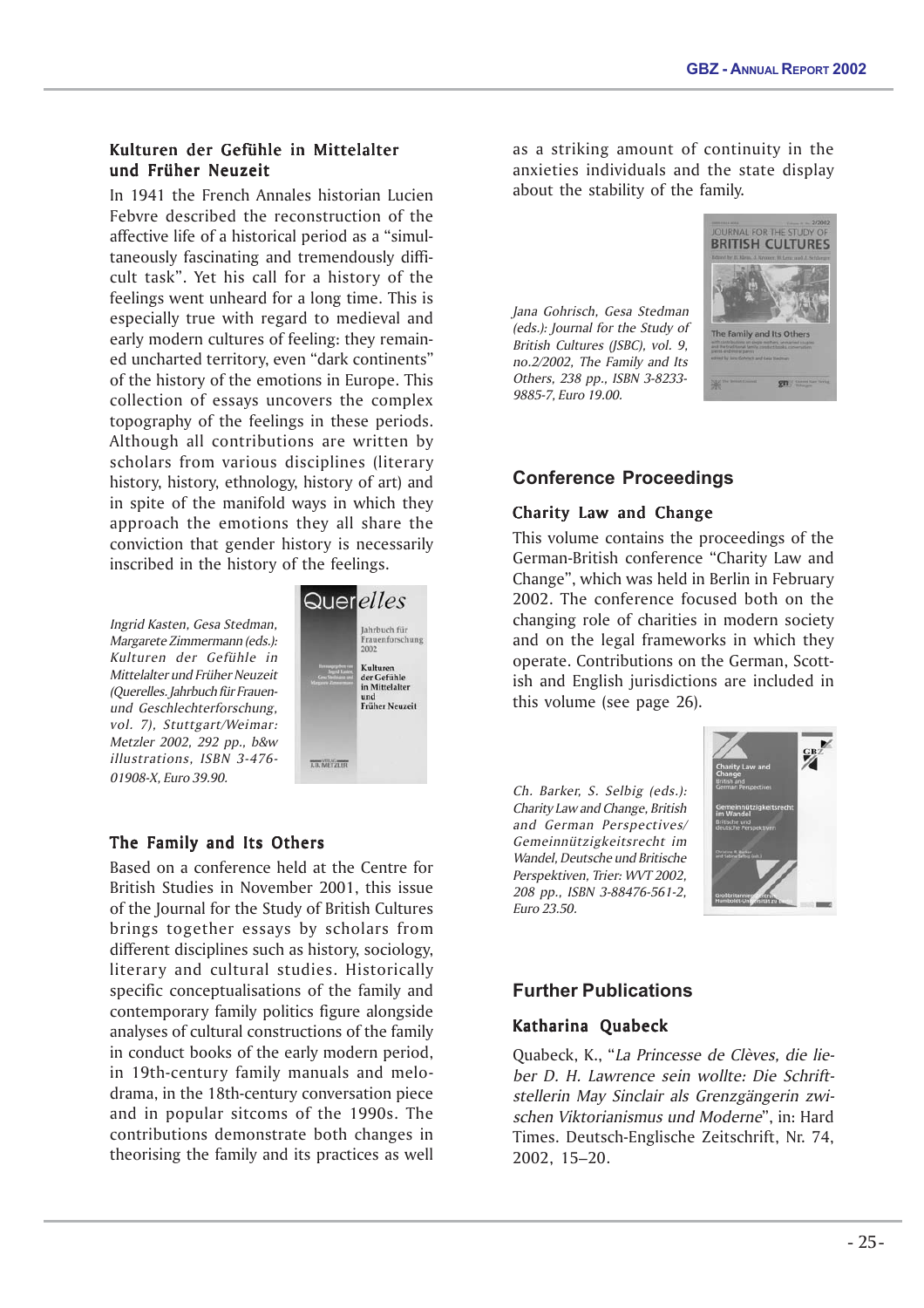# Jürgen Schlaeger

Schlaeger, J.: "Who's Afraid of Ian McEwan?" in: Ramón Plo-Alastrué and María Jesús Martínez-Alfaro (eds.): Beyond Borders: Redefining Generic and Ontological Boundaries, Heidelberg: Universitätsverlag C. Winter 2002, 185–195.

-:"A Reckoning Without the Host: Public and Private Spheres in the Eighteenth Century" in: Uwe Böker and Julie A. Hibbard (eds.): Sites of Discourse – Public and Private Spheres – Legal Culture, Papers from a Conference Held at the Technical University of Dresden, December 2001, Amsterdam and New York: Editions Rodopi b.v. 2002, 25–33.

-:"'BA/MA': Fit For Globalised Markets" in: The European English Messenger, Vol. XI, Issue 1, Spring 2002.

-:"Cultures and Value", in: Journal for the Study of British Cultures, vol. 9, 1/2002, 95-107.

# Gesa Stedman

Stedman, G.: Stemming the Torrent. Expression and Control in the Victorian Discourses on Emotion, 1830-1872, Ashgate: Aldershot etc. 2002.

Stedman, G., Kasten, I., Zimmermann, M. (eds.): Kulturen der Gefühle in Mittelalter und Früher Neuzeit, (Querelles. Jahrbuch für Frauen- und Geschlechterforschung 7), Stuttgart/ Weimar: Metzler 2002.

Stedman, G., Gohrisch, J. (eds.): The Family and Its Others (Journal for the Study of British Cultures, 2/2002).

-:"Lucien Febvre und die Folgen. Zu einer Geschichte der Gefühle und ihrer Erforschung" (Einleitung), in: Kasten, Stedman, Zimmermann (eds.): Kulturen der Gefühle in Mittelalter und Früher Neuzeit (Querelles VII), Stuttgart/Weimar: Metzler, 925. [together with I. Kasten and M. Zimmermann].

-:"Auszüge aus Germaine de Staëls De l'Influence des passions sur le bonheur des individus et des nations (1796). Herausgegeben, eingeleitet und mit Anmerkungen versehen von Gesa Stedman", in: op. cit., 241– 260.

-:"Geschlecht und Gefühl: Stimmen von der Antike bis zur Gegenwart", in: op. cit., 261– 277.

-:"Reading Corinne is an epoch in every woman's life – Germaine de Staël in England", in: Ulrike Schneider/Andrew Johnston (eds.): Anglo-Romanische Kulturkontakte, Berlin: Dahlem University Press 2002, 84–113 [together with Roswitha Böhm].

-:"'Where is the shade of the worthy Christine today?' Alice Kemp-Welch's Early Feminist Reading of the Book of the Duke of True Lovers", in: Angus J. Kennedy et al. (eds.): Contexts and Continuities: Proceedings of the IVth International Christine de Pizan Colloqium, Glasgow: Glasgow University Press 2002, vol. 3, 829–841.

-: Review of Julia Emberley: Venus and Furs. The Cultural Politics of Fur (1998) in: Journal for the Studies of British Cultures (vol. 8/No. 2 2001), 234–35.

-: Review of Gisela Ecker/Susanne Scholz (eds.): Umordnungen der Dinge (2000) in: Anglia (vol. 120, No. 2, 2002), 282–283.

# Helmut Weber

Weber, H., "Sir Walter Scott - Dichter, Sheriff, Schotte", in: Hermann Weber (Hg.), Annäherung an das Thema "Recht und Literatur", Baden-Baden: Nomos 2002, 91–107.

# **Events**

# **Highlights**

# Conference: Charity Law and Change – British and German Perspectives 21–22 February

This conference was organised by the Centre for British Studies and Dr. Christine Barker, freelance researcher and writer. The impetus for the conference was a joint research project by members of the Centre for British Studies and the Charity Law Research Unit at the University of Dundee, Scotland comparing German, Scottish and English charity law.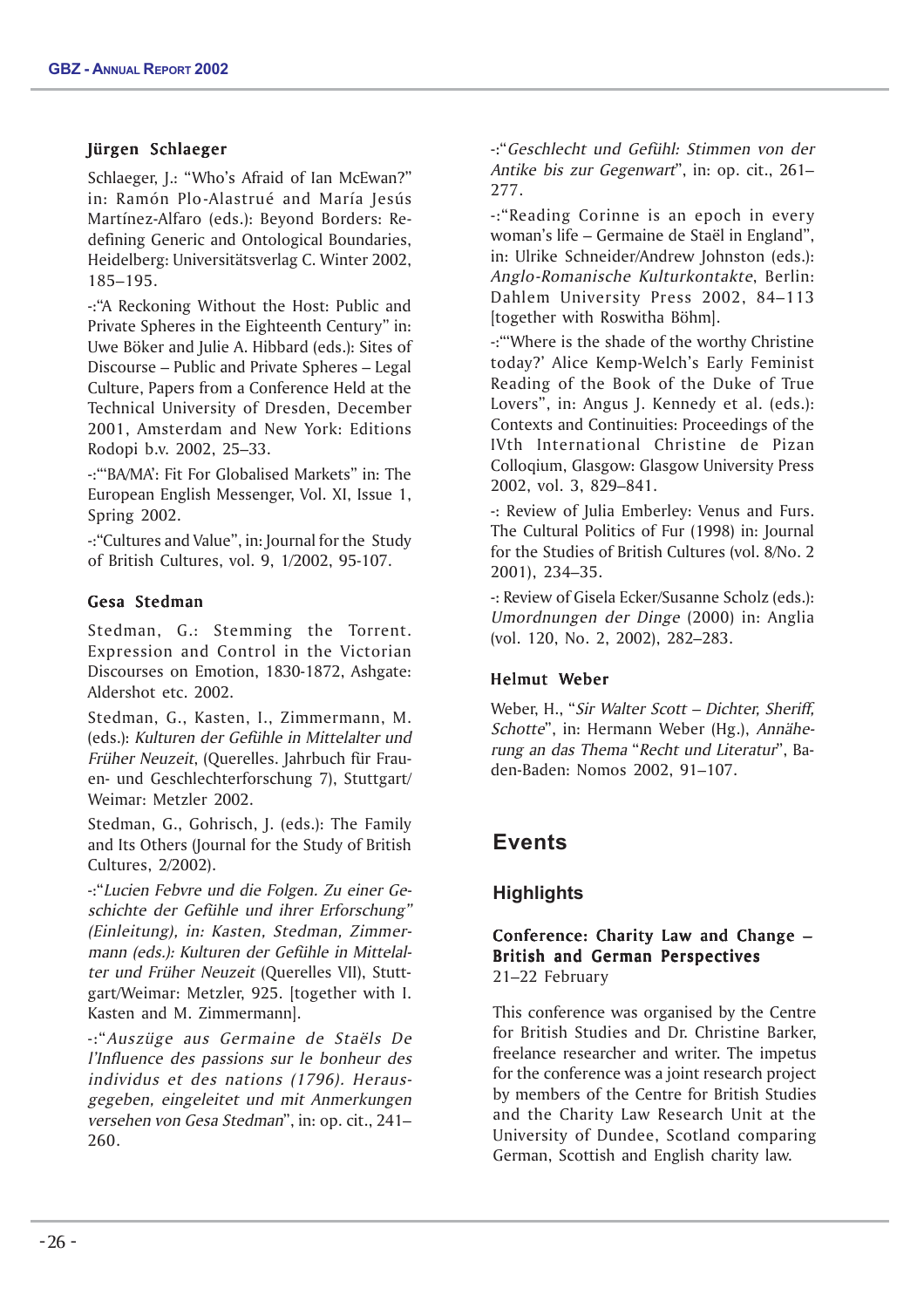By comparing the current legal frameworks and particular rules governing charities and public benefit organisations in Scotland, England and Wales, and Germany, the research aimed to establish specialist knowledge which could inform policy debates about the future of the Third Sector in the three jurisdictions, in particular how the law may best promote the contribution of tax-privileged public benefit organisations to the contemporary Welfare State. In recent years reform of the law has been proposed in Scotland by several groups and commissions, as well as in England and Wales. The Performance and Innovation Unit (PIU) of the Cabinet Office in Westminster is also undertaking a wide-ranging review of the legal and regulatory framework of the charitable sector. The proposed reforms for Scotland are expected to be taken forward by the Scottish Parliament in 2003. In Germany a bill for revising the law governing (foundations) was passed by the Bundestag in April 2002, and amended legislation to the law governing the tax regime for *Stiftungen* was enacted in 2000. These developments indicate the timeliness of a thorough review of the voluntary sector's legal framework in each jurisdiction and underline both the need and potential for comparative legal expertise to contribute to the increasingly active policy debate.



From left: S. Selbig, H. Weber, S. Moody, S. Swan*n*

The conference looked both at the changing role of charities in modern society and at the legal frameworks in which they operate. We were delighted to welcome so many distinguished speakers from Germany, Scotland, and England.

The conference was made possible through the generous support of the British Council, the British Embassy in Berlin, and the AngloGerman Foundation for the Study of Industrial Society. We should like to express our thanks to all our sponsors and to all the contributors to what proved to be a very interesting and stimulating conference.

# The  $23<sup>rd</sup>$  British-Berlin Seminar 4–5 March



Christian Schmidt MdB

This annual event is intended to promote an exchange of ideas between members of the British Army and representatives of various professions in Berlin. The Centre has now been organising the event, which was originally set up by private initiative, for three years . This year's participants were British officers on the one hand, and officers of the Bundes-wehr as well as managers from companies such as DaimlerChrysler Services, PWC, Rolls-Royce or Siemens together with lecturers, teachers, and students from the Berlin Universities and schools on the other. Topics discussed ranged from foreign and security policy to Berlin politics and journalism; many of the talks, however, tackled the events of September 11 and their consequences. The speakers came from different professional backgrounds, such as journalism, politics and academia: Christian Schmidt, MdB (chairman of the Deutsch-Britische Parlamentariergruppe), for example, analysed the changes in European Security Policy after the attacks on the Twin Towers, while Professor John Baylis from the University of Wales related the event to the current crisis in the Middle East. The seminar proved extremely successful in bringing together different people and in providing a forum for debate and controversy.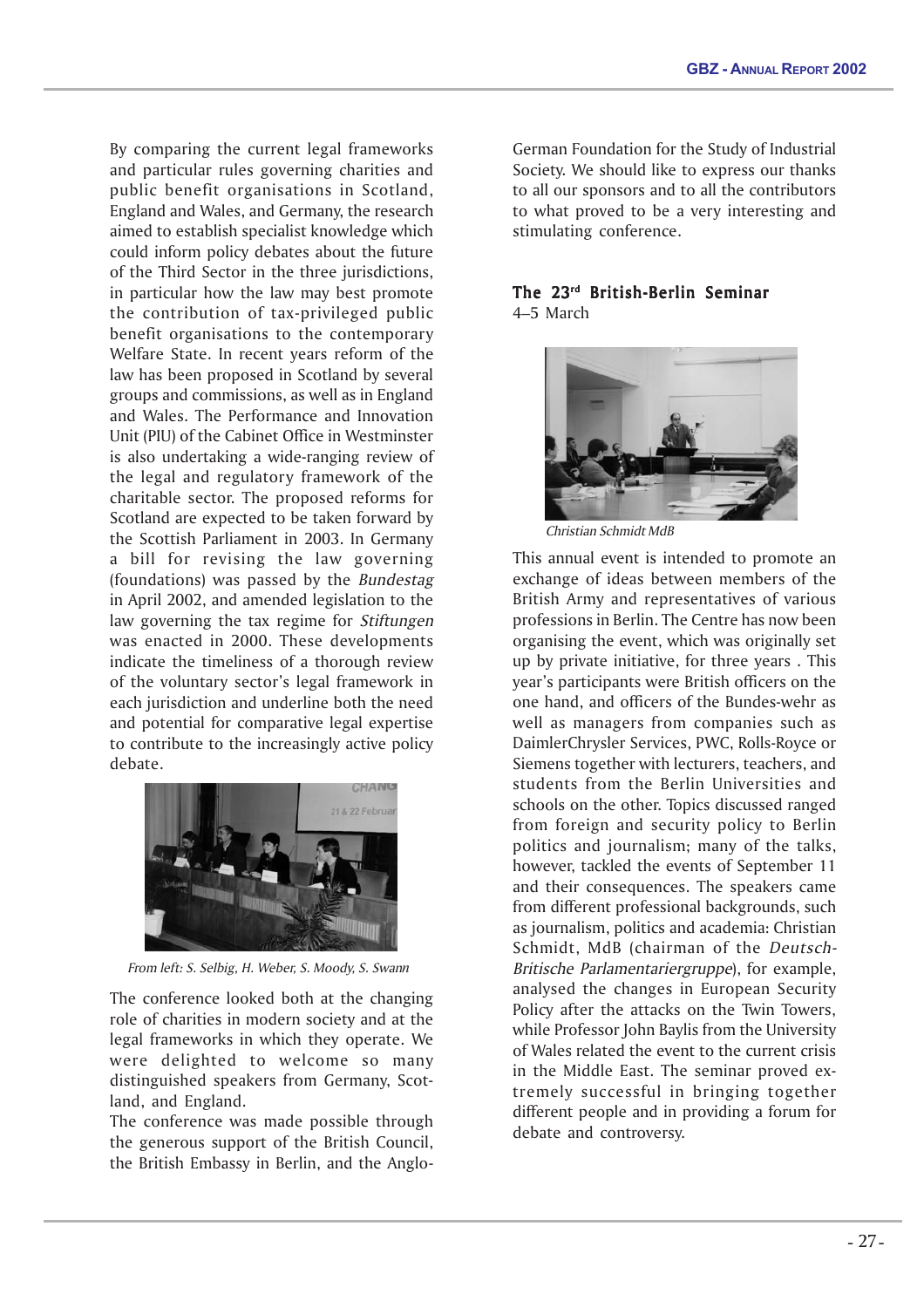# Britain in Berlin

6–8 June

Which influences of British culture can be found in the German capital Berlin? Of course, there is the Mini showroom on Friedrichstraße and the Bentley on display in the Volkswagen shop window, the odd Union Jack printed on accessoires like handbags and T-shirts, or the London taxi driving homesick customers through the busy centre of Berlin. There are the stagecoaches which provide a faint reminiscence of public transport in London. But in how far is there a cultural and social exchange between the two countries? The

students of the 2001-2003 class of the Centre for British Studies decided to launch an event that would show how many more traces of British culture there are to be discovered in the city on the banks of the river Spree. "Britain in Berlin" was planned and organized in the entrepreneurship class of Martin Reitzig, but the students put in much of their own effort and spare time to organize a two-day event followed by a

two-week exhibition. In a series of meetings they developed the idea and the logo of "Britain in Berlin" and set up a number of organizational groups for marketing, production, finance, IT as well as management.

With the financial support of the Anglo-German Foundation and the help of the British Council and the British Embassy, the exhibition was opened on 6 June 2002 with a speech by Jeremy Cresswell, Deputy Head of Mission of the British Embassy in Berlin. The exhibition explored the leitmotif from different angles. The photographs by Hendrik Gerrit Daniel Pastor looked back in history at the presence of the British forces in Berlin from 1945 to 1994. Nick Ash featured his project "Berlin Linie", in which the young photographer drew a 48 kilometre long line along the East-West border through the city and took one photo per kilometre, thus depicting the day-to-day life of people in Berlin. In addition, the



exhibition also included a cycle of lithographs under the heading "My home is my castle" by Fritz Best, another young British artist living in Berlin.

 "Britain in Berlin" also appealed to friends of literature, film and late-night partying. British poets living in Berlin staged a number of readings varying from the thoughtful to the cheerful. Leo Mellor, Alistair Noon, Will Paine, Penny Sheperd and Richard Toovey all read from their poetry in the café house atmosphere of the Orbis Humboltianum. Later in

> the evening of the  $6<sup>th</sup>$  June, the flamboyant slam poet Maroula Blades brought the Orbis into the right mood for a party with her impressive mix of poetry, singing and music. And the evening also proved beyond the slightest doubt a point made earlier by Jeremy Cresswell, namely that the German and British cultures are very close to each other in their common preference for beer over wine.

The second day of the event included more poetry and a panel discussion on Anglo-German stereotypes with the author and journalist James Woodall; the producer of world music, Martin Gordon; Prof. Dr. Schlaeger, director of the Centre for British Studies; Dr. Irene Ahrends of St. George's Anglican church in Berlin and Louisa Greenbaum of the Deutsch-Britische Gesellschaft.

The Saturday afternoon was rounded off with a visual treat: the screening of a number of experimental films by directors such as Paul Leyton, Luke Bennett, John Burgan and Will Paine. Britain in Berlin proved to be a great success. It was enjoyed not only by the guests of the Centre for British Studies, but also by the students who organised the event and thus made it happen.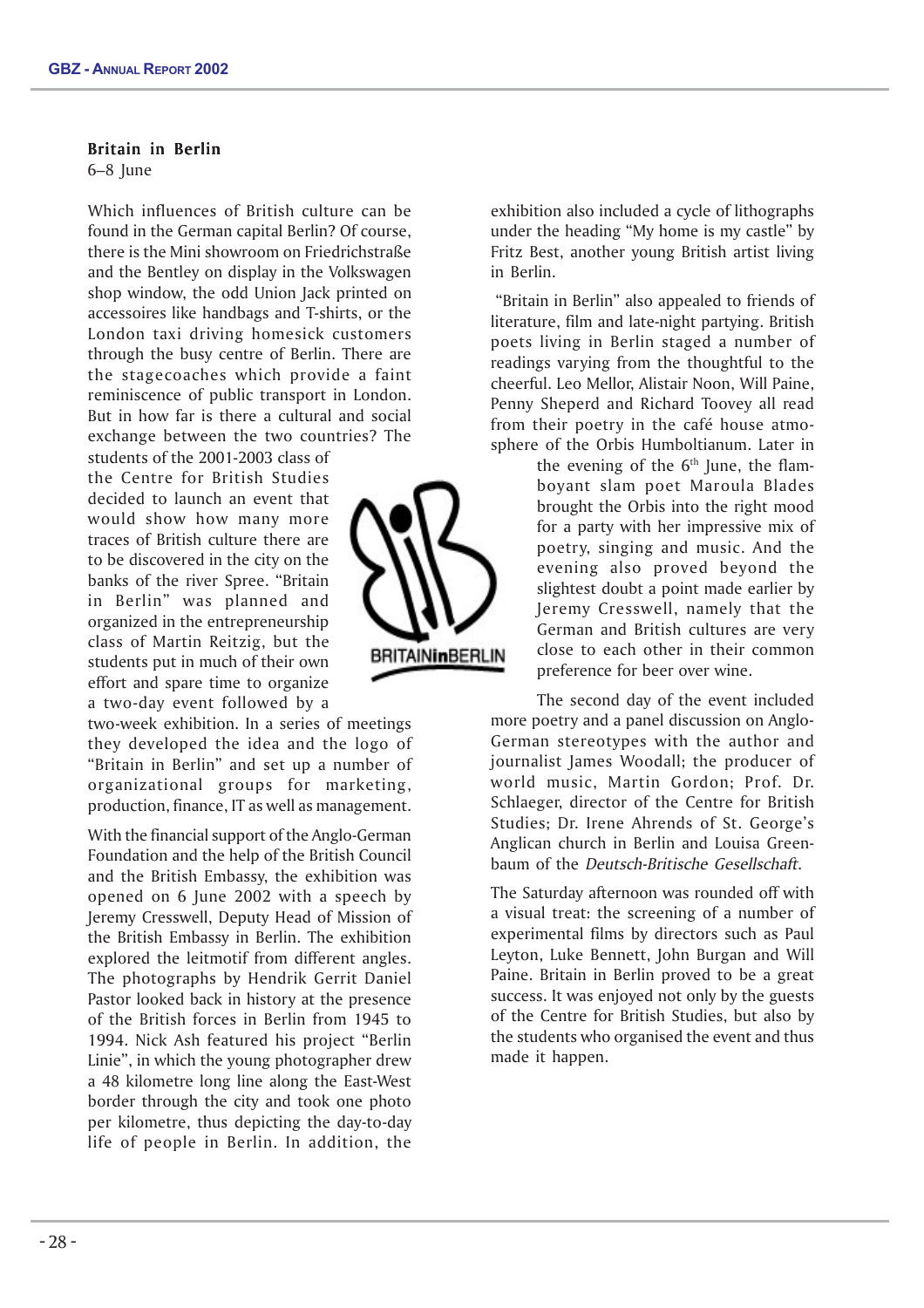# A panel discussion: The German Elections as Seen from the UK 14 October

Charlie Jeffery was fairly certain that there will be no other candidate for chancellor from the CSU between the Rhine and the Oder within the next 30 years. Charlie Jeffery, professor of politics, one of the leading British experts on Germany, took part in a panel discussion on the German elections as seen from the UK, which was organised by the Centre for British Studies and the Anglo-German Foundation. In Jeffery's opinion the most striking characteristics of these elections were the

apparent differences between north and south, which led to the failure of the Bavarian candidate north of the Main line, as well as the increasing Americanization of the German election campaign. Chaired by Dr. Ray



*Ben Bradshaw MP* Cunningham (AGF), Jeffery discussed the most exciting election night since the beginning of the Bundesrepublik together with Michael Sontheimer, the London correspondent of the Spiegel, and the Labour MP Ben Bradshaw, who is the Deputy Leader of the House of Commons. In his analysis Sontheimer concentrated on the presentation of the German elections in the British media, which he judged harshly. The coverage of this subject in the British press was really inadequate, apart perhaps from the Financial Times and the Economist: "The more Eurosceptic a paper, the poorer the article." Ben Bradshaw joined in this critique, agreeing that the reporting was unsatisfactory. Being a former BBC correspondent in Berlin he was surprised about the small amount of space his former employer was willing to dedicate to the elections. There were many members of the British press corps in the audience, and they reacted quite self-critically to these accusations. On the one hand, reporting of foreign affairs is reduced generally in Great Britain, as the recent closures of the Berlin and

Moscow offices of the Independent show. On the other hand, papers like the infamous Sun have continually been lowering journalistic quality in Great Britain, which is a phenomenon by which even serious papers are affected.

The Labour MP Ben Bradshaw had accompanied a candidate for the Bundestag in central Germany for a time during the election campaign, and said he was quite content with the victory of his sister party in Germany. He was, however, able to sense the frustration about the economic situation especially in the new Laender. Here it is important to become active and to carry through, against all opposition, the necessary structural reforms in society and the economy, according to Ben Bradshaw.

With regard to foreign policy, Sontheimer and Bradshaw engaged in an interesting debate. The British politician defended the position of his Prime Minister concerning the Iraq question. Sontheimer, however, disapproved of the uncritical attitude of Tony Blair towards the USA. Furthermore, he justified Schroeder's position in the Iraq debate, which had been harshly criticised by the British media: "What would the British press write if, at the beginning of the new millennium, a German chancellor would support a military conflict?" All three participants agreed, however, on the stability of British-German relations. The fact that a newly elected German Chancellor goes first to London and not to Paris is a novelty and proof of the good personal relationship between the Prime Minister and the German Chancellor.

This was the second event of its kind organised by the Centre and the Anglo-German Foundation. Last year the discussion focused on the British election, and for next year the parties involved are thinking about a debate on devolution and federalism, a subject that would be part of the Centre's lecture series under the title "Celtic Fringe – Centre or Margin?".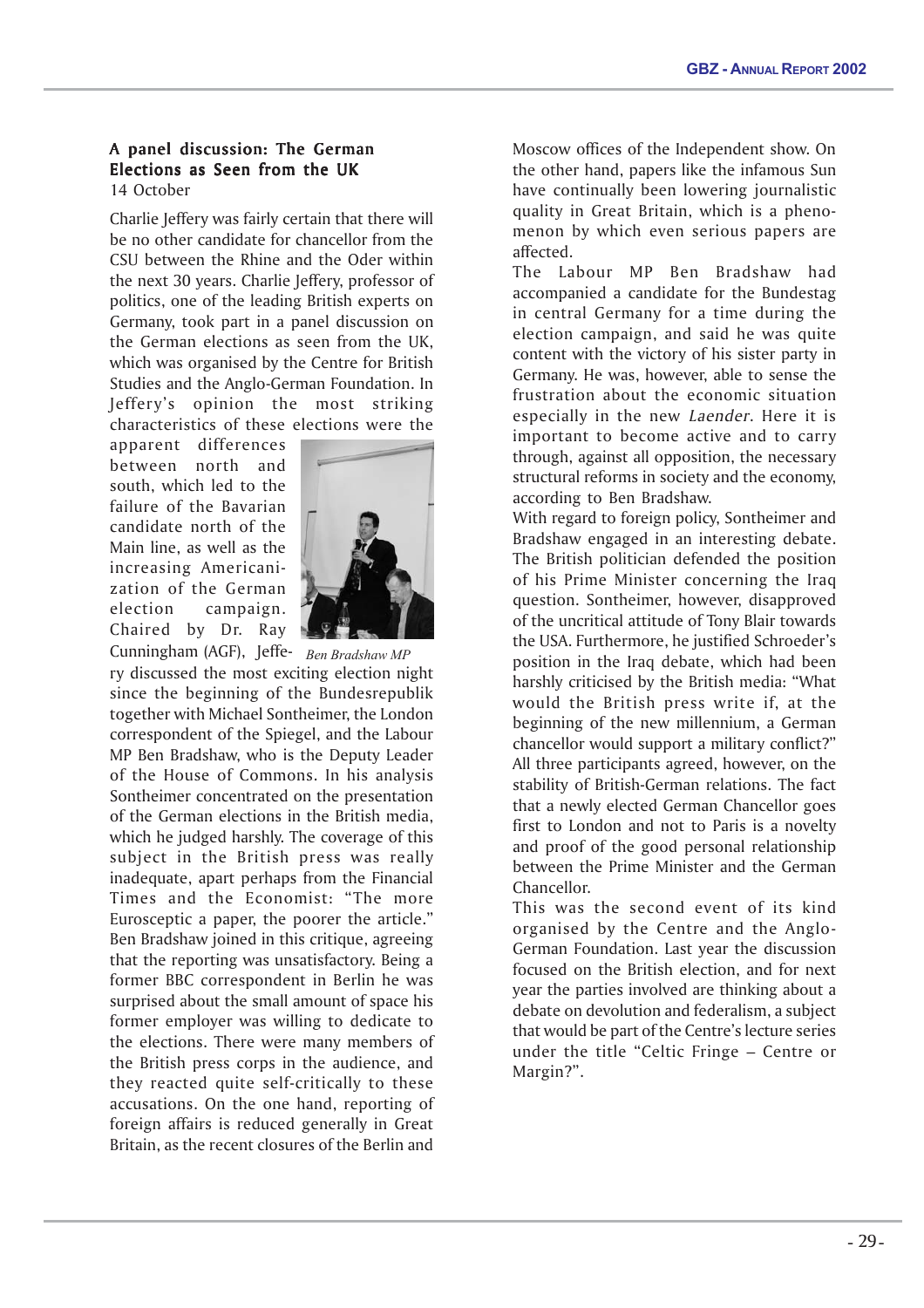# Opening of this year's M.B.S. Course by Graham Jefcoate

27 November

With his vision of future libraries and librarians Graham Jefcoate inaugurated the new M.B.S. class. Starting his lecture with the presentation of a national agenda for cultural policy he pointed out that the computer revolution and the world wide web create a completely new picture of the reader in a library. The radical change in the methods of information



Graham Jefcoate

retrieval and in the expectations of their users forces libraries to react accordingly. Issues on this agenda of change are social inclusion, wider public access, bridging of the digital divide and life-long learning. The information society does not stop outside the reading rooms, and librarians have to be retrained in order to be able to cope with these new challenges. They will have to acquire management skills as financing and fundraising will become core issues of the librarian's profession. The book resources have to be adapted for use in a globalized world of readers, and access has to be promoted to every potential user. Other questions raised by Jefcoate were: How will informationseekers work in physical and virtual spaces? How can we provide access to and preserve hybrid collections (analogue and digital)? Which new services will have to be developed? How can we cooperate effectively? How can we argue the case for resources? Graham Jefcoate outlined a complex transformation of libraries, redefined the images of librarians and library users, and thus refuted any gloomy talk of libraries as dying dinosaurs.

# **The Year's Activities**

# **January**

The Centre hosted the 12th meeting of the Arbeitskreis Kulturstudien in den Neuen Bundesländern which was chaired by Dr. Jana Gohrisch (HU English Department). The meeting was attended by Professor Schlaeger, Gesa Stedman and Rita Gerlach. • Rita Gerlach took part in an excursion, which was organised by the University of Göttingen (Prof. Dr. Hartmut Berghoff), to Wolfsburg to visit the Volkswagen Factory and the Place of Rememberance of Forced Labor.• Professor Schlaeger and Gesa Stedman were invited to the British Council's Walberberg Seminar on Creative Writing/Creative Reading. It was chaired by the poet Paul Muldoon and attended by other prestigious writers such as Simon Armitage, Bernardine Evaristo, Andrew Motion, Glenn Patterson and Jane Rogers.

# **February**

The 23rd British-Berlin Seminar was hosted by the Centre. • The Annual Board Meeting was held at the CBS.• Gesa Stedman as board member played host to the Board Meeting of the 'Association for the Study of British Cultures'. The meeting was chaired by the Association's president, Professor Dr. Gerd Stratmann; the other participants were vice president Professor Dr. Ingrid von Rosenberg, board members Professor Dr. Stephan Kohl, Professor Dr. Jürgen Kramer, Dr. Peter Bennett and Dr. Christian Schmitt-Kilb.

# March

Gesa Stedman spent two weeks on research leave working at the *Bibliothèque Nationale* and the Bibliothèque de l'Arsenal in Paris. • Prof. Eisenberg participated in a meeting of evaluators for the DAAD in Bonn.

# April

Gesa Stedman was invited to teach and lecture at the University of Poznan, Poland. She taught a course on literary adaptations and gave a lecture on "Emotional Expression in Charlotte Brontë's Novel Shirley, or: The Pleasures of Contextualised Reading". • Gesa Stedman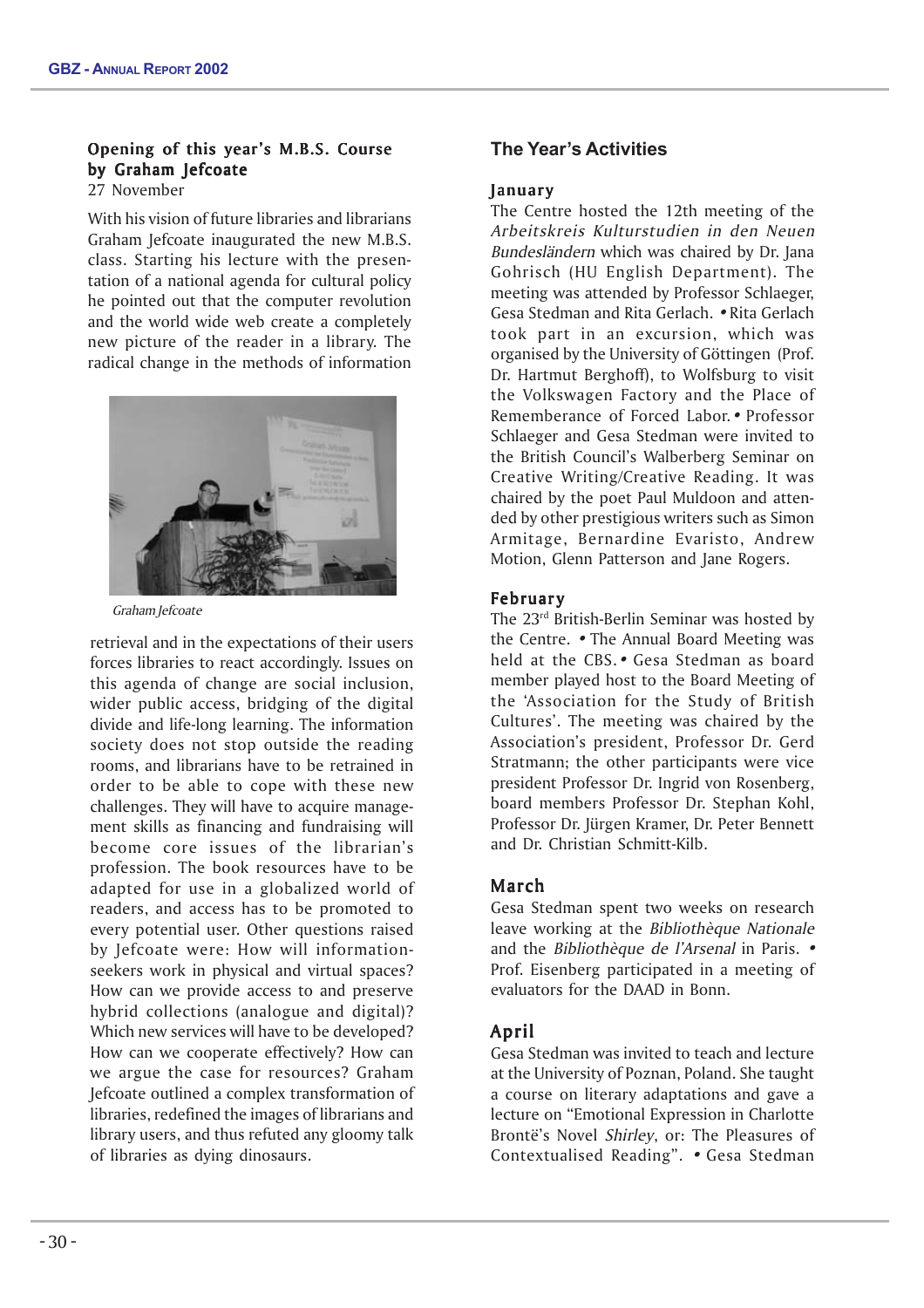hosted a meeting of the Berlin International Studies Syndicate (BISS) in preparation of the Second Berlin International Study Day (TU Berlin) where she presented the Master in British Studies course and Catherine Smith and Rita Gerlach answered questions at the graduate fair. • Prof. Schlaeger attended the annual conference of the German Shakespeare Association in Weimar.

# May

Prof. Eisenberg gave a paper on "London und Paris um 1900" in the colloquium "Sozialstrukturen und soziale Bewegungen" at Bochum University. • The annual conference of the Arbeitskreis Deutsche England-Forschung (ADEF) in Mülheim on "Representations of British Cities. The Transformation of Urban Space, 1700-2000". Prof. Eisenberg gave a paper on "The Culture of Modernity" and chaired the social and cultural history workshop (together with Willibald Steinmetz). • As part of a lecture series at the TU Berlin, Gesa Stedman gave a joint paper with Prof. Dr. Margarete Zimmermann (TU Berlin) on "Grenz-Überschreitungen: Europäische Kulturvermittlerinnen in der Frühen Neuzeit". • Prof. Eisenberg took part in a conference on "Soccer and Society" in Sendai/Japan on the occasion of the Soccer World Cup in Japan/Korea and gave a paper on "The global dissemination of modern football". The journey was supported by a grant provided by the DFG. • Christof Biggeleben presented first results from his doctoral research at the TU Berlin and the University of Bielefeld.

# June

Prof. Schlaeger attended a dinner of the British Ambassador Sir Paul Lever in honour of the new German Ambassador in London Thomas Matussek. • Together with colleagues from other postgraduate courses, Gesa Stedman was invited onto a panel on international studies as part of the higher education teaching event organised by the Humboldt Universität (Tag der Lehre). • Christof Biggeleben gave a paper entitled "The Association of Berlin Merchants and Industrialists between 1890 and 1961" at

Düsseldorf 's Heinrich-Heine University. • Gesa Stedman attended the 13th meeting of the 'Arbeitskreis Kulturstudien in den Neuen Bundesländern' at the University of Potsdam. • Professor Eisenberg participated in an international workshop on "Football History and Culture" in Oslo and gave a paper on "The rise and early development of modern football in England in the  $19<sup>th</sup>$  and early  $20<sup>th</sup>$  centuries". • Rita Gerlach was invited to be among the forty participants of the British-German Forum 2002, a Wilton Park special conference annually sponsored by the Foreign and Commonwealth Office. Speakers like Peter Hain (Minister of State, FCO), Sir Malcolm Rifkind (former Foreign Secretary), Michael Stürmer (Die Welt), Richard Portes (London Business School) discussed the key question "How Has the World Changed since 11 September?" and its economic and political implications on Europe and the World, security, immigration and culture. • Gesa Stedman presented her current research at the Work in Progress-Colloquium (FU Berlin): "Crossing the Channel: Anglo-Französische Beziehungen im 17. Jahrhundert". • Prof. Schlaeger attended the ceremony in Hamburg in which Dame Antonia Byatt received the Shakespeare Prize for the year 2002. • Prof. Eisenberg attended a meeting of the Carl-Diem experts' commission of the German sports association (Deutscher Sportbund) in Frankfurt/M. • Professor Eisenberg gave an interview to BBC radio on the occasion of the Football World Cup.

# July

Prof. Schlaeger evaluated the DFG Sonderforschungsbereich "Erinnerungskulturen" in Gießen. • Gesa Stedman was invited to the international conference at Ludwigs-Maximilians-Universität Munich on "Renaissance Go-Betweens" where she gave a paper on "Crossing the Channel in Early Modern Europe: Henrietta Maria, the *précieux* Queen". • Prof. Eisenberg took part in a research colloquium on modern history at the Technical University Berlin, and presented a paper on "Die kulturelle Moderne: eine Schöpfung der Großstadt?" • Having passed all their exams the students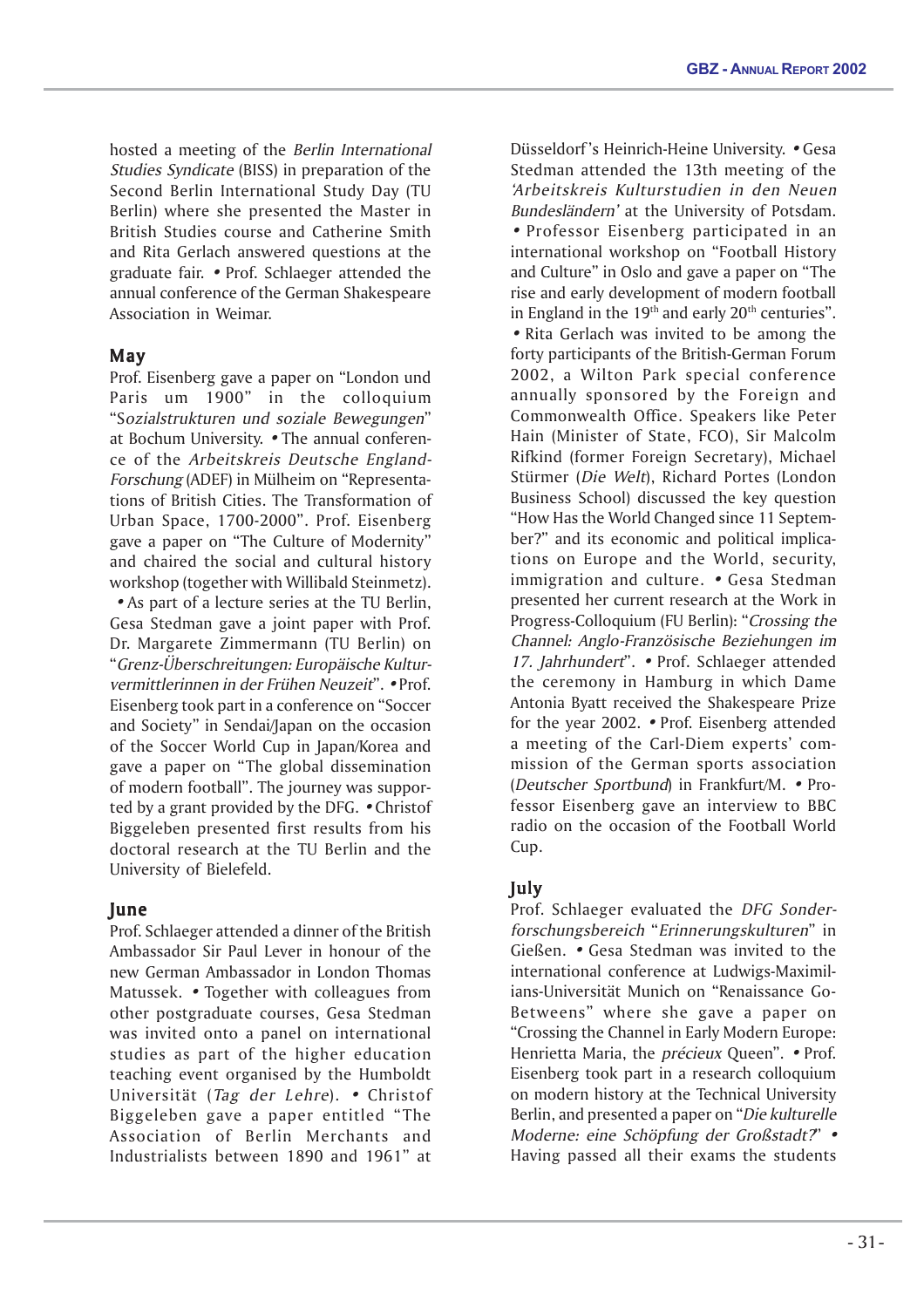enjoyed their end-of-term party at the end of July. After the summer they went off to do their internships in Great Britain.

# The following limerick was produced for the occasion: the occasion:

*Its projects are major and minor.*

The 42<sup>nd</sup> Jung-Königswinter Conference, held by the German-British Association at the European Academy in Berlin, was attended by Rita Gerlach.

# August

Prof. Schlaeger attended the 6<sup>th</sup> conference of the European Association for the Study of English (ESSE) in Strasbourg where he acted as a member of the Academic Programme Committee, ran a seminar on "New Developments in the Study of the 18<sup>th</sup> Century English Novel" and participated in a panel on "The Future of Cultural Studies". • Gesa Stedman hosted the first meeting of a group of German Victorianist scholars in preparation of joint research work. The meeting was attended by Professor Dr. Peter Drexler (University of Potsdam), Dr. Stefani Brusberg-Kirmeier (Potsdam/Humboldt University) and Dr. Jana Gohrisch (HU English Department). A lecture series on the Victorian period is scheduled for the summer semester at the University of Potsdam and further projects are being planned. • Gesa Stedman was invited to the Technical University Darmstadt to give a paper on "Mr Darcy und Bridget Jones, oder: Wie erlangt man Legitimität im literarischen Feld?"

# September

Prof. Eisenberg was part of a team that interviewed Joao Havelange, the former president of the FIFA, for the project "The development of World Football and the FIFA" in Zurich. • Professor Schlaeger and Gesa Stedman attended the annual conference of the Association of University Teachers of English at the University of Bayreuth (Anglistentag).

# October

On the first day of the semester, the Centre welcomed its new students and organised a joint event with the Anglo-German Foundation on the British views of the German elections. The lively discussion was followed by a reception. • As part of their induction week our new students visited the British Council at their premises at Hackescher Markt. • Prof. Schlaeger evaluated the DFG Sonderforschungsbereich "Institutionalität und Geschicht-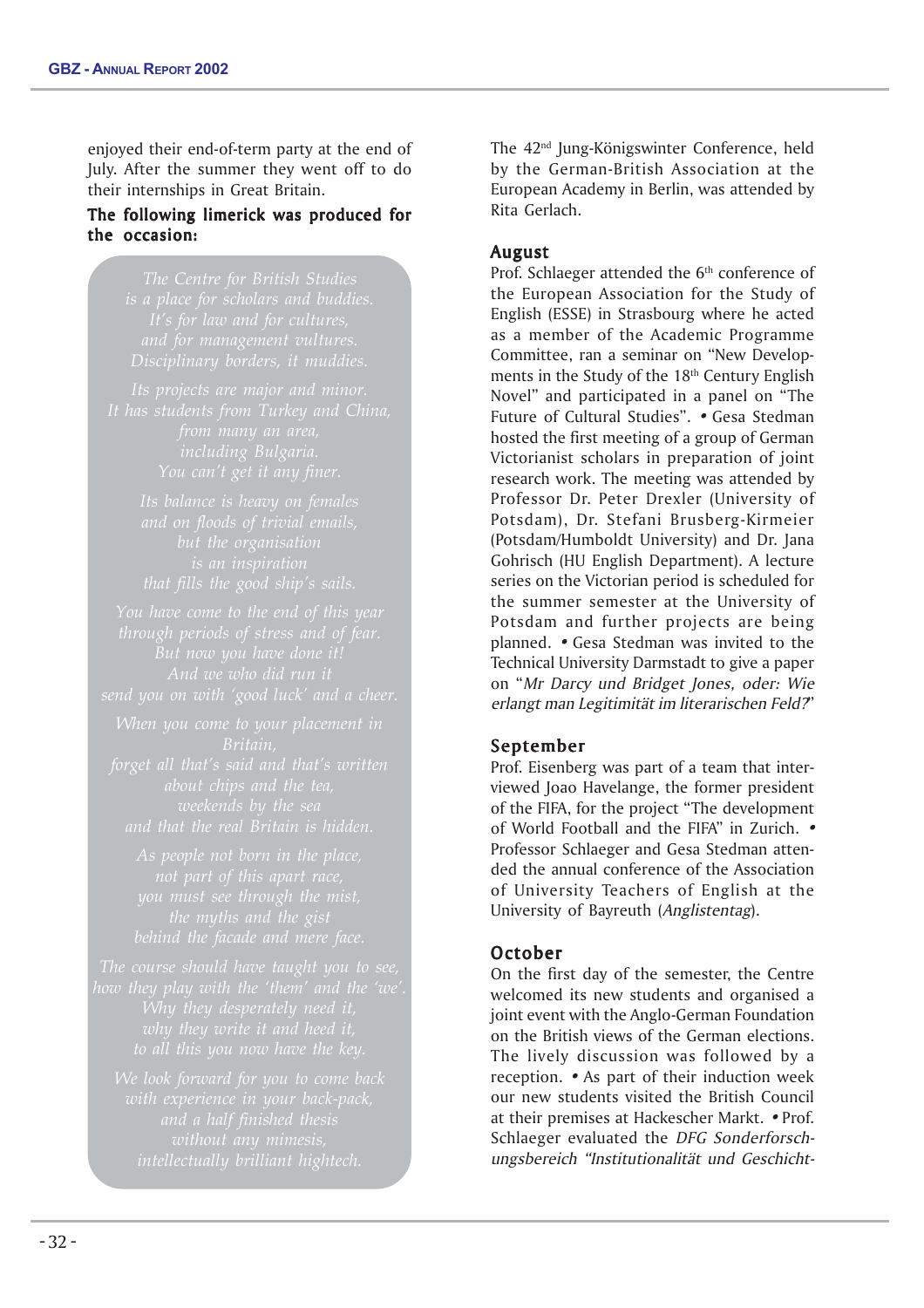lichkeit" in Dresden. • Prof. Schlaeger took part in the conference on "A New Transatlantic Partnership: Finding the Right Balance" organized by the German British Forum in London. • Prof. Eisenberg took part in an interview with Bobby Charlton, Eusebio, Michel Platini and other former football stars for the project "The development of World Football and the FIFA" in Zurich.

# November

Prof. Schlaeger joined the president of the Humboldt University Prof. Mlynek for a visit of Cambridge, Oxford Imperial College and the London School of Economics. • Prof. Eisenberg gave a presentation on "Wie die 'English sports' nach Deutschland kamen" as part of a lecture series at Hamburg University. • Christof Biggeleben represented the Centre at the event "Perspektiven Internationaler Masterstudiengänge in Berlin" which was organised by the BISS network at the Haus der Wirtschaft. • Rita Gerlach visited London to meet up with representatives of the BBC, the Anglo-German Foundation and the Arts and Business to talk about the M.B.S. placement scheme. She also spent time working on her research at the libraries of the Arts Council of England and the Arts and Business. • Prof. Schlaeger attended the conference "Shakespeare in Berlin" organized by the German Shakespeare Association. • Prof. Eisenberg participated in a conference organised in honour of the  $70<sup>th</sup>$  birthday of Prof. Hans Langenfeld, University of Münster, and gave a paper on "'Cultural Economics' in the history of sport". • The new M.B.S. course was officially opened with a presentation by Graham Jefcoate, the director general of the Staatsbibliothek Berlin, on "The Future Library: Redefining Libraries and Librarians in the 21<sup>st</sup> Century". • Gesa Stedman attended the 13th Cultural Studies Conference at the Technical University of Dresden where she chaired the postgraduate forum. Professor Schlaeger and Rita Gerlach also attended the conference on "The Return of Class".

### December

Prof. Schlaeger attended this year's Queen's Lecture at the Technical University and the dinner in honour of the speaker Sir Howard Newby hosted by the Deputy Head of Mission Jeremy Cresswell. • Prof. Schlaeger attended the annual conference of the Spanish Association for English and American Studies in Santiago de Compostela. • Christof Biggeleben presented his PhD thesis at a research colloquium at the John-F.-Kennedy-Institute of Freie Universität Berlin. • After the students finished their last lesson in 2002 they celebrated a small Christmas party with bring-along food and in a sing-along mood.



*The students and Prof. Schlaeger singing a Christmas carol*

# **Media Contributions**

Prof. Schlaeger gave a BBC radio interview on the British relationship with and fears towards Europe and the Euro. Prof. Eisenberg was also interviewed by BBC Radio in June. She was asked about the history of the football world cup. Moreover, the Centre has become a regular source of information for Berlin-based journalists concerning British politics. In September, for example, the Tagesspiegel asked Prof. Weber for background information about the history of TV duels between top politicians in Great Britain.

Radio: 3 Newspapers: 7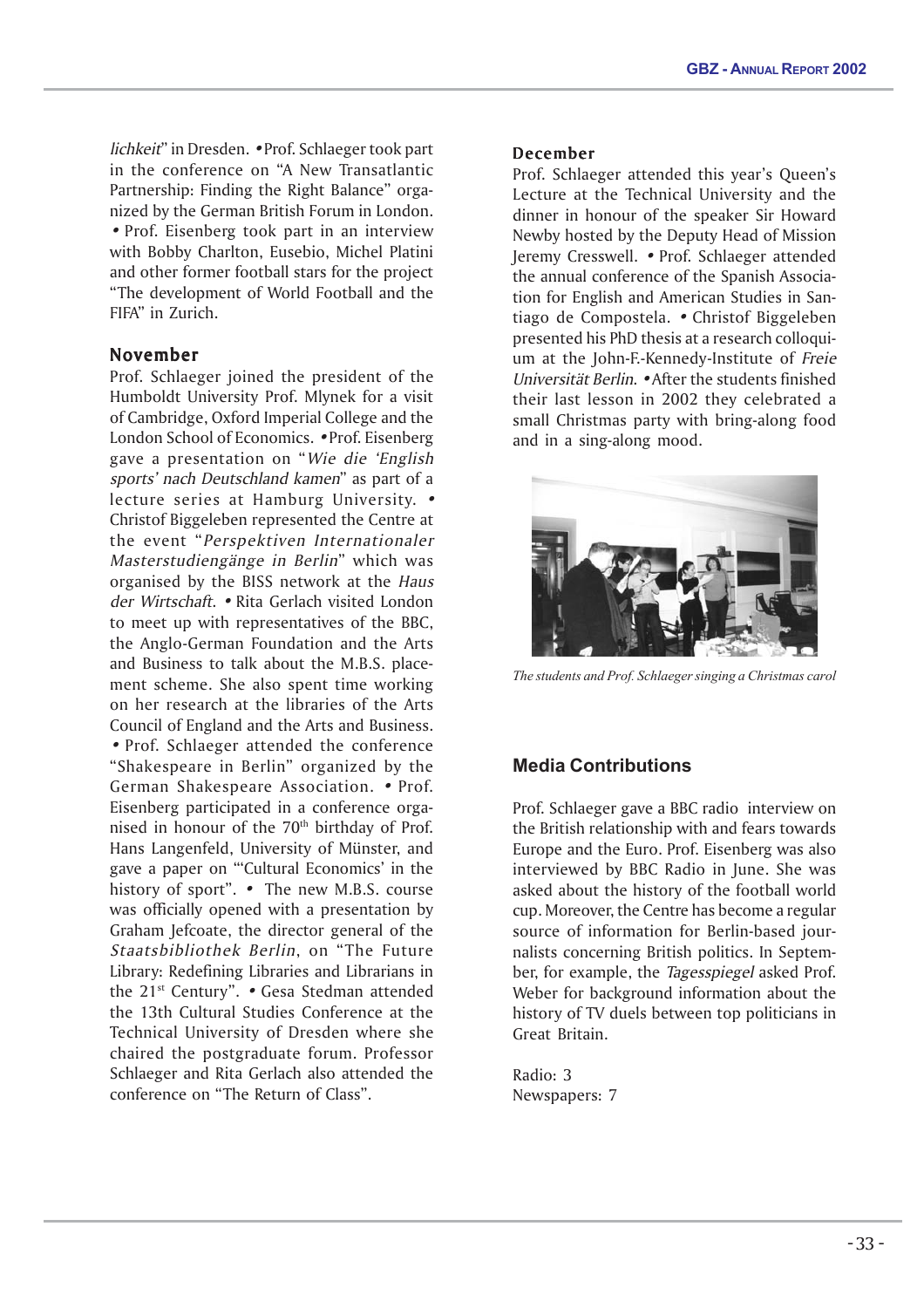# **Public Lectures**

#### 14 January

# Dr. Paul Maddrell

University of Salford, Manchester "The Occupation of Germany 1945-1955 and the Penetration of the USSR by British Intelligence"

Dr. Maddrell's lecture dealt with the post-war arms race which developed between the USSR and the USA and focused on Germany's involvement in this development. During World War II the Soviet Union realized that their arms were in a much worse shape than those of the West. So, in 1945 a new arms race started. As the USSR used Germans as well as German resources for the production of better arms, they were vulnerable to infiltration by Western intelligence. Therefore, the first penetration of the USSR by intelligence services can be seen as a side effect of the occupation of Germany. Dr. Paul Maddrell is a historian at the Faculty of Arts, Media and Social Sciences of the University of Salford in Manchester. His research interests are, among other issues, the history of intelligence and secret services in the 20<sup>th</sup> century.

# 21 January

# James Woodall

Journalist and Author "The Beatles and Modern Memory"

Forty years ago, a gang of young scruffs from Liverpool cut their musical teeth in the rough clubs of Hamburg. The rest, as they say, is history. The lecture aimed to convey a sense of greatness, embodied by one band and at one time. The Beatles retain in post-war British culture, and arguably in the world, a profile enjoyed by no other group, artist or institution. Why? How did those same scruffs evolve from raw Elvis clones into a foursome who led a generation and defined the spirit of an age? Why do the Beatles matter, still? James Woodall is a writer who has published several books, among them John Lennon und Yoko Ono in 1997. He also contributes regularly to the Financial Times and lectures at the Centre for British Studies. He lives in Berlin.

# 28 January Prof. Dr. Michael Hartmann

Technical University Darmstadt "Geschlossene Gesellschaft – Die Rekrutierung der Wirtschaftseliten in Deutschland und Großbritannien im Vergleich"

No other historical-sociological study has aroused the German media as much as Michael Hartmann's essay on elites which this presentation was based on. The headlines went from 'discovery of entrepreneur gene' to 'farewell to the achievement-orientated society'. Hartmann was able to show that background and origin play a decicive role in the race for top positions. In his lecture he compared his German findings with Great Britain, the country of Eton, Oxbridge and old boys' networks. Are elite positions a 'closed shop' in both countries? Which of them is more open? Which routes of advancement are left open? Do we really need private universities, when, in both countries, elites form themselves anyway? Prof. Hartmann is a sociologist based in Darmstadt.

# 11 February Prof. Dr. John Breuilly

University of Birmingham/Wissenschaftskolleg Berlin

"Making Comparisons in Cultural History"

In this lecture, John Breuilly used a comparative approach to explore the nature of bourgeois liberalism and in particular its cultural characteristics. He took two "second cities" and major provin-



cial centres, Manchester and Hamburg, dominated by an entrepreneurial middle class of merchants and manufacturers with a reputation of support for free trade and political reform, and asked whether there was a cultural basis to any political or economic liberalism such elites espoused. John Breuilly then linked his findings to the recent debate on the significance of "civil society" and "public sphere" institutions in the formation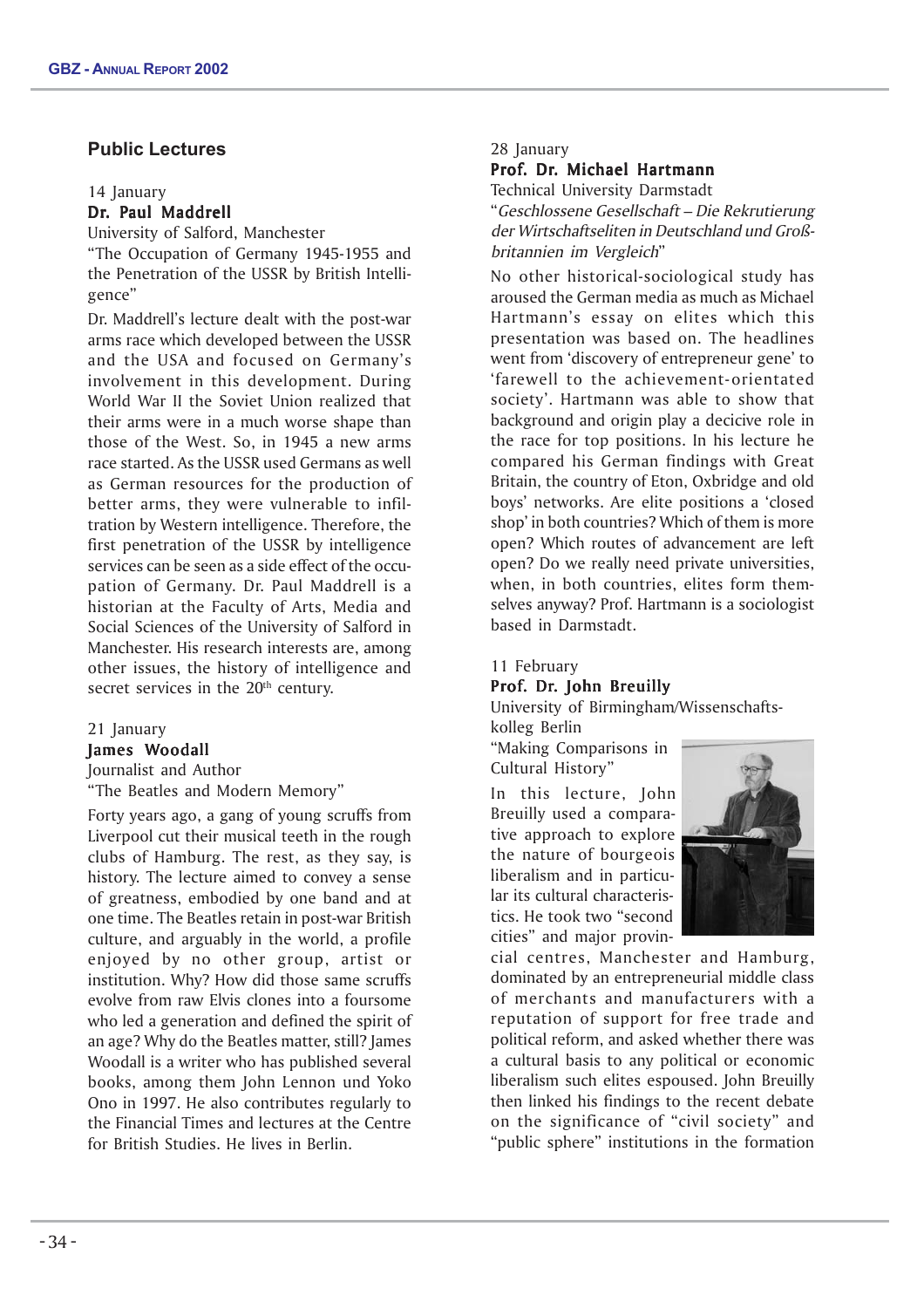of bourgeois identity, and the cultural aspects of class relationships. John Breuilly is Professor of Modern History at the University of Birmingham and was a fellow of the Wissenschaftskolleg in Berlin in 2001/02.

# 22 April

# Prof. Dr. Jakob Tanner

University of Zurich/Wissenschaftskolleg Berlin

"Modern Times and Eating Culture – Food-Related Policy-Issues in Consumer Societies"

In the summer semester the Monday Lectures were organized under the heading of 'Commerce and Culture'. The question, on the one hand, was in how far the commercialisation of modern life has changed our cultural behaviour. On the other hand, concrete examples showed what the cultural basis for this commercialisation tendency is. In the first lecture of this series Professor Tanner spoke about eating culture in modern consumer society. He teaches social and economic history at the University of Zurich, and was a fellow of the Berlin Wissenschaftskolleg in 2001/2002.

# 13 May

# Prof. Dr. Jane Lewis

University of Oxford

"Intimate Relations: Individualism and Commitment"

In her lecture Prof. Lewis analysed statistical data about changes in extra-marital birth rates and changed attitudes towards marriage. She then went on to discuss the social and political consequences of these changes. She also raised issues about social conventions and their relationship to legal provisions and policies. Comparing the state of legislation on these matters with her findings she expressed her concern about the slowness with which legislators had reacted to these changes. Professor Lewis is Barnett Professor of Social Policy at Oxford.

#### 14 May

# Prof. Dr. Maxine Berg

University of Warwick

"Imitation and Invention: The Connection between Art and Industry in Eighteenth-Century Britain"

Maxine Berg investigated the interactions between art and design technologies and the development of modern consumer goods manufacturing in 18th-century Britain. During this period, an



international expansion of luxury and consumer goods trade generated co-operation of art and industry in Britain that was central to the transformation of technologies and manufacturing systems. Supported by photographs, Professor Berg demonstrated that the arts, especially from antiquity and the Far East, brought not just a rapid turnover of designs, but a dramatic increase in the variety on offer and the materials with which fashionable items could be produced. The key to the success of retailing in fine earthenware and other fashionable commodities was the imitative principle of seriality and the contextual selling of these models. Maxine Berg is a Professor of History at the University of Warwick and the Director of The Warwick Eighteenth-Century Centre.

This lecture was organised together with the Centre for Comparative History of Europe at the Freie Universität Berlin.

3 June

# Dr. Frank Trentmann

Birkbeck College London "Cultures of Consumption"

In his talk Dr. Frank Trentmann presented the results of a new research programme that explains the interrelation between consumption, nationality and transnational relations. So far research has concentrated on the culture of consumption only, without trying to highlight the underlying discussion about the right way to consume or about consumption policy. Dr. Trentmann wanted to show how these intellectual and political debates on the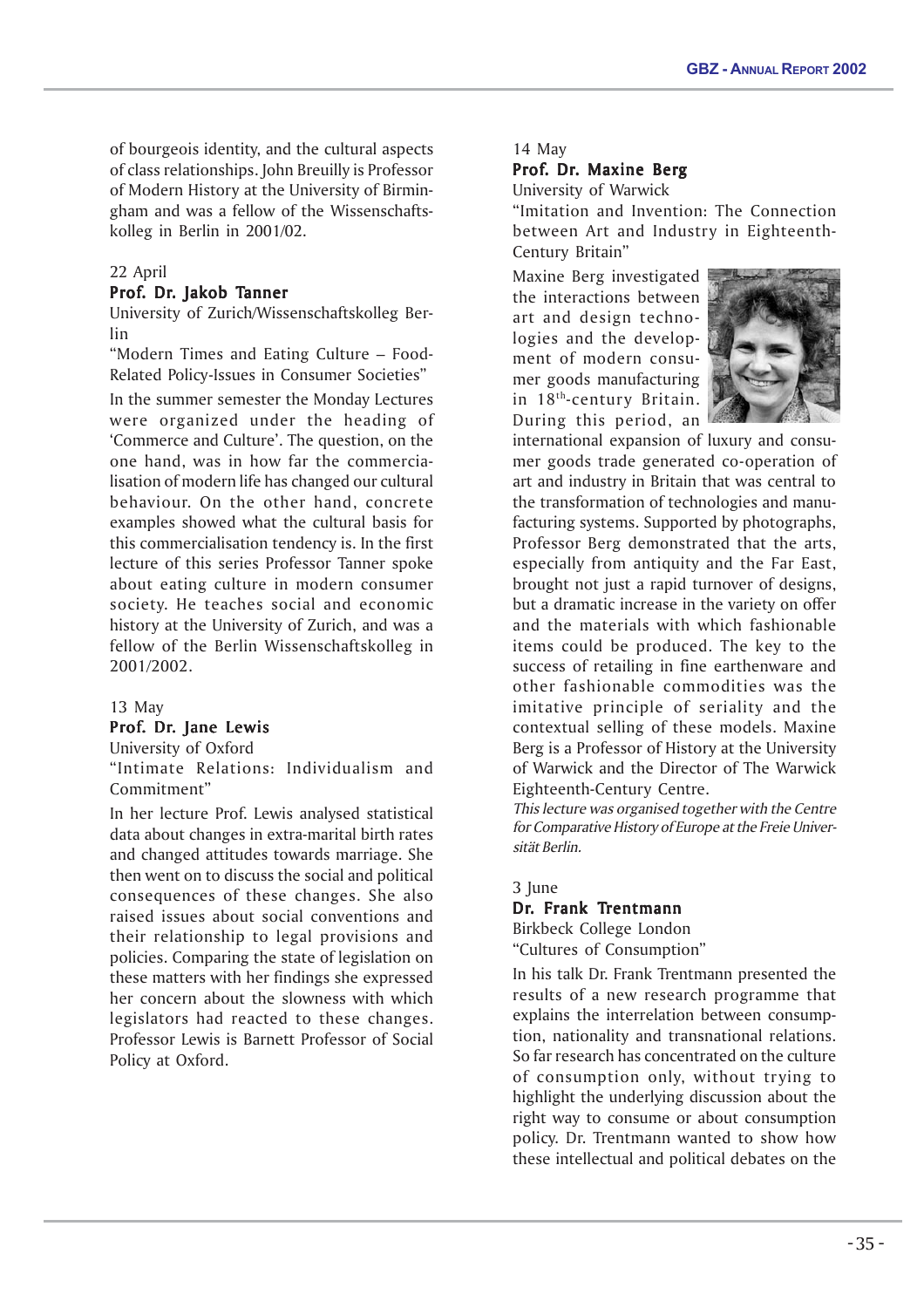right diet and consumption crossed the borders of national states in the course of the  $19<sup>th</sup>$  and  $20<sup>th</sup>$  centuries. And he pointed out how, in the  $20<sup>th</sup>$  century, this phenomenon led to the foundation of international organisations, which then examined the connection between consumption, nourishment and agriculture within a global context. Dr. Trentmann is Programme Director for the research project on "Cultures of Consumption" and is based at the School of History, Classics and Archaeology at Birkbeck College.

#### 1 July

#### Dr. T.C. Melewar

University of Warwick

"Corporate Visual Identity Strategies: The Case of British Multinational Enterprises"

Multinational corporations and the globalisation of markets have become major business issues. Conflicting pressures abound; firms attempt to "think global, act local", while feeling an urgent need to bring together diverse and dispersed business units. This talk concentrated on the central theme of corporate visual identity (CVI). CVI programmes are often used as a tool to bring unity across international organisations. Dr. Melewar examined the various factors that may influence the international standardisation of CVI for a sample of UK multinational enterprises. The results suggest that market entry form and equity holding are associated with the degree of CVI standardisation. Further findings show the influence of culture, nationalism and product attributes on CVI standardisation. Dr. Melewar is a lecturer at the Warwick Business School.

#### 15 July

#### Dr. Kay Boardman

University of Central Lancashire Preston "A Material Girl in a Material World: Fashion and Modernity in Victorian Women's Magazines"

The interaction of fashion, modernity and femininity can be observed in a multi-faceted way in the immensely popular women's magazines of the 19<sup>th</sup> century. These journals play a dominant role in the increasing commercialisation of Victorian culture, either as texts or as pictures. Questions of fashion and clothing were at the centre of what commercial women's magazines defined as 'feminine': being fashionable meant being feminine and modern. Dr. Boardman is senior lecturer at the University of Central Lancashire and her research interests include Victorian popular fiction, fashion and gender.

#### 14 October

#### Panel Discussion

"The German Elections as seen from the UK"

Chair: Dr. Ray Cunningham Panellists: Ben Bradshaw, Labour MP; Prof.

Charlie Jeffery, University of Birmingham; Michael Sontheimer, Der Spiegel See page 29.

Organised together with the Anglo-German Foundation.

# 4 November Dr. Ray Cunningham

Anglo-German Foundation "Britain and Germany: Two Competing Models of Capitalism?"

It is often argued that Britain and Germany represent two models or



types of political economy; models, moreover, which are in some sense in competition, or even at war. Not in the sense that each country competes for international markets, but in the sense that the structures and institutions which characterise each system – a 'liberal market (or Anglo-American) economy' versus a 'social market (or 'Rhineland') economy' – are antithetical, and cannot be mixed. And the wrong choice, or any attempt to mix elements of one with the other, will unfailingly lead to economic backwardness. The arguments employed – on either side – in the debate about a possible shift towards 'shareholder value' in the boardrooms of German companies are only one example of how this way of looking at the world frames and structures much of our thinking. How well matches this received wisdom the empirical evidence and analysis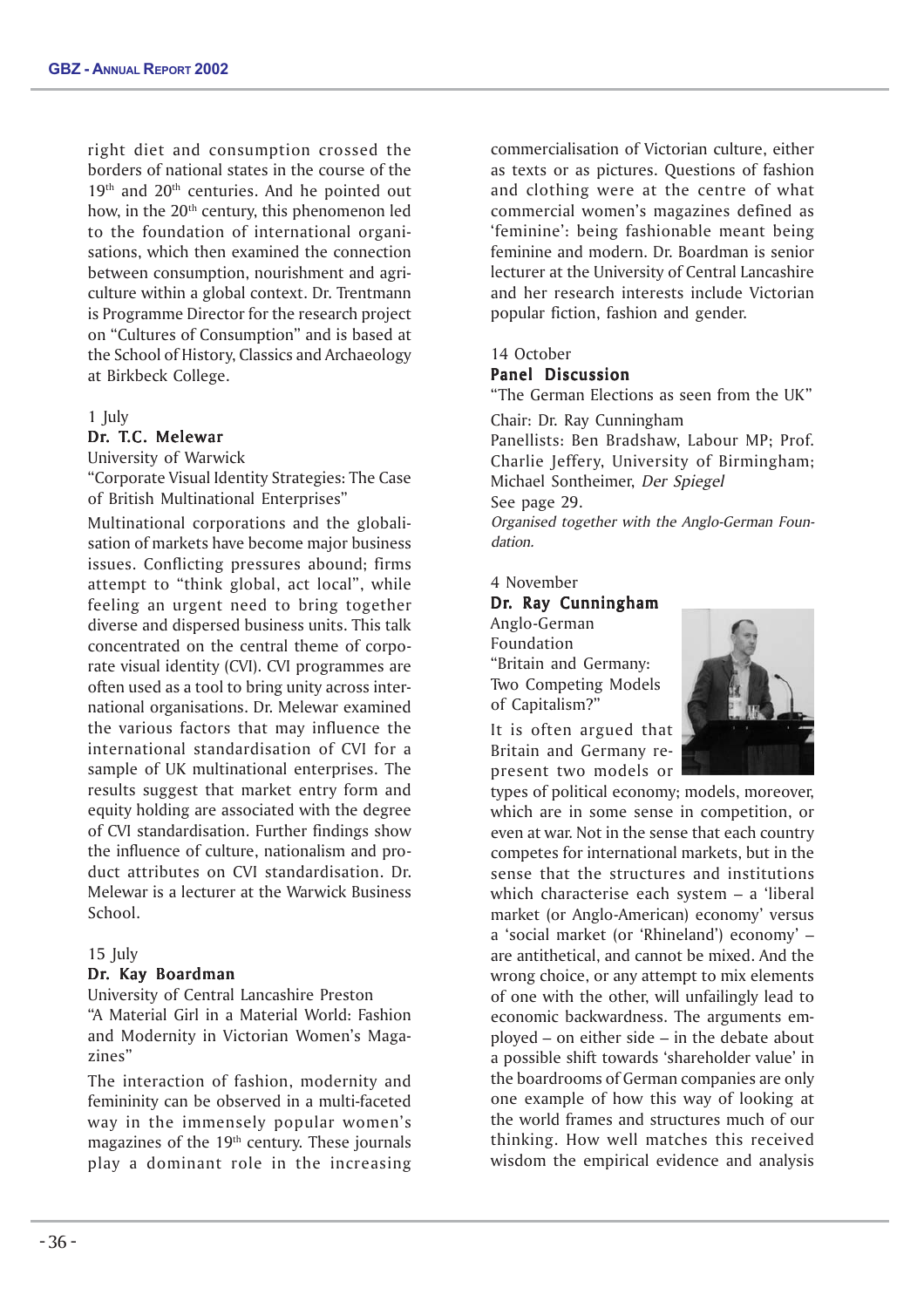provided by a number of studies which were funded by the AGF and which compared the two political economies?

# 27 November

# Graham Jefcoate

Director General of the Staatsbibliothek zu Berlin

"The Future Library: Redefining Libraries and Librarians in the 21st Century" See page 30.

# 9 December

# Prof. Dr. Vera Nünning

University of Heidelberg "Die Inszenierung der Macht und die Macht der Inszenierung: Queen Elizabeth I."

Professor Nünning's lecture focused on the relationship between power and performance in an era when the ruling of a female sovereign was not just an unusual event but an outright scandal. However, Queen Elizabeth I. knew very well how to enforce her claim to power. In doing so she relied on the enactment of a clever media performance. Professor Nünning is professor of English at the University of Heidelberg, where she pursues a wide variety of research interests in the field of literary and cultural studies.

# **Guests at the Centre**

# Dr. Bernd Becker

Bonn

Dr. Bernd Becker is a political consultant and freelance journalist with a in Britain. Before he set up his own consultancy he worked in the German Chancellery, where he was coordinator of the German-British working group which wrote the Schröder-Blair document on the 'Third Way'. He was also the first German ever to work in No. 10 Downing Street and has recently published a book on "Politik in Großbritannien. Eine Einführung in das politische System und eine Bilanz der ersten Regierungsjahre Tony Blairs". With this background he is an ideal lecturer for British politics in the Centre's Master programme.

# Dr. Christine R. Barker

Freelance Researcher, Tayport, Scotland Thanks to a grant from the British Academy, Dr. Barker, former head of Dundee University's Charity Law Research Unit, spent a total of three months as a guest of the Centre working on her research into church-state relations in East Germany. One of the products of this research was a German article, "Kirche-Staat-Beziehungen im deutschen Gemeinnützigkeitsrecht", published in October 2002 in H. Kreysig (ed), Kirchenkarrieren - Militärseelsorge - Staatsämter - Einheit - Atheismus - Kirchensteuer, Schriftenreihe des Instituts für vergleichende Staat-Kirche-Forschung, Heft 12, Berlin. She also worked with Sabine Selbig preparing the 'Charity Law and Change' conference held in February 2002 and on her contribution to the volume of conference proceedings entitled "The Reform of Charity Law in Scotland: Regulation and Supervision". During her time at the Centre she also completed an article on "Public charitable collections - the case for reform", which was published in December 2001 in the Juridical Review, W. Green, Edinburgh, Part 6.

# Dr. Paul Carmichael

University of Ulster

Dr. Paul Carmichael is Senior Lecturer at the School of Policy Studies, University of Ulster, Jordanstown Campus. His main teaching and research interests are British Government, Politics and Public Administration, Devolution, and Local Government and Civil Service. His publications include several books and articles on these subjects, in particular on the House of Lords, on Northern Ireland and on Devolution. He has been involved in the M.B.S teaching programme from the beginning with teaching units on devolution, regional and local government.

# Dr. Ray Cunningham

# Anglo-German Foundation

Dr. Ray Cunningham, the Deputy Director of the Foundation and its representative in Germany, has now been based at the Centre since November 2000. The Foundation is a charity established and supported by the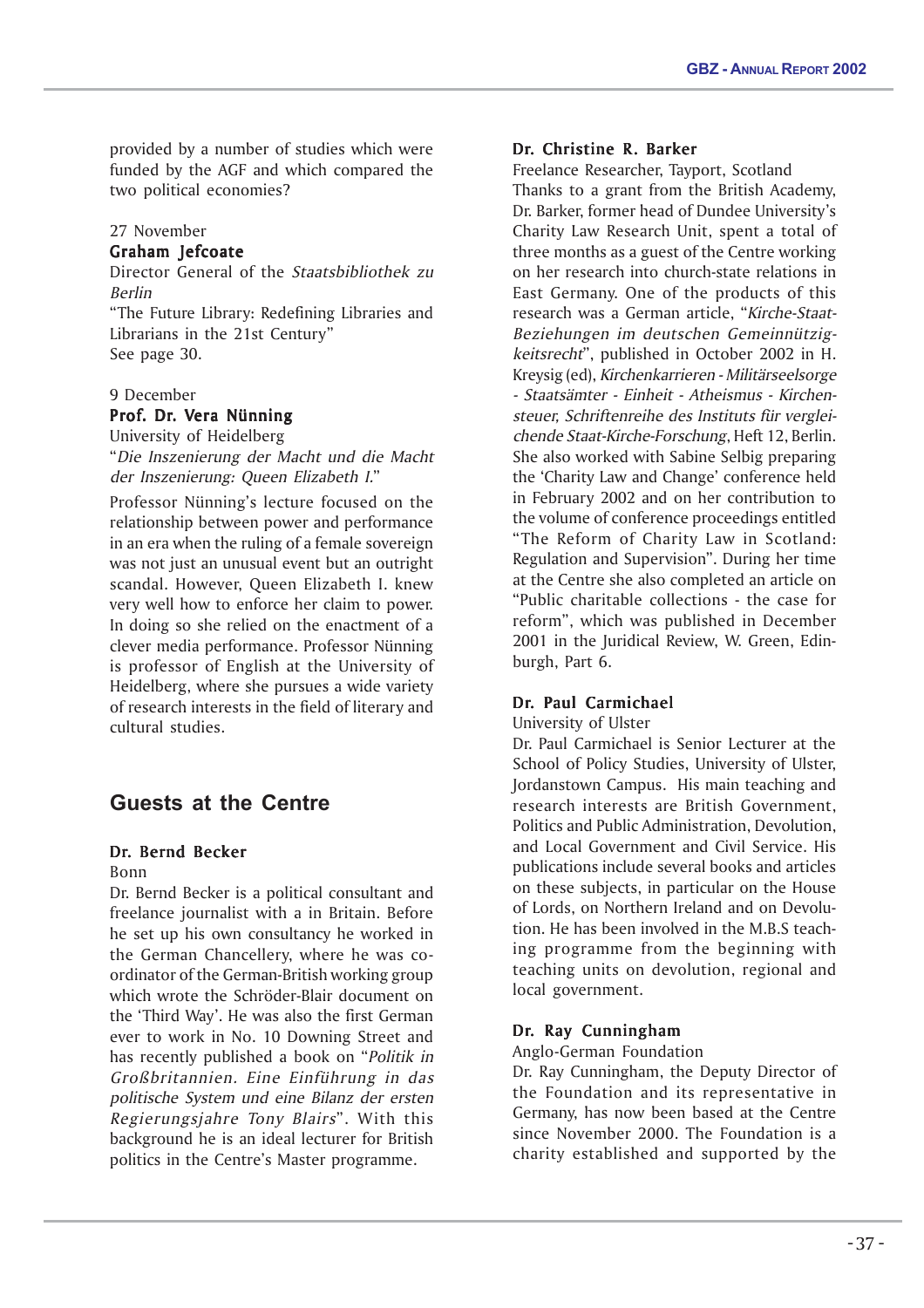British and German governments with the aim of improving understanding and contacts between the two countries, principally through funding research and research-related events in which knowledge, experience and ideas regarding common problems of economic and social policy can be shared. Over the past year the Foundation has been able to cooperate with the Centre in organising events such as the panel discussion on the 'German Elections from a UK Perspective' and the 'Charity Law Conference'. Further information on the Foundation's activities can be obtained from Dr. Cunningham by phone on 030 2063 4985 or via the website www.agf.org.uk.

# Prof. Dr. Peter Drexler

Peter Drexler has been teaching British Cultural Studies as well as Media Studies at the University of Potsdam since 1995. His main research and teaching interests are: Victorian Studies, 20th-century English literature, crime fiction, the history of British and German film, film theory and the methodology of film analysis. Peter Drexler wrote his doctoral thesis on T.S. Eliot and his second book ('Habilitation') on 19th-century British crime fiction. In addition to his other responsibilities, he is responsible for Media Studies at Potsdam University. Peter Drexler has been teaching film as part of the M.B.S. course for several years.

# Stefano Evangelista

St Anne's College, Oxford Stefano Evangelista is writing a D.Phil. on the romantic Hellenism of Walter Pater's writings at the University of Oxford. His research interests include English romanticism, aestheticism, European decadent literature and contemporary art. He came to Berlin as a



Scatcherd European Scholar in order to carry out research on German classicism. He was at the Centre from September to December and taught the course on "British Current Affairs" for the M.B.S. programme.

# Dr. Andrew Feist

City University/Home Office

This was Dr. Andy Feist's third visit to Berlin in which he taught a seminar on management of culture as part of the Centre's Master in British Studies course. Andrew Feist works in the Home Office and he also teaches cultural policy in the Department of Arts Policy and Management at City University in London, which is Europe's largest interdisciplinary centre for arts, museums and heritage policy. Before joining City University Andrew spent some years working at the Arts Council. With Andrew Feist the Centre has gained an expert who combines both academic and practical experience in cultural management.

# Dr. Krzysztof Fordonski

Poznan University

Dr. Fordonski gained his M.A. in English Studies in 1994, and his PhD in English Literatury Studies in 2002. From 1994 to 2002 he was assistant lecturer at the School of English at the Adam Mickiewicz University, Poznan, and from 2002 a lecturer at the Collegium Balticum, Szczecin. His main fields of interest are the 20th-century English novel, Anglo-Irish literature, and literary translation. He has published an "Anthology of English Literature. From the Victorians to Our Contemporaries 1832-1998" (1999), numerous articles and participates regularly in international conferences. Krzysztof Fordonski is also an active literary translator of 23 American, British, Irish and Canadian novels, 14 short stories and 9 non-fiction books, three of the translations were supplemented by critical introductions, and excerpts appeared in the literary press.

# PD Dr. Jörg Helbig

Cologne/Humboldt University

Jörg Helbig is lecturer in Literary and Cultural Studies at the University of Cologne. He has published widely on English literature, literary theory and British cinema, including a monograph on intertextuality and markedness (Heidelberg: Winter, 1996), a history of British cinema (Stuttgart: Metzler, 1999) and a chronicle of British cinema (Trier: WVT, 2000).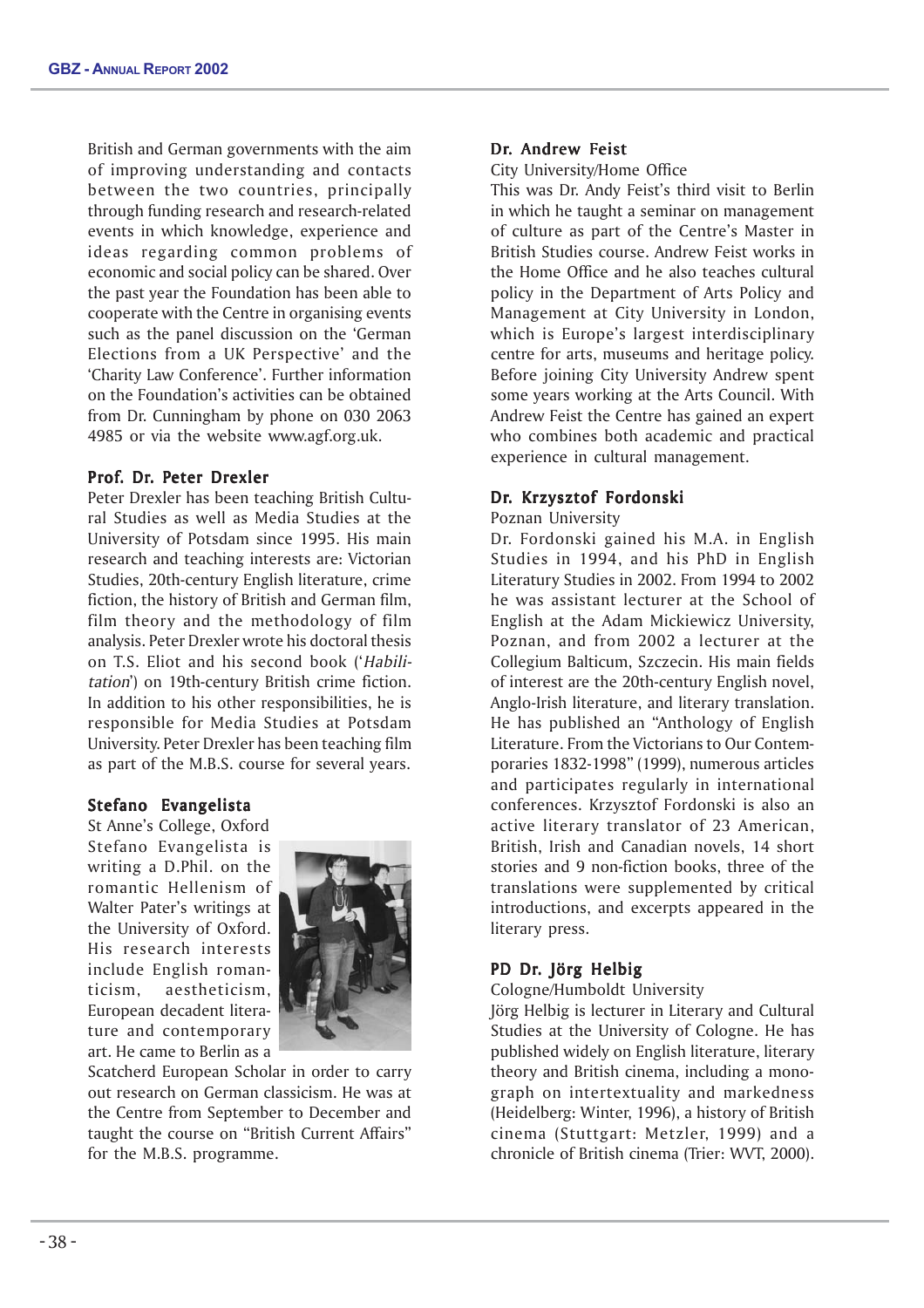He is editor of "Intermedialität" (Berlin: Erich Schmidt, 1998) and "Erzählen und Erzähltheorie im 20. Jahrhundert " (Heidelberg: Winter, 2001) and co-editor of "The Sixties Revisited" (Heidelberg: Winter, 2001) and "Shakespeare in the Media: From the Globe Theatre to the World Wide Web" (Frankfurt: Peter Lang, 2003). Currently, he is working on a book on British culture in the 1960s and on a study of unreliable narration in film.

# Thomas Hüsken M.A.

Freie Universität Berlin

Thomas Hüsken studied Economics and Social Anthropology at the Freie Universität Berlin where he is currently lecturer at the Institute for Social Anthropology. He has specialised in transcultural management and has finished his PhD on "Der Stamm der Experten: Chancen und Probleme der interkulturellen Kommunikation und des interkulturellen Managements in Projekten der deutschen Entwicklungszusammenarbeit - Fallbeispiele aus Ägypten und dem Jemen" this year. Together with Olin Roenpage and Christof Biggeleben he set up the workshop on transcultrual management and transcultural communication.

# Dr. Hugh Mackay

The Open University in Wales, Cardiff Dr. Mackay is lecturer and staff tutor at The Open University in Wales. His research interest is broadly the sociology of technology. In particular, he is interested in technology and culture and in conceptualizing the relationship between the technical and the social, between physical artefacts and social and cultural change. In May, Dr. Mackay visited Berlin and taught "Media in the UK" in the Centre's M.B.S. programme.

# Gaby Mahlberg B.A., M.A.

University of East Anglia, Norwich

Currently writing her PhD thesis on "Henry Neville and English Republican Culture". On work experience at the Centre from July to August 2002. After studying History, German and English Literature at Bonn, she went to Norwich for her year abroad and graduated with a B.A. in History from the University of East Anglia (UEA). She then stayed on to do her M.A. in Early Modern History and graduated in 2001. She also works as a part-time tutor and research assistant at UEA. Her research interests are political culture, rhetoric, pamphlet literature, the public sphere, gender history, European history, and comparative issues. She has also worked as a freelance journalist and foreign language assistant.

# Dr. T. C. Melewar

Warwick Business School

T. C. Melewar taught marketing on the M.B.S. course. He is currently a lecturer in marketing and strategic management at Warwick Business School. Before coming to Warwick, Dr. Melewar lectured at the MARA Institute of Technology, Malaysia and De Montfort University, Leicester. He also gives management executive courses for Sony and teaches marketing in a number of other companies such as Safeway, Corus Group, Nestlé and RHM. His research interests include global corporate identity, marketing communications and international marketing strategy.

# Dr. Gerry Mooney

The Open University in Scotland, Edinburgh



Gerry with Carmen Bota, one of our students, at a Celtic Glasgow football match in Glasgow

Dr. Gerry Mooney also belongs to the Centre's 'core' guest lecturers. In the programme he is responsible for the teaching unit "Social Structures in Contemporary Britain". Gerry Mooney is staff tutor at The Open University in Scotland. His main interests are in the field of contemporary social policy, in particular New Labour's policies with regard to poverty and social exclusion, and the urban policies of the new Scottish parliament. He has a longer-term interest in patterns of sociospatial segregation in the city, and in particular the impact of poverty and residualization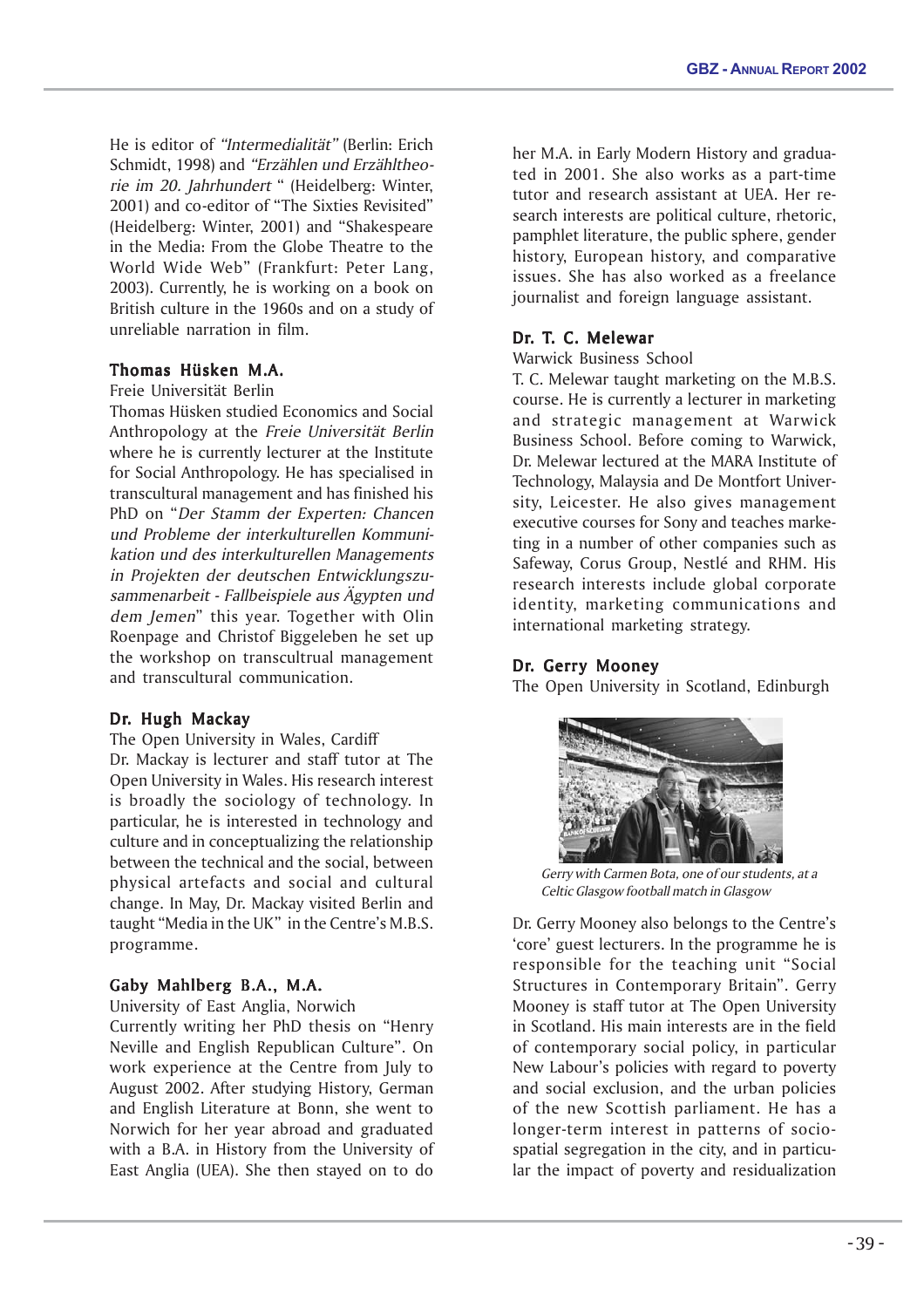in local authority housing estates. The Centre is indebted to him for all his help with organising internship placements at various institutions and also for looking after the students and generally making them feel welcome in Scotland.

# Martin Reitzig MBA

#### Berlin/London

With Martin Reitzig the Centre was able to attract a young media entrepreneur to teach the latest developments in the British media scene. He studied Business Administration and Economics in Hanover and graduated with a Master in International Business and Management from the University of Westminster, London. He is co-founder of the media and marketing company Stuntwood Publishing Ltd, which was the licensee publisher of the lifestyle magazine "Lodown". He then ventured further into digital spheres with the foundation of the LDWN Media Group Ltd. In 2002 Martin Reitzig taught our students how to develop a business idea, to write a business plan and to run a company in a British environment (legal and administrative framework). He also supervised the development of the student project "Britain in Berlin".

# Dr. Astrid Ringe

# University of Bristol

In June 2002 Dr. Astrid Ringe visited the Centre for British Studies and taught British Economy on the M.B.S. options programme. Dr. Ringe is an economic historian by profession. She is now living in Berlin, but before that was a lecturer at the University of Bristol. She is also an expert on Anglo-German Relations and has recently published a book on "Konkurrenten in Europa. Grossbritannien und die Bundesrepublik Deutschland. Deutsch-Britische Wirtschaftsbeziehungen 1949-1957."

# Olin Roenpage M.A.

#### Berlin/Frankfurt

Olin Roenpage is partner of UMS Consulting in Frankfurt/Main. Before he joined UMS in 1997 he studied Economics and Social Anthropology at the Freie Universität Berlin. In his business his main interest lies in quality management; because of his international experiences and university background he has also gained expertise in transcultural management, which he teaches together with Christof Biggeleben and Thomas Hüsken in the M.B.S. course.

#### Dr. Stephen Swann

University of Osnabrück Dr. Swann taught "Property and Trust Law" in the M.B.S. programme. After a law degree at Cambridge followed by periods working at the Law Commission and



teaching at Oxford, he joined the Charity Law Research Unit at Dundee University. Besides teaching trust law, land law and charity law, he was (and remains) a member of the joint research project with Humboldt University comparing English, Scottish and German charity law. He is currently engaged in the research project of "The Study Group on a European Civil Code" at the University of Osnabrück. The Centre would like to thank Stephen for his present of a "Private Eye" collection.

# James Woodall

Author/Journalist, Berlin James Woodall teaches "The British Way of Life" on the M.B.S. course. He attended Christ Church, Oxford, from 1979-82, where he read English. From 1983-4, he taught in London, then lived in



Paris for a year. From there he wrote his first articles for the British literary magazine PN Review. From 1986 to 1991 he worked as a full-time editor. Since 1991, he has worked as a freelance writer, and has contributed to most of the major British broadsheet newspapers. From 1995-8, he devised and broadcast features for BBC Radios 3 and 4, and for the BBC World Service. James Woodall now lives in Berlin, where he continues to write regularly on the arts for the Financial Times.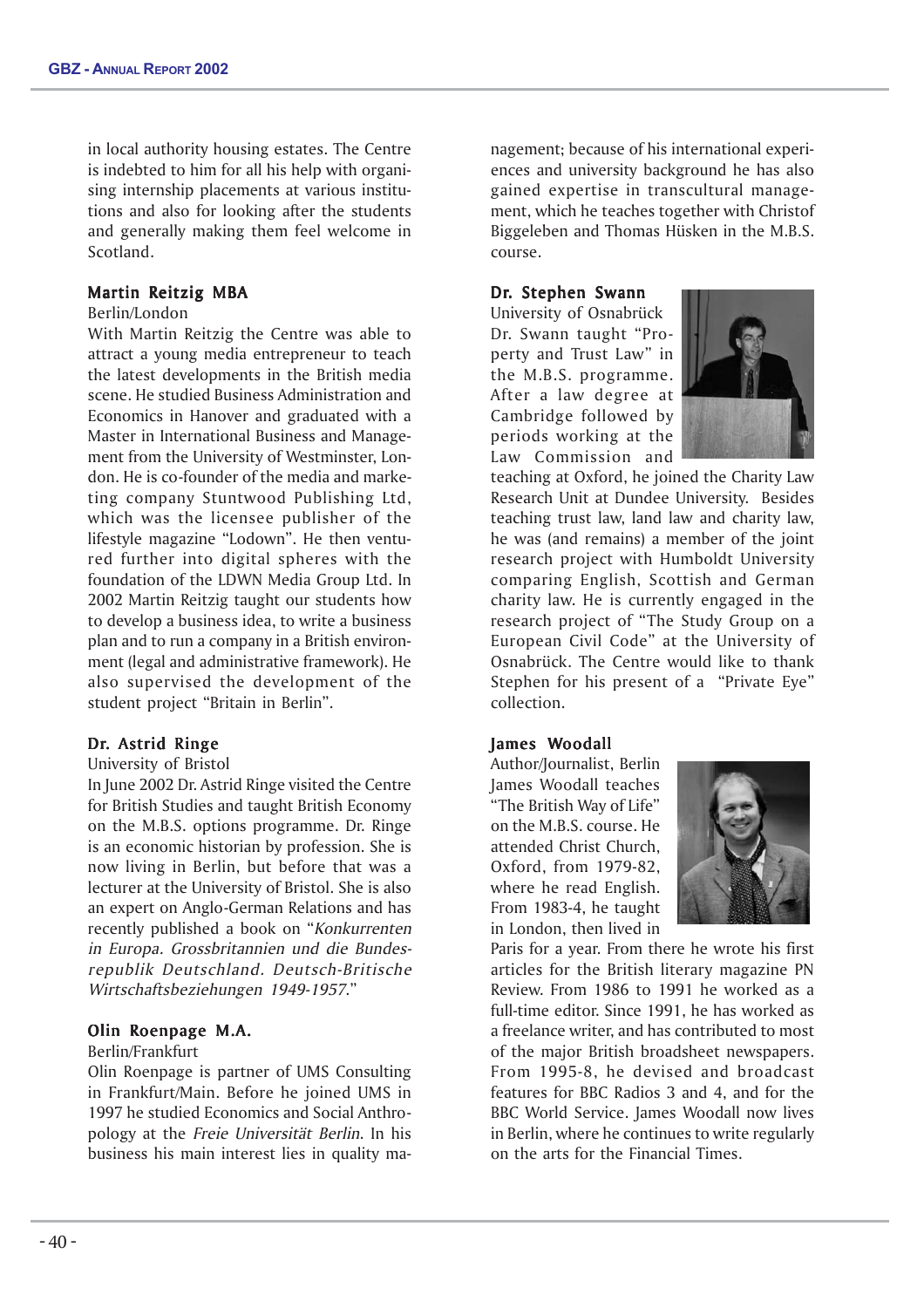The Centre would like to thank

Stiftung Mercator GmbH Readymix AG The British Council Anglo-German Foundation Dresdner Bank AG

for their generous support in 2002.